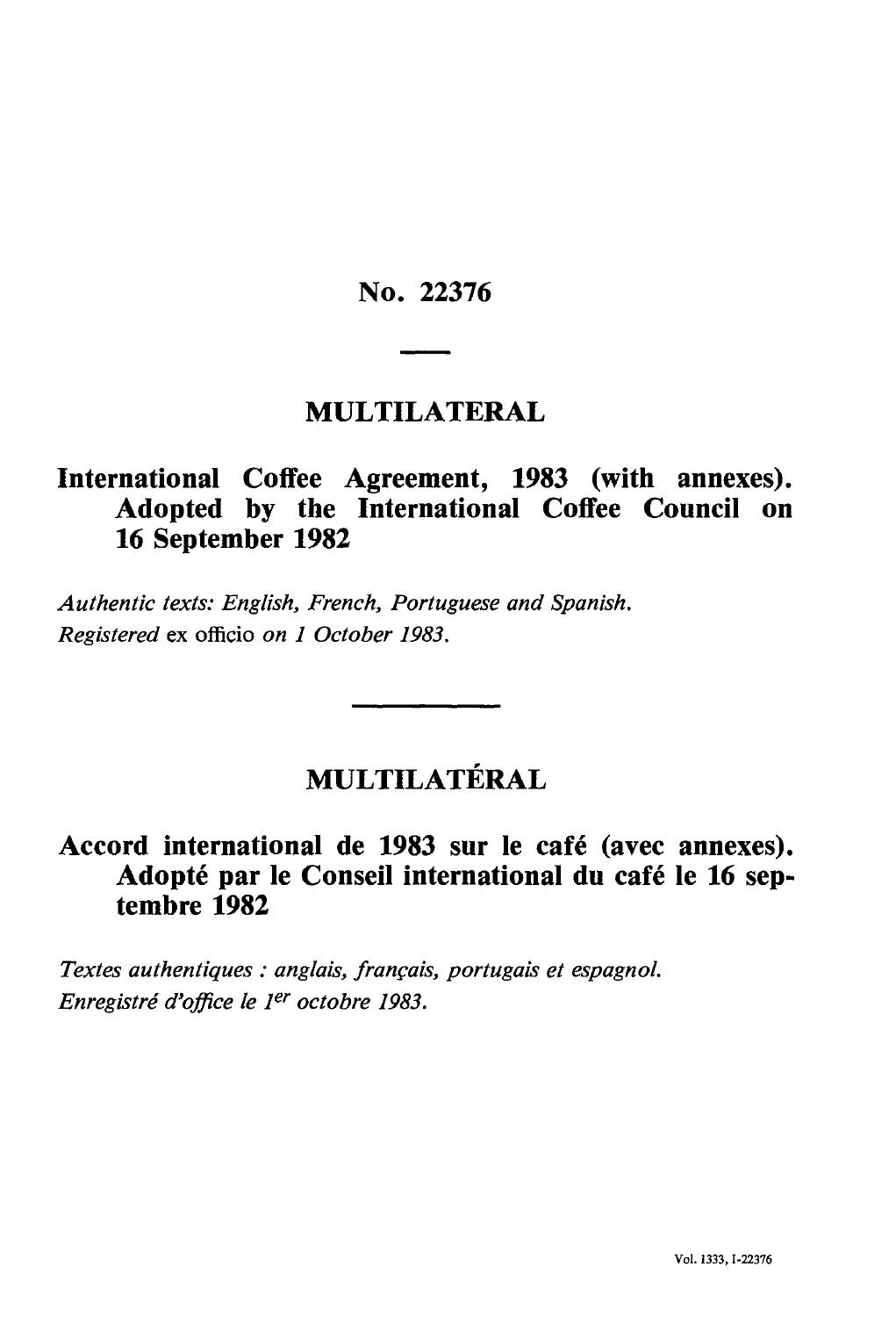# INTERNATIONAL COFFEE AGREEMENT,<sup>1</sup> 1983

#### **PREAMBLE**

The Governments party to this Agreement,

Recognising the exceptional importance of coffee to the economies of many countries which are largely dependent upon this commodity for their export earnings

 $1$  Came into force provisionally on 1 October 1983 in respect of the following States and organization, the Secretary-General of the United Nations having received by 30 September 1983\* instruments of ratification, acceptance and ap proval of (or instruments of accession under resolution No. 324 of the International Coffee Council)\*\* or notifications containing an undertaking to apply the Agreement provisionally and to seek ratification, acceptance or approval, the said States and organisation representing at least 20 exporting members and 10 importing members of the International Coffee Organization holding 80 per cent of the votes in their respective categories, calculated as at 30 September 1983, in accord ance with article 61 (2):

|                                                            | Date of receipt                           |        |                                                    | Date of receipt              |        |
|------------------------------------------------------------|-------------------------------------------|--------|----------------------------------------------------|------------------------------|--------|
|                                                            | of the instrument                         |        |                                                    | of the instrument            |        |
|                                                            | of ratification.                          |        |                                                    | of ratification.             |        |
|                                                            | acceptance (A),                           |        |                                                    | acceptance (A).              |        |
|                                                            | approval (AA)                             |        |                                                    | approval (AA)                |        |
| <b>Exporting member</b>                                    | and accession (a)                         |        | <b>Exporting</b> member                            | and accession (a)            |        |
| or importing member                                        | or of the notification (n)                |        | or importing member                                | or of the notification (n)   |        |
| Angola                                                     | 28 September 1983 $n$                     |        | Italy                                              | 30 September 1983 $n$        |        |
| Australia***                                               | 30 September 1983 a                       |        | Ivory Coast                                        | 23 September 1983 $n$        |        |
| Belgium                                                    | 28 September 1983 $n$                     |        | (As a member of the African and                    |                              |        |
| Benin                                                      | 29 September 1983 $n$                     |        | Malagasy Coffee Organization.)                     |                              |        |
| Bolivia                                                    | 27 September 1983 $n$                     |        | Jamaica                                            | 20 September 1983 $n$        |        |
| Brazil                                                     | 19 September 1983 $n$                     |        | Japan                                              | 1 June                       | 1983 A |
| Burundi                                                    | 14 September 1983 $n$                     |        | Kenya                                              | 22 September 1983 $n$        |        |
| Canada                                                     | 16 September 1983                         |        | Liberia                                            | 27 September 1983 $n$        |        |
| Central African Republic                                   | 27 July                                   | 1983   | Luxembourg                                         | 28 September 1983 n          |        |
| Colombia                                                   | 27 September 1983 $n$                     |        | Madagascar                                         | 6 September 1983             |        |
| Congo                                                      | 26 August                                 | 1983 a | Malawi***                                          | 21 September 1983            |        |
| Costa Rica                                                 | 22 September 1983                         |        | Mexico                                             | 23 August                    | 1983 n |
| Cyprus                                                     | 22 September 1983 n                       |        | Netherlands                                        | 13 September 1983 $n$        |        |
| Denmark                                                    | 29 September 1983                         |        | New Zealand                                        | 27 September 1983            |        |
| Dominican Republic                                         | 30 September 1983                         |        | (With a declaration of applica-                    |                              |        |
| Ecuador                                                    | 30 September 1983 n                       |        | tion to the Cook Islands and                       |                              |        |
| $El$ Salvador                                              | 1 August                                  | 1983   | Niue.)                                             |                              |        |
| Ethiopia                                                   | 29 September 1983                         |        | Nicaragua                                          | 23 September 1983            |        |
| European Economic Community.                               | 30 September 1983 n                       |        | Nigeria                                            | 29 September 1983 $n$        |        |
| Fiji                                                       | 23 September 1983 $a$                     |        | Norway                                             | 30 June                      | 1983   |
| Finland                                                    | 30 June                                   | 1983n  | Panama                                             | 19 September 1983 $n$        |        |
| France                                                     | 15 September 1983 $n$                     |        | Papua New Guinea                                   | 28 June                      | 1983   |
| Gabon                                                      | 27 September 1983 $a$                     |        | Paraguay                                           | 30 September 1983 n          |        |
| (As a member of the African and                            |                                           |        | Peru                                               | 29 September 1983 $n$        |        |
| Malagasy Coffee Organization.)                             |                                           |        | Philippines                                        | 28 September 1983 $n$        |        |
| Germany, Federal Republic of                               | 30 September 1983 $n$                     |        | Portugal                                           | 27 September 1983 n          |        |
| Ghana                                                      | 30 September 1983 $n$                     |        | Rwanda                                             | 27 September 1983 n          |        |
| Greece $\dots\dots\dots\dots\dots\dots\dots\dots\dots$     | 30 September 1983 n                       |        | Sierra Leone $\ldots \ldots \ldots \ldots$         | 29 September 1983            |        |
| Guatemala                                                  | 14 September 1983 $n$                     |        |                                                    | 21 September 1983 $n$        |        |
|                                                            | 22 September 1983                         |        | Singapore $\dots\dots\dots\dots\dots\dots\dots$    | 18 August                    | 1983   |
|                                                            | 26 August                                 | 1983 a |                                                    | 29 September 1983 $n$        |        |
| Haiti                                                      | 28 September 1983 $n$                     |        | $Sri$ Lanka                                        | 15 September 1983 $n$        |        |
| Honduras<br>India                                          | 22 September 1983 $n$<br>9 September 1983 |        | Sweden<br>Switzerland                              | 15 September 1983<br>29 June | 1983n  |
| Indonesia                                                  | 19 September 1983 $n$                     |        |                                                    |                              |        |
|                                                            | 29 September 1983                         |        | Thailand                                           | 15 September 1983            |        |
| Ireland $\ldots \ldots \ldots \ldots \ldots \ldots \ldots$ | 28 July                                   | 1983   | $Togo$<br>$Trioidal$ and $Toba$ go $\ldots \ldots$ | 28 September 1983 $n$        |        |
|                                                            |                                           |        |                                                    | 29 September 1983            |        |

*(Footnote 1 continued on page 121)*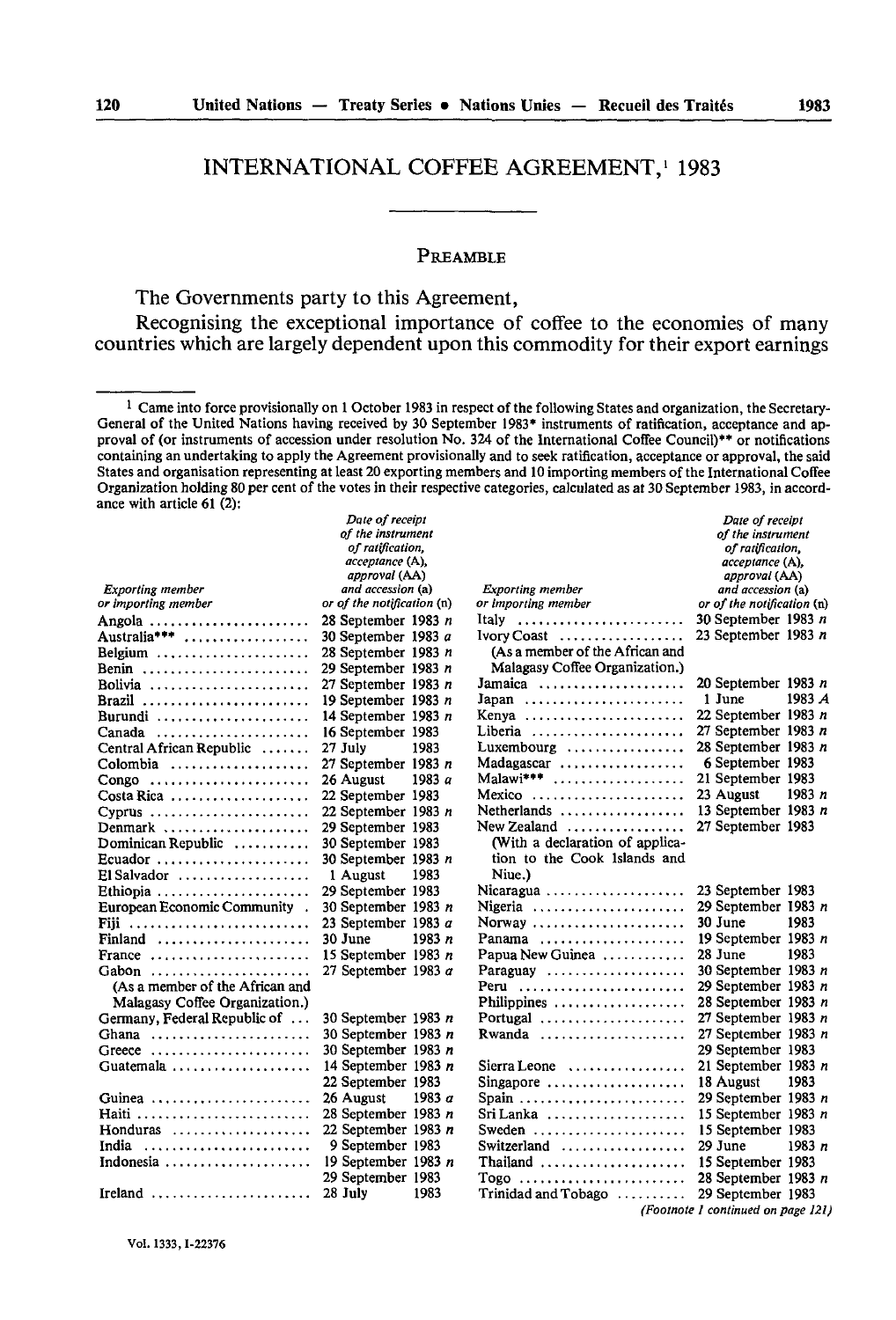and thus for the continuation of their development programmes in the social and economic fields;

Considering that close international cooperation on trade in coffee will foster the economic diversification and development of coffee-producing countries, will im prove political and economic relations between producers and consumers and will provide for increasing consumption of coffee;

Recognising the desirability of avoiding disequilibrium between production and consumption which can give rise to pronounced fluctuations in prices harmful both to producers and to consumers;

Believing that international measures can assist in correcting the effects of such disequilibrium, as well as help to ensure an adequate level of earnings to producers through remunerative prices;

Noting the advantages derived from the international cooperation which resulted from the operation of the International Coffee Agreements 1962,' 19682 and 1976, <sup>3</sup>

Have agreed as follows:

#### CHAPTER i. OBJECTIVES

#### *Article 1.* OBJECTIVES

The objectives of this Agreement are:

(1) To achieve a reasonable balance between world supply and demand on a basis which will assure adequate supplies of coffee at fair prices to consumers and markets for coffee at remunerative prices to producers and which will be con ducive to long-term equilibrium between production and consumption;

*(Footnote 1 continued from page 120)*

| <b>Exporting member</b><br>or importing member                                                                                  | Date of receipt<br>of the instrument<br>of ratification.<br>acceptance (A).<br>approval (AA)<br>and accession (a)<br>or of the notification (n) | <b>Exporting member</b><br>or importing member                                                              | Date of receipt<br>of the instrument<br>of ratification,<br>acceptance (A),<br>approval (AA)<br>and accession (a)<br>or of the notification (n) |
|---------------------------------------------------------------------------------------------------------------------------------|-------------------------------------------------------------------------------------------------------------------------------------------------|-------------------------------------------------------------------------------------------------------------|-------------------------------------------------------------------------------------------------------------------------------------------------|
| Uganda<br>United Kingdom of Great Britain                                                                                       | 28 September 1983                                                                                                                               | United Republic of Tanzania                                                                                 | 14 September 1983 $n$<br>28 September 1983                                                                                                      |
| and Northern Ireland $\ldots \ldots$<br>(With a declaration of applica-<br>tion to the Bailiwicks of Guern-<br>sey and Jersey.) | 16 September 1983 $n$                                                                                                                           | United States of America<br>Venezuela<br>Yugoslavia                                                         | 15 September 1983<br>1983 $n$<br>25 August<br>30 September 1983 $n$                                                                             |
| United Republic of Cameroon  22 September 1983                                                                                  |                                                                                                                                                 | Zimbabwe  15 September 1983 n                                                                               |                                                                                                                                                 |
|                                                                                                                                 |                                                                                                                                                 | • In accordance with articles 61 (2) and 62, the International Coffee Council took the following decisions: |                                                                                                                                                 |

On 26 September 1983, the Council established the conditions for the accession for Equatorial Guinea, and on 29 September 1983, it extended the time-limit for the deposit of the instrument of ratification of Austria until 31 March 1984.

\*\* Under that resolution, any Contracting Party to the International Coffee Agreement, 1976,† as extended.†† which is not a signatory to the International Coffee Agreement, 1983, may accede to it by 31 March 1984 on the same con ditions under which it could have approved, ratified or accepted the Agreement. The resolution is applicable to Australia, Congo, Fiji, Gabon, Guinea, Nigeria, Sierra Leone, Venezuela, Yugoslavia and Zimbabwe.

t United Nations, *Treaty Series,* vol. 1024, p. 3.

tt *Ibid.,* vol. 1291, No. A-15034.

\*\*\* For the text of the declarations made upon ratification, acceptance, approval, accession or of the notification, see p. 276 of this volume.

2 *Ibid.,* vol. 647, p. 3.

 $3$  See note  $\dagger$  above.

<sup>1</sup> United Nations, *Treaty Series,* vol. 469, p. 169, and vol. 515, p. 322 (procès-verbal of rectification of the authentic Russian text of the Agreement).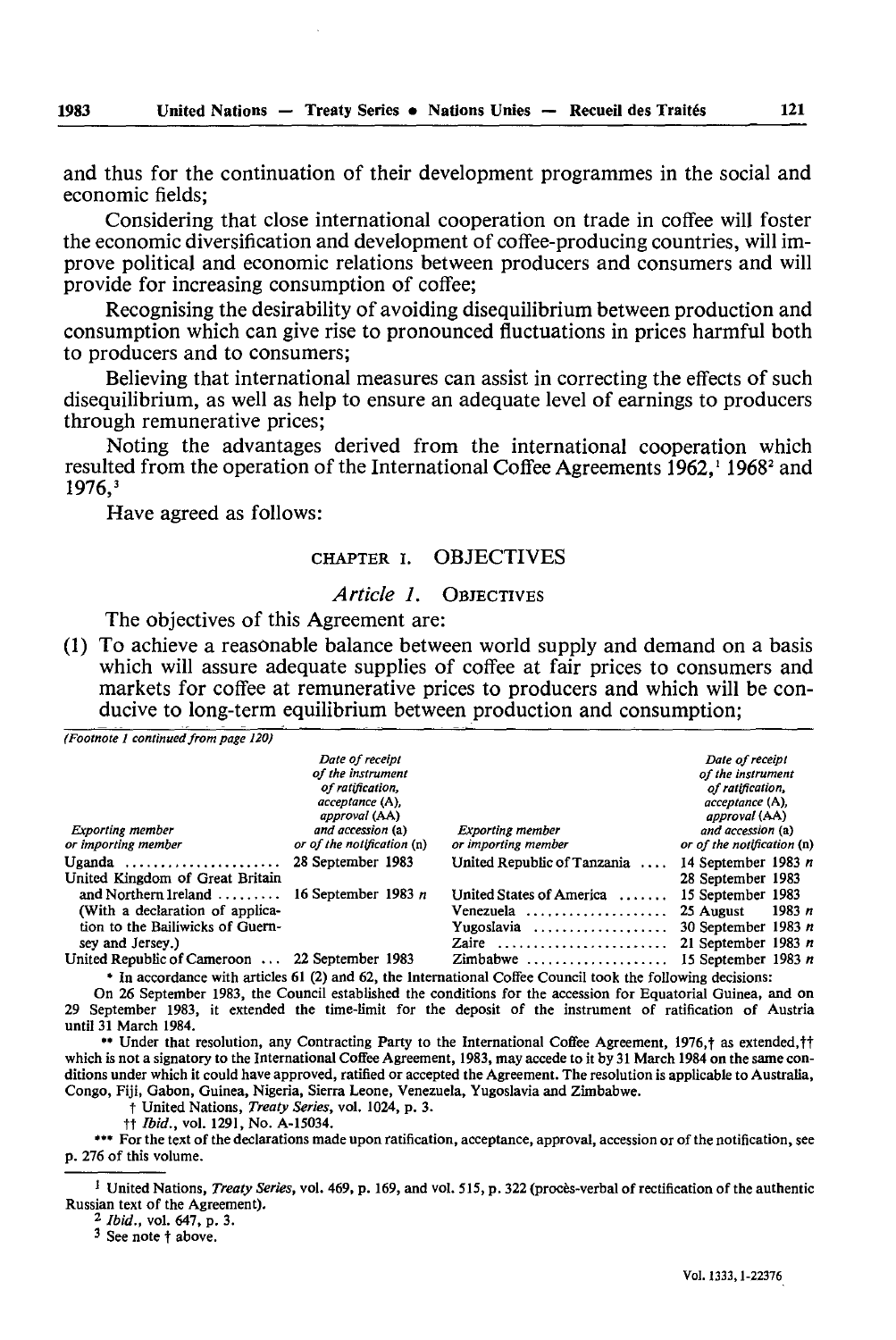- (2) To avoid excessive fluctuations in the levels of world supplies, stocks and prices which are harmful to both producers and consumers;
- (3) To contribute to the development of productive resources and to the promotion and maintenance of employment and income in Member countries, thereby help ing to bring about fair wages, higher living standards and better working condi tions;
- (4) To increase the purchasing power of coffee-exporting countries by keeping prices in accordance with the provisions of paragraph (1) of this Article and by increas ing consumption;
- (5) To promote and increase the consumption of coffee by every possible means;
- (6) In general, in recognition of the relationship of the trade in coffee to the eco nomic stability of markets for industrial products, to further international coop eration in connection with world coffee problems.

#### *Article 2.* GENERAL UNDERTAKINGS BY MEMBERS

 $(1)$  Members undertake to conduct their trade policy in such a way that the objectives set out in Article 1 may be attained. They further undertake to achieve these objectives by strict observance of the obligations and provisions of this Agreement.

(2) Members recognise the need to adopt policies which will maintain prices at levels which will ensure adequate remuneration to producers and seek to ensure that prices of coffee to consumers will not hamper a desirable increase in consumption. When such objectives are being achieved Members shall abstain from multilateral ac tions which could affect the price of coffee.

(3) Exporting Members undertake not to adopt or maintain any governmental measures which would permit the sale of coffee to non-members on terms commer cially more favourable than those which they are prepared to offer at the same time to importing Members, taking into account normal trade practices.

(4) The Council shall review periodically compliance with the provisions of paragraph (3) of this Article and may require Members to supply appropriate infor mation in accordance with the provisions of Article 53.

Members recognise that Certificates of Origin are a vital source of information on the trade in coffee. During periods when quotas are suspended, the respon sibility for ensuring the proper use of Certificates of Origin rests with exporting Members. However, importing Members, while under no obligation to demand that Certificates accompany consignments of coffee when quotas are not in effect, shall cooperate fully with the Organization in the collection and verification of Certificates relating to shipments of coffee received from exporting Member countries in order to ensure that the maximum information is available to all Members.

#### CHAPTER ii. DEFINITIONS

#### *Article 3.* DEFINITIONS

For the purposes of this Agreement:

(1) "Coffee" means the beans and cherries of the coffee tree, whether parch ment, green or roasted, and includes ground, decaffeinated, liquid and soluble coffee. These terms shall have the following meaning:

*(a)* "Green coffee" means all coffee in the naked bean form before roasting;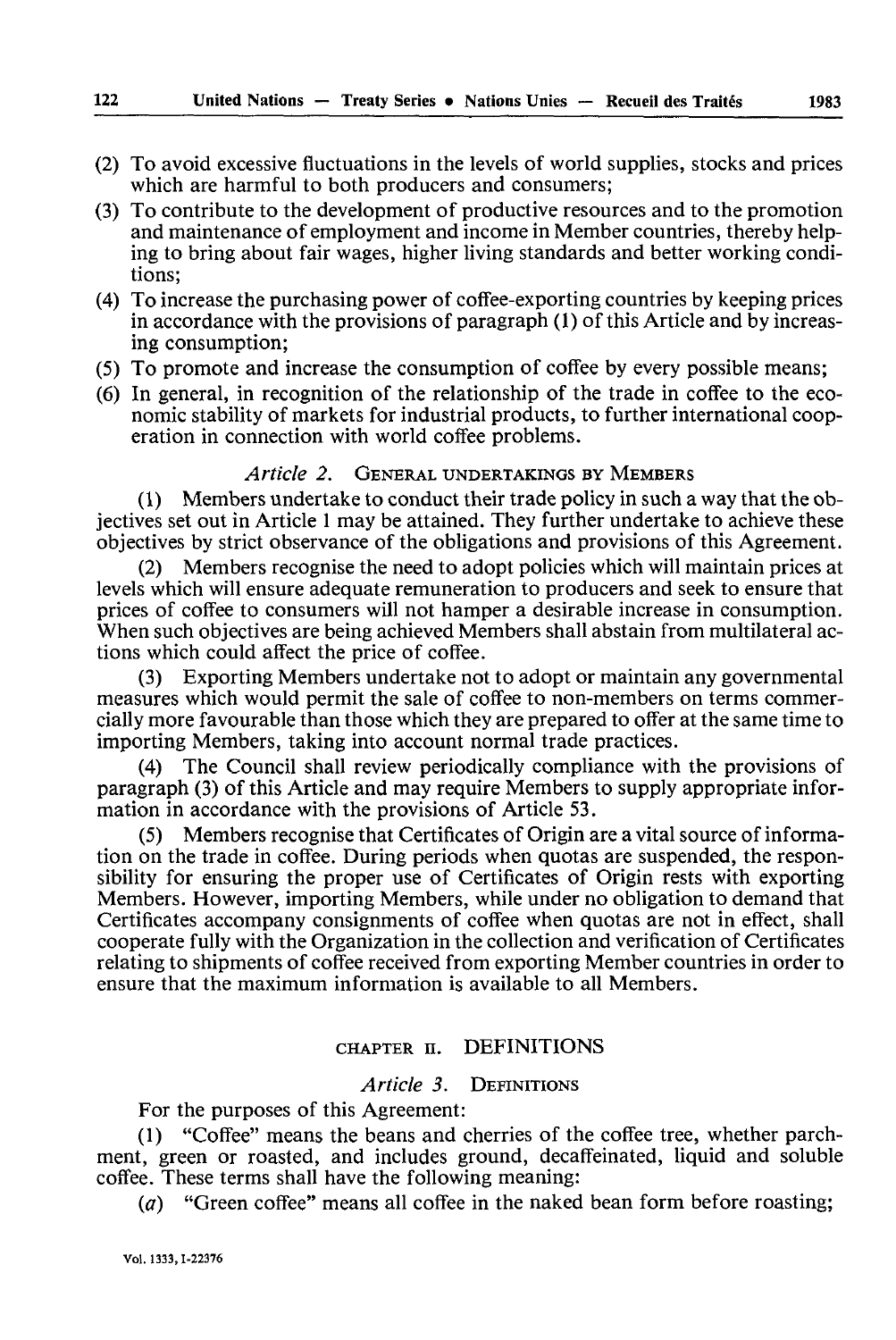*(b)* "Dried coffee cherry" means the dried fruit of the coffee tree; to find the equivalent of dried coffee cherry to green coffee, multiply the net weight of the dried coffee cherry by 0.50;

*(c)* "Parchment coffee" means the green coffee bean contained in the parch ment skin; to find the equivalent of parchment coffee to green coffee, multiply the net weight of the parchment coffee by 0.80;

*(d)* "Roasted coffee" means green coffee roasted to any degree and includes ground coffee; to find the equivalent of roasted coffee to green coffee, multiply the net weight of roasted coffee by 1.19;

*(e)* "Decaffeinated coffee" means green, roasted or soluble coffee from which caffeine has been extracted; to find the equivalent of decaffeinated coffee to green coffee, multiply the net weight of the decaffeinated coffee in green, roasted or soluble form by  $1.00$ ,  $1.19$  or  $2.6$  respectively;

*(f)* "Liquid coffee" means the water-soluble solids derived from roasted coffee and put into liquid form; to find the equivalent of liquid to green coffee, multiply the net weight of the dried coffee solids contained in the liquid coffee by 2.6; and

 $(g)$  "Soluble coffee" means the dried water-soluble solids derived from roasted coffee; to find the equivalent of soluble coffee to green coffee, multiply the net weight of the soluble coffee by 2.6.

(2) "Bag" means 60 kilogrammes or 132.276 pounds of green coffee; "tonne" means a metric tonne of 1,000 kilogrammes or 2,204.6 pounds; and "pound" means 453.597 grammes.

(3) "Coffee year" means the period of one year, from 1 October to 30 Septem ber.

(4) "Organization", "Council" and "Board" mean, respectively, the Interna tional Coffee Organization, the International Coffee Council and the Executive Board.

"Member" means a Contracting Party, including an intergovernmental organization referred to in paragraph (3) of Article 4; a designated territory or ter ritories in respect of which separate membership has been declared under the provi sions of Article 5; or two or more Contracting Parties or designated territories, or both, which participate in the Organization as a Member group under the provisions of Article 6 or 7.

(6) "Exporting Member" or "exporting country" means a Member or country, respectively, which is a net exporter of coffee; that is, a Member or country whose exports exceed its imports.

(7) "Importing Member" or "importing country" means a Member or country, respectively, which is a net importer of coffee; that is, a Member or country whose imports exceed its exports.

(8) "Producing Member" or "producing country" means a Member or country, respectively, which grows coffee in commercially significant quantities.

(9) "Distributed simple majority vote" means a majority of the votes cast by exporting Members present and voting and a majority of the votes cast by importing Members present and voting, counted separately.

(10) "Distributed two-thirds majority vote" means a two-thirds majority of the votes cast by exporting Members present and voting and a two-thirds majority of the votes cast by importing Members present and voting, counted separately.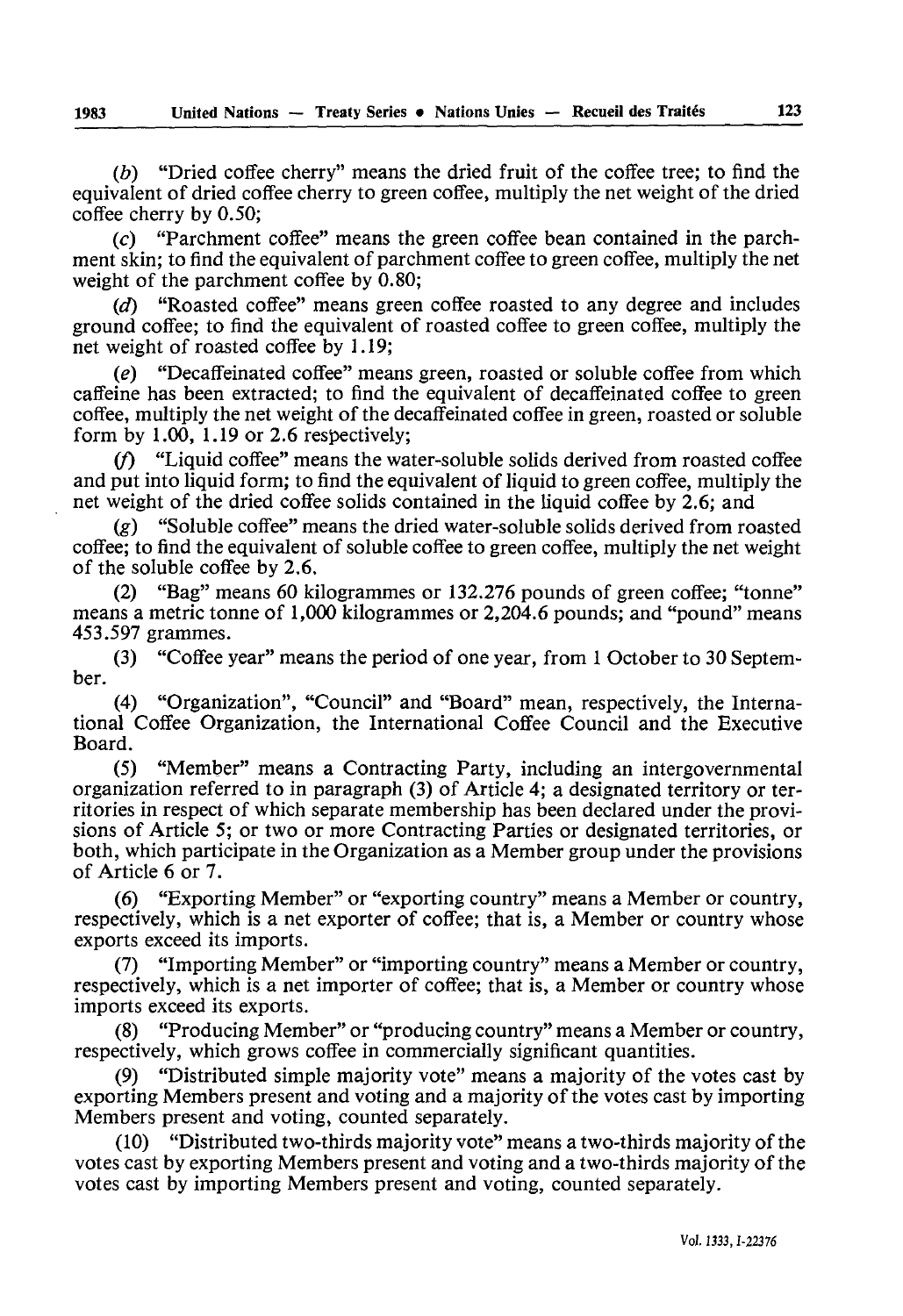(11) "Entry into force" means, except as otherwise provided, the date on which this Agreement enters into force, whether provisionally or definitively.

(12) "Exportable production" means the total production of coffee of an exporting country in a given coffee or crop year, less the amount destined for domestic consumption in the same year.

(13) "Availability for export" means the exportable production of an export ing country in a given coffee year, plus accumulated stocks from previous years.

(14) "Export entitlement" means the total quantity of coffee which a Member is authorised to export under the various provisions of this Agreement, but excluding exports which under the provisions of Article 44 are not charged to quotas.

"Shortfall" means any amount by which the annual export entitlement of an exporting Member in a given coffee year exceeds the amount of coffee as identified within the first six months of the coffee year, which:

- *(a)* The Member has available for export, calculated on the basis of stocks and forecast crop; or
- *(b)* The Member states that it intends to export to quota markets in that coffee year.

(16) "Undershipment" means the difference between the annual export entitle ment of an exporting Member in a given coffee year and the amount of coffee which that Member has exported to quota markets in that coffee year, unless this difference is a "shortfall" as defined in paragraph (15) of this Article.

# CHAPTER in. MEMBERSHIP

#### *Article 4.* MEMBERSHIP IN THE ORGANIZATION

(1) Each Contracting Party, together with those territories to which this Agreement is extended under the provisions of paragraph (1) of Article 64, shall con stitute a single Member of the Organization, except as otherwise provided for under the provisions of Articles 5, 6 and 7.

(2) A Member may change its category of membership on such conditions as the Council may agree.

(3) Any reference in this Agreement to a Government shall be construed as in cluding a reference to the European Economic Community, or any intergovernmen tal organization having comparable responsibilities in respect of the negotiation, conclusion and application of international agreements, in particular commodity agreements.

(4) Such intergovernmental organization shall not itself have any votes but in the case of a vote on matters within its competence it shall be entitled to cast collec tively the votes of its Member States. In such cases, the Member States of such in tergovernmental organization shall not be entitled to exercise their individual voting rights.

(5) The provisions of paragraph (1) of Article 16 shall not apply to such inter governmental organization but it may participate in the discussions of the Executive Board on matters within its competence. In the case of a vote on matters within its competence, and notwithstanding the provisions of paragraph (1) of Article 19, the votes which its Member States are entitled to cast in the Executive Board may be cast collectively by any one of those Member States.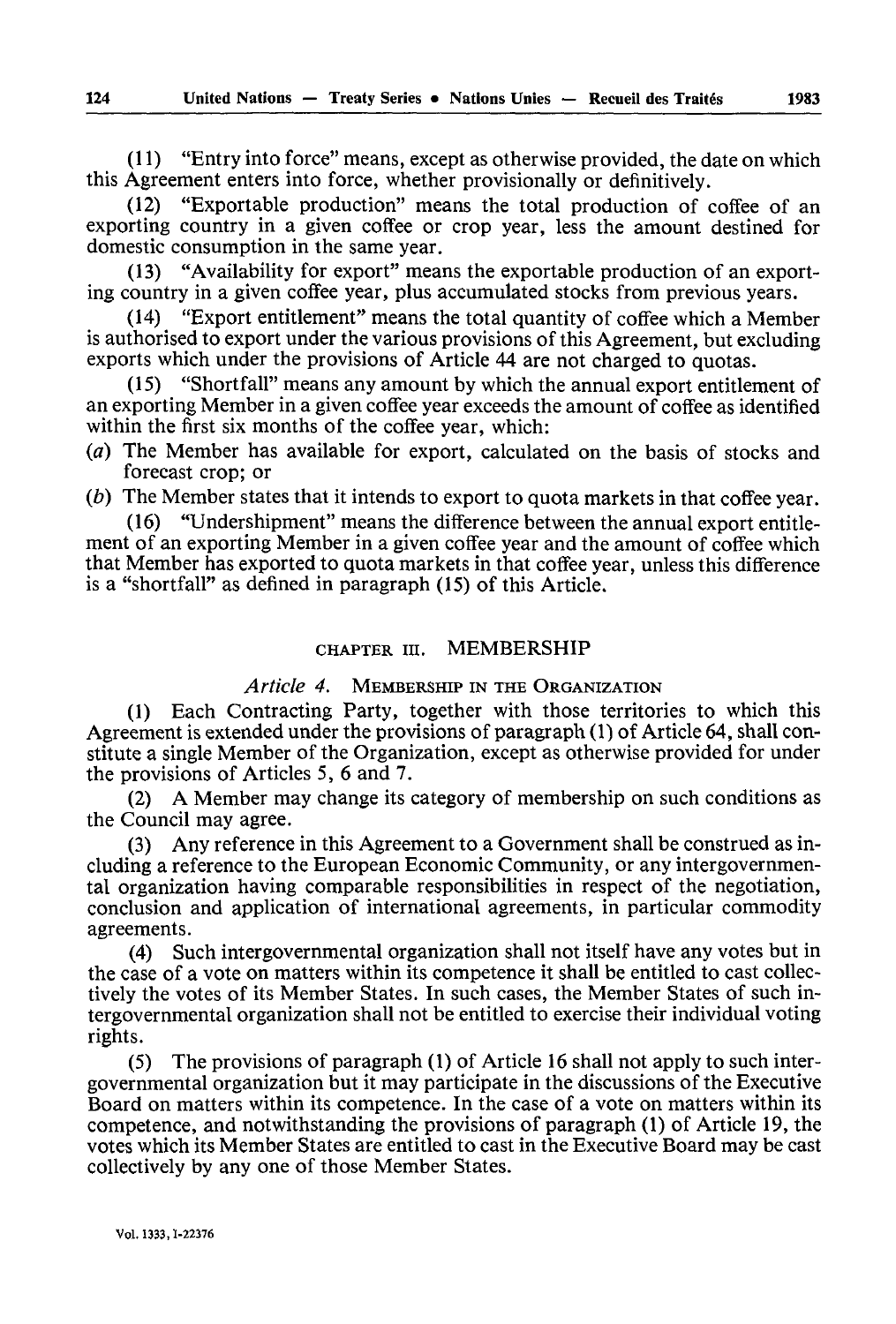## *Article 5.* SEPARATE MEMBERSHIP IN RESPECT OF DESIGNATED TERRITORIES

Any Contracting Party which is a net importer of coffee may, at any time, by ap propriate notification in accordance with the provisions of paragraph (2) of Arti cle 64, declare that it is participating in the Organization separately with respect to any of the territories for whose international relations it is responsible, which are net exporters of coffee and which it designates. In such case, the metropolitan territory and its non-designated territories will have a single membership, and its designated territories, either individually or collectively as the notification indicates, will have separate membership.

#### *Article 6.* GROUP MEMBERSHIP UPON JOINING THE ORGANIZATION

(1) Two or more Contracting Parties which are net exporters of coffee may, by appropriate notification to the Council and to the Secretary-General of the United Nations at the time of deposit of their respective instruments of approval, ratifica tion, acceptance or accession, declare that they are joining the Organization as a Member group. A territory to which this Agreement has been extended under the provisions of paragraph (1) of Article 64 may constitute part of such Member group if the Government of the State responsible for its international relations has given ap propriate notification thereof under the provisions of paragraph (2) of Article 64. Such Contracting Parties and designated territories must satisfy the following condi tions:

- *(a)* They shall declare their willingness to accept responsibility for group obligations in an individual as well as a group capacity; and
- (6) They shall subsequently provide satisfactory evidence to the Council that:
	- (i) The group has the organization necessary to implement a common coffee policy and that they have the means of complying, together with the other parties to the group, with their obligations under this Agreement; and that either
	- (ii) They have been recognised as a group in a previous International Coffee Agreement; or
	- (iii) They have a common or coordinated commercial and economic policy in relation to coffee and a coordinated monetary and financial policy, as well as the organs necessary to implement such policies, so that the Council is satisfied that the Member group is able to comply with the group obligations involved.

(2) The Member group shall constitute a single Member of the Organization, except that each party to the group shall be treated as if it were a single Member in relation to matters arising under the following provisions:

- *(a)* Articles 11 and 12 and paragraph (1) of Article 20;
- *(b)* Articles 50 and 51; and
- (c) Article 67.

(3) The Contracting Parties and designated territories joining as a Member group shall specify the Government or organization which will represent them in the Council on matters arising under this Agreement other than those specified in para graph (2) of this Article.

(4) The voting rights of the Member group shall be as follows:

*(a)* The Member group shall have the same number of basic votes as a single Member country joining the Organization in an individual capacity. These basic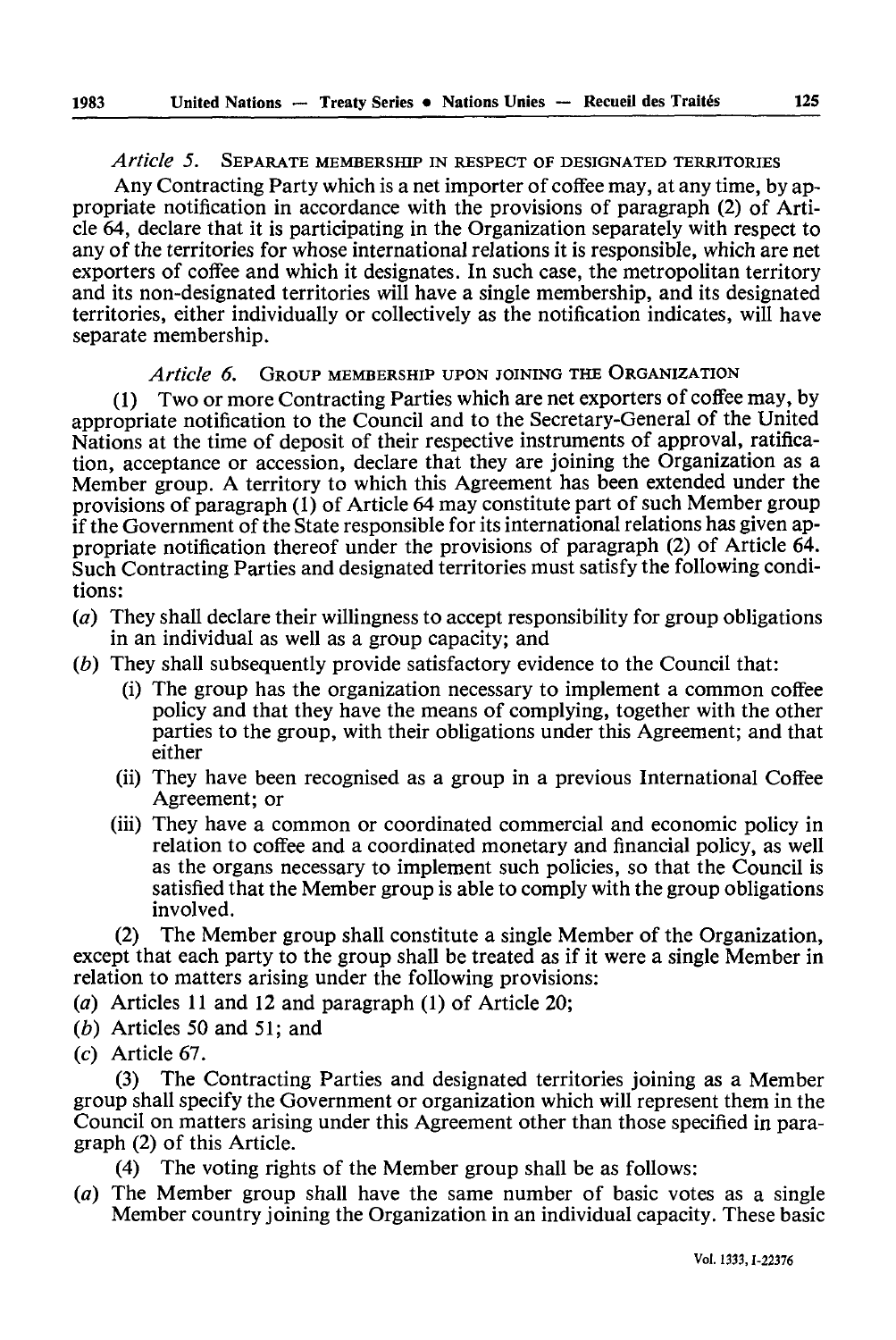votes shall be attributed to and cast by the Government or organization repre senting the group; and

*(b)* In the event of a vote on any matters arising under the provisions of para graph (2) of this Article, the parties to the Member group may cast separately the votes attributed to them under the provisions of paragraphs (3) and (4) of Arti cle 13 as if each were an individual Member of the Organization, except for the basic votes, which shall remain attributable only to the Government or organiza tion representing the group.

(5) Any Contracting Party or designated territory which is a party to a Member group may, by notification to the Council, withdraw from that group and become a separate Member. Such withdrawal shall take effect upon receipt of the notification by the Council. If a party to a Member group withdraws from that group or ceases to participate in the Organization, the remaining parties to the group may apply to the Council to maintain the group; the group shall continue to exist unless the Council disapproves the application. If the Member group is dissolved, each former party to the group will become a separate Member. A Member which has ceased to be a party to a group may not, as long as this Agreement remains in force, again become a party to a group.

#### *Article 7.* SUBSEQUENT GROUP MEMBERSHIP

Two or more exporting Members may, at any time after this Agreement has entered into force, apply to the Council to form a Member group. The Council shall approve the application if it finds that the Members have made a declaration and have provided satisfactory evidence in accordance with the requirements of paragraph (1) of Article 6. Upon such approval, the Member group shall be subject to the provisions of paragraphs (2), (3), (4) and (5) of that Article.

#### CHAPTER iv. ORGANIZATION AND ADMINISTRATION

*Article 8.* SEAT AND STRUCTURE OF THE INTERNATIONAL COFFEE ORGANIZATION

(1) The International Coffee Organization established under the 1962 Agree ment shall continue in being to administer the provisions and supervise the operation of this Agreement.

(2) The seat of the Organization shall be in London unless the Council by a distributed two-thirds majority vote decides otherwise.

(3) The Organization shall function through the International Coffee Council, the Executive Board, the Executive Director and the staff.

# *Article 9.* COMPOSITION OF THE INTERNATIONAL COFFEE COUNCIL

(1) The highest authority of the Organization shall be the International Coffee Council, which shall consist of all the Members of the Organization.

(2) Each Member shall appoint one representative on the Council and, if it so desires, one or more alternates. A Member may also designate one or more advisers to its representative or alternates.

# *Article 10.* POWERS AND FUNCTIONS OF THE COUNCIL

(1) All powers specifically conferred by this Agreement shall be vested in the Council, which shall have the powers and perform the functions necessary to carry out the provisions of this Agreement.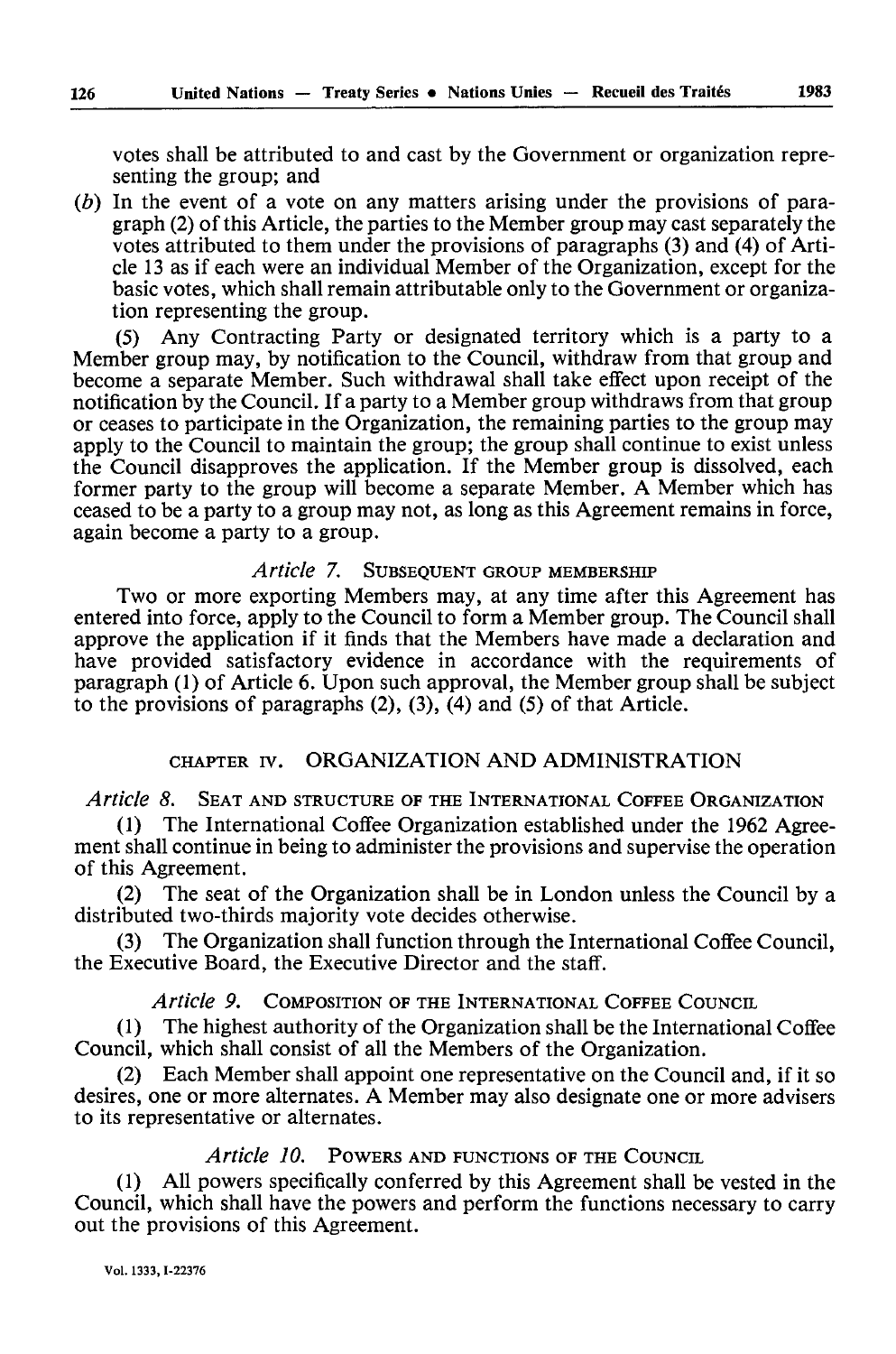(2) The Council shall, by a distributed two-thirds majority vote, establish such rules and regulations, including its own rules of procedure and the financial and staff regulations of the Organization, as are necessary to carry out the provisions of this Agreement and are consistent therewith. The Council may, in its rules of procedure, provide the means whereby it may, without meeting, decide specific questions.

(3) The Council shall also keep such records as are required to perform its functions under this Agreement and such other records as it considers desirable.

#### *Article 11.* ELECTION OF THE CHAIRMAN AND VICE-CHAIRMEN OF THE COUNCIL

(1) The Council shall elect, for each coffee year, a Chairman and a first, a sec ond and a third Vice-Chairman.

(2) As a general rule, the Chairman and the first Vice-Chairman shall both be elected either from among the representatives of exporting Members or from among the representatives of importing Members and the second and the third Vice-Chairmen shall be elected from among representatives of the other category of Member. These offices shall alternate each coffee year between the two categories of Member.

(3) Neither the Chairman nor any Vice-Chairman acting as Chairman shall have the right to vote. His alternate will in such case exercise the voting rights of the Member.

# *Article 12.* SESSIONS OF THE COUNCIL

As a general rule, the Council shall hold regular sessions twice a year. It may hold special sessions should it so decide. Special sessions shall also be held at the re quest of the Executive Board, of any five Members, or of a Member or Members hav ing at least 200 votes. Notice of sessions shall be given at least 30 days in advance except in cases of emergency. Sessions shall be held at the seat of the Organization, unless the Council decides otherwise.

#### *Article 13.* VOTES

(1) The exporting Members shall together hold 1,000 votes and the importing Members shall together hold 1,000 votes, distributed within each category of Member  $-$  that is, exporting and importing Members, respectively  $-$  as provided for in the following paragraphs of this Article.

(2) Each Member shall have five basic votes, provided that the total number of basic votes within each category of Member does not exceed 150. Should there be more than 30 exporting Members or more than 30 importing Members, the number of basic votes for each Member within that category of membership shall be adjusted to keep the number of basic votes for each category of Member within the maximum of 150.

(3) Exporting Members listed in Annex 2 shall, in addition to the basic votes, have the number of votes attributed to them in column (2) of that Annex. If any exporting Member referred to in this paragraph elects to have a basic quota under the provisions of paragraph (3) of Article 31, the provisions of this paragraph shall cease to apply to it.

(4) The remaining votes of exporting Members shall be divided among those Members having a basic quota in proportion to the average volume of their respec tive exports of coffee to importing Members in the preceding four calendar years.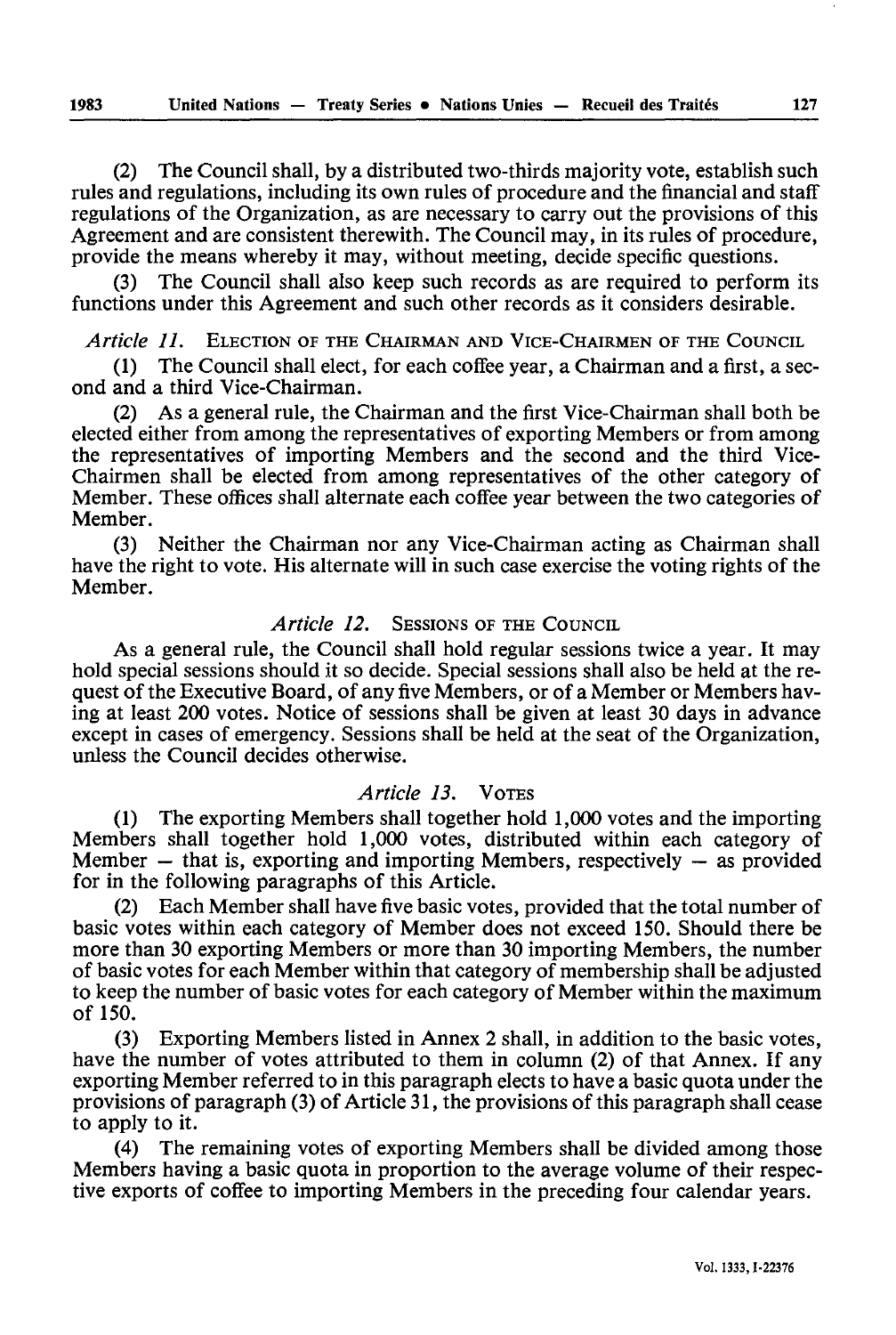(5) The remaining votes of importing Members shall be divided among those Members in proportion to the average volume of their respective imports of coffee in the preceding four calendar years.

(6) The distribution of votes shall be determined by the Council in accordance with the provisions of this Article at the beginning of each coffee year and shall re main in effect during that year, except as provided for in paragraph (7) of this Article.

(7) The Council shall provide for the redistribution of votes in accordance with the provisions of this Article whenever there is a change in the membership of the Organization or if the voting rights of a Member are suspended or regained under the provisions of Articles 26, 42, 45, 47, 55 or 58.

- (8) No Member shall hold more than 400 votes.
- (9) There shall be no fractional votes.

## *Article 14.* VOTING PROCEDURE OF THE COUNCIL

(1) Each Member shall be entitled to cast the number of votes it holds and shall not be entitled to divide its votes. However, a Member may cast differently any votes which it holds under the provisions of paragraph (2) of this Article.

(2) Any exporting Member may authorise any other exporting Member, and any importing Member may authorise any other importing Member, to represent its interests and to exercise its right to vote at any meeting or meetings of the Council. The limitation provided for in paragraph (8) of Article 13 shall not apply in this case.

# *Article 15.* DECISIONS OF THE COUNCIL

(1) All decisions of the Council shall be taken, and all recommendations shall be made, by a distributed simple majority vote unless otherwise provided for in this Agreement.

(2) The following procedure shall apply with respect to any decision by the Council which under the provisions of this Agreement requires a distributed twothirds majority vote:

- *(a)* If a distributed two-thirds majority vote is not obtained because of the negative vote of three or less exporting or three or less importing Members, the proposal shall, if the Council so decides by a majority of the Members present and by a distributed simple majority vote, be put to a vote again within 48 hours;
- (6) If a distributed two-thirds majority vote is again not obtained because of the negative vote of two or less exporting or two or less importing Members, the pro posal shall, if the Council so decides by a majority of the Members present and by a distributed simple majority vote, be put to a vote again within 24 hours;
- (c) If a distributed two-thirds majority vote is not obtained in the third vote because of the negative vote of one exporting Member or one importing Member, the proposal shall be considered adopted; and
- $(d)$  If the Council fails to put a proposal to a further vote, it shall be considered rejected.

(3) Members undertake to accept as binding all decisions of the Council under the provisions of this Agreement.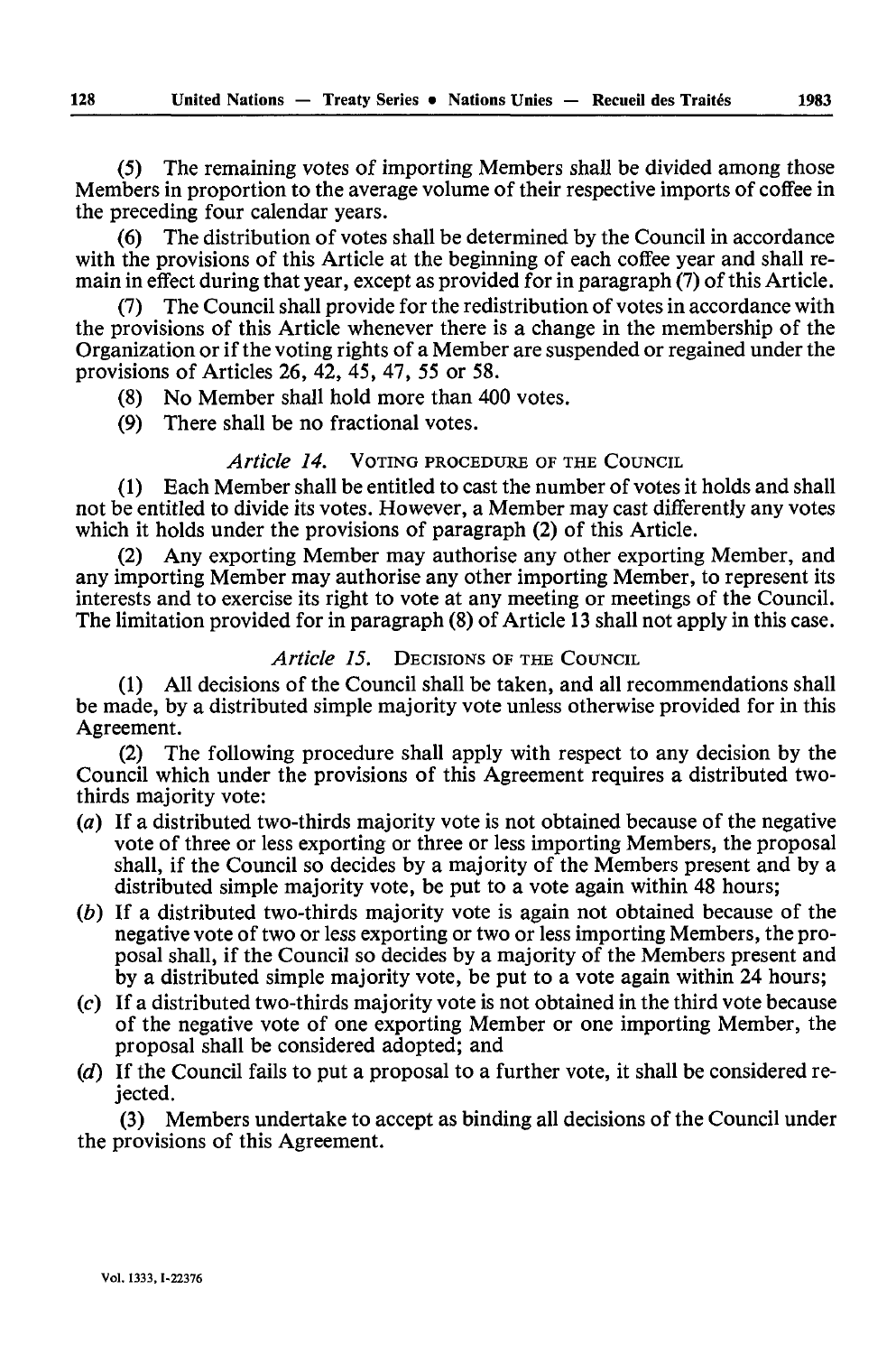#### *Article 16.* COMPOSITION OF THE BOARD

(1) The Executive Board shall consist of eight exporting Members and eight importing Members elected for each coffee year in accordance with the provisions of Article 17. Members may be re-elected.

(2) Each Member of the Board shall appoint one representative and, if it so desires, one or more alternates. Each Member may also designate one or more ad visers to its representative or alternates.

(3) The Executive Board shall have a Chairman and Vice-Chairman who shall be elected by the Council for each coffee year and may be re-elected. Neither the Chairman nor a Vice-Chairman acting as Chairman shall have the right to vote. If a representative is elected Chairman or if a Vice-Chairman is acting as Chairman, his alternate will have the right to vote in his place. As a general rule, the Chairman and the Vice-Chairman for each coffee year shall be elected from among the represen tatives of the same category of membership.

(4) The Board shall normally meet at the seat of the Organization but may meet elsewhere.

#### *Article 17.* ELECTION OF THE BOARD

(1) The exporting and the importing Members of the Board shall be elected in the Council by the exporting and the importing Members of the Organization respec tively. The election within each category shall be held in accordance with the provi sions of the following paragraphs of this Article.

(2) Each Member shall cast for a single candidate all the votes to which it is en titled under the provisions of Article 13. A Member may cast for another candidate any votes which it holds under the provisions of paragraph (2) of Article 14.

(3) The eight candidates receiving the largest number of votes shall be elected; however, no candidate shall be elected on the first ballot unless it receives at least 75 votes.

(4) If, under the provisions of paragraph (3) of this Article, less than eight can didates are elected on the first ballot, further ballots shall be held in which only Members which did not vote for any of the candidates elected shall have the right to vote. In each further ballot the minimum number of votes required for election shall be successively diminished by five until eight candidates are elected.

(5) Any Member which did not vote for any of the Members elected shall assign its votes to one of them, subject to the provisions of paragraphs (6) and (7) of this Article.

(6) A Member shall be deemed to have received the number of votes cast for it when it was elected and, in addition, the number of votes assigned to it, provided that the total number of votes shall not exceed 499 for any Member elected.

(7) If the votes deemed received by an elected Member exceed 499, Members which voted for or assigned their votes to such elected Member shall arrange among themselves for one or more of them to withdraw their votes from that Member and assign or re-assign them to another elected Member so that the votes received by each elected Member shall not exceed the limit of 499.

# *Article 18.* COMPETENCE OF THE BOARD

(1) The Board shall be responsible to and work under the general direction of the Council.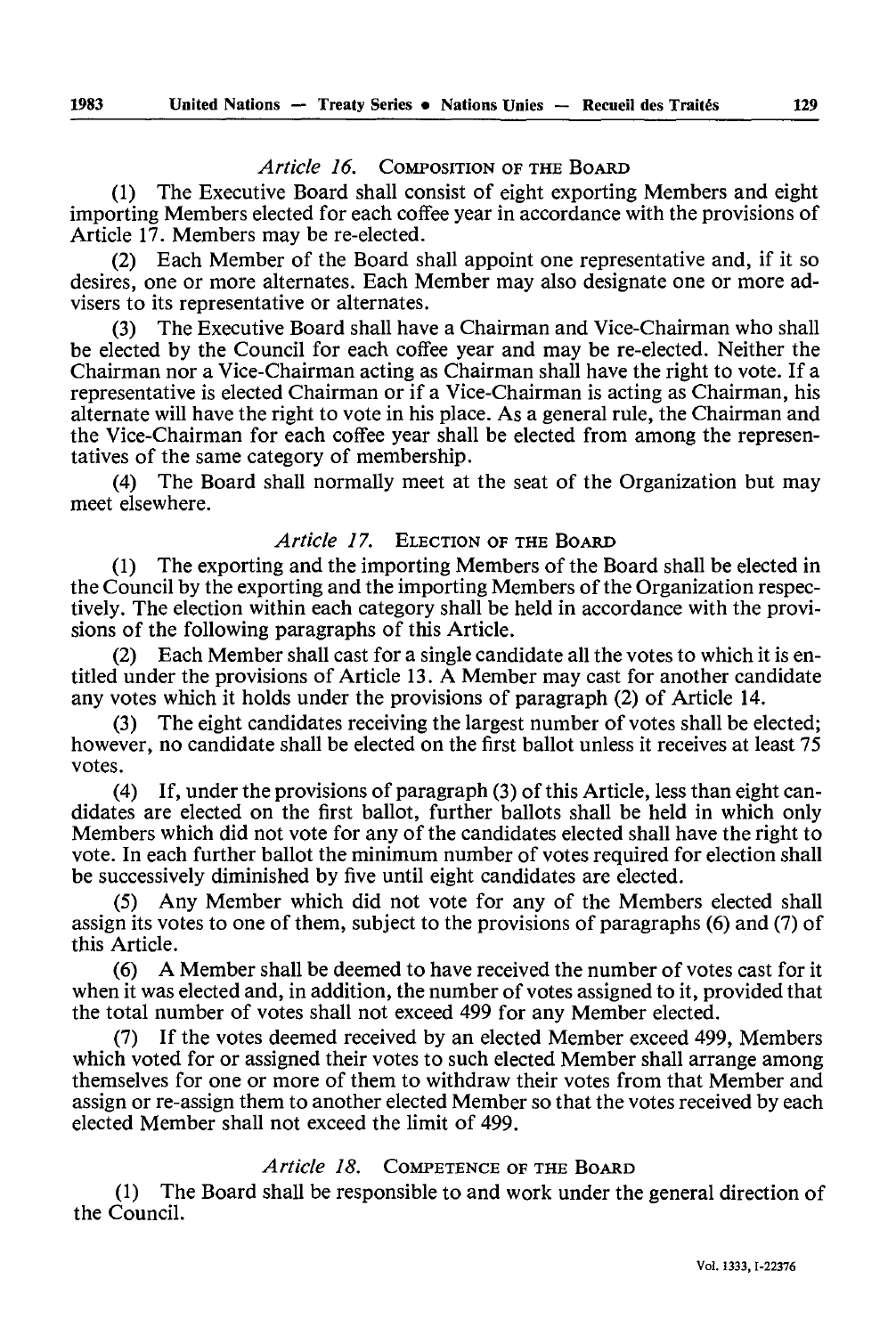(2) The Council may, by a distributed two-thirds majority vote, delegate to the Board the exercise of any or all of its powers other than the following:

- *(a)* Approval of the Administrative Budget and assessment of contributions under the provisions of Article 25;
- (6) Suspension of the voting rights of a Member under the provisions of Article 45 or 58;
- (c) Decisions on disputes under the provisions of Article 58;
- *(d)* Establishment of conditions for accession under the provisions of Article 62;
- *(è)* A decision to exclude a Member under the provisions of Article 66;
- $(f)$  A decision concerning the renegotiation, extension or termination of this Agreement under the provisions of Article 68; and
- (g) Recommendation of amendments to Members under the provisions of Arti cle 69.

(3) The Council may, by a distributed simple majority vote, at any time revoke any powers which have been delegated to the Board.

# *Article 19.* VOTING PROCEDURE OF THE BOARD

(1) Each Member of the Board shall be entitled to cast the number of votes received by it under the provisions of paragraphs (6) and (7) of Article 17. Voting by proxy shall not be allowed. A Member of the Board shall not be entitled to divide its votes.

(2) Any decision taken by the Board shall require the same majority as such decision would require if taken by the Council.

# Article 20. OUORUM FOR THE COUNCIL AND THE BOARD

(1) The quorum for any meeting of the Council shall be the presence of a ma jority of the Members representing a distributed two-thirds majority of the total votes. If there is no quorum at the time appointed for the commencement of any Council meeting, the Chairman of the Council may decide to postpone the opening time of the meeting for at least three hours. If there is no quorum at the new time set, the Chairman may again defer the opening time of the Council meeting for at least a further three hours. This procedure may be repeated until a quorum is present at the appointed time. Representation in accordance with the provisions of paragraph (2) of Article 14 shall be considered as presence.

The quorum for any meeting of the Board shall be the presence of a majority of the Members representing a distributed two-thirds majority of the total votes.

#### Article 21. THE EXECUTIVE DIRECTOR AND THE STAFF

(1) The Council shall appoint the Executive Director on the recommendation of the Board. The terms of appointment of the Executive Director shall be estab lished by the Council and shall be comparable to those applying to corresponding officials of similar intergovernmental organizations.

The Executive Director shall be the chief administrative officer of the Organization and shall be responsible for the performance of any duties devolving upon him in the administration of this Agreement.

(3) The Executive Director shall appoint the staff in accordance with regula tions established by the Council.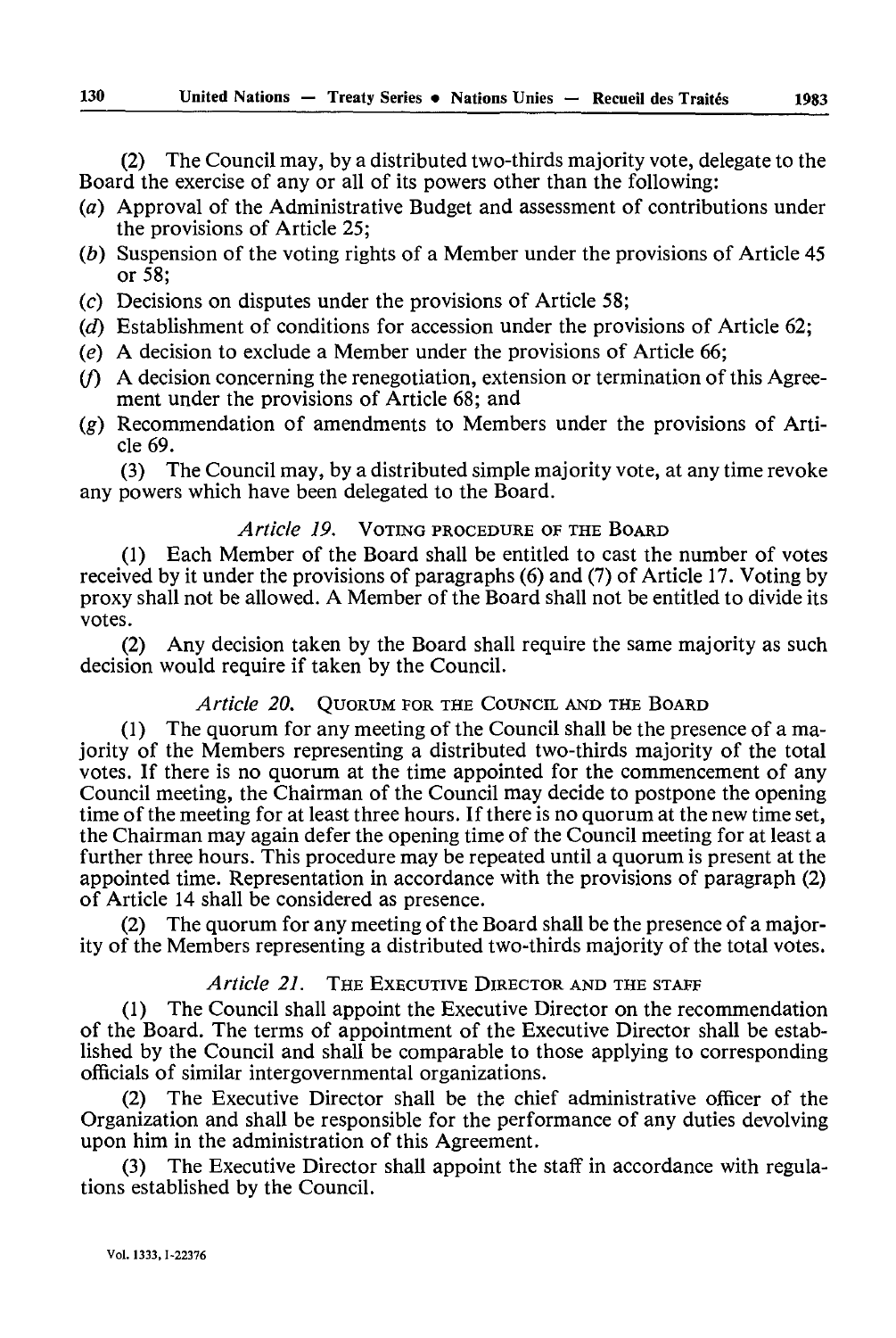(4) Neither the Executive Director nor any member of the staff shall have any financial interest in the coffee industry, the coffee trade or the transportation of coffee.

(5) In the performance of their duties, the Executive Director and the staff shall not seek or receive instructions from any Member or from any other authority external to the Organization. They shall refrain from any action which might reflect on their position as international officials responsible only to the Organization. Each Member undertakes to respect the exclusively international character of the respon sibilities of the Executive Director and the staff and not to seek to influence them in the discharge of their responsibilities.

#### *Article 22.* COOPERATION WITH OTHER ORGANIZATIONS

The Council may make arrangements for consultation and cooperation with the United Nations and its specialised agencies and with other appropriate intergovern mental organizations. Such arrangements may include financial arrangements which the Council considers appropriate for achieving the objectives of the Agreement. The Council may invite these organizations and any organizations concerned with coffee to send observers to its meetings.

# CHAPTER v. PRIVILEGES AND IMMUNITIES

#### *Article 23.* PRIVILEGES AND IMMUNITIES

(1) The Organization shall have legal personality. It shall in particular have the capacity to contract, acquire and dispose of movable and immovable property and to institute legal proceedings.

(2) The status, privileges and immunities of the Organization, of its Executive Director, its staff and experts, and of representatives of Members while in the ter ritory of the United Kingdom of Great Britain and Northern Ireland for the purpose of exercising their functions, shall continue to be governed by the Headquarters Agreement concluded between the Government of the United Kingdom of Great Britain and Northern Ireland (hereinafter referred to as the host Government) and the Organization on 28 May 1969.<sup>1</sup>

(3) The Headquarters Agreement referred to in paragraph (2) of this Article shall be independent of this Agreement. It shall however terminate:

- (a) By agreement between the host Government and the Organization;
- $(b)$  In the event of the headquarters of the Organization being moved from the territory of the host Government; or
- (c) In the event of the Organization ceasing to exist.

(4) The Organization may conclude with one or more other Members agree ments to be approved by the Council relating to such privileges and immunities as may be necessary for the proper functioning of this Agreement.

(5) The Governments of Member countries other than the host Government shall grant the Organization the same facilities in respect of currency or exchange restrictions, maintenance of bank accounts and transfer of monies, as are accorded to the specialised agencies of the United Nations.

<sup>1</sup> United Nations, *Treaty Series,* vol. 700, p. 97.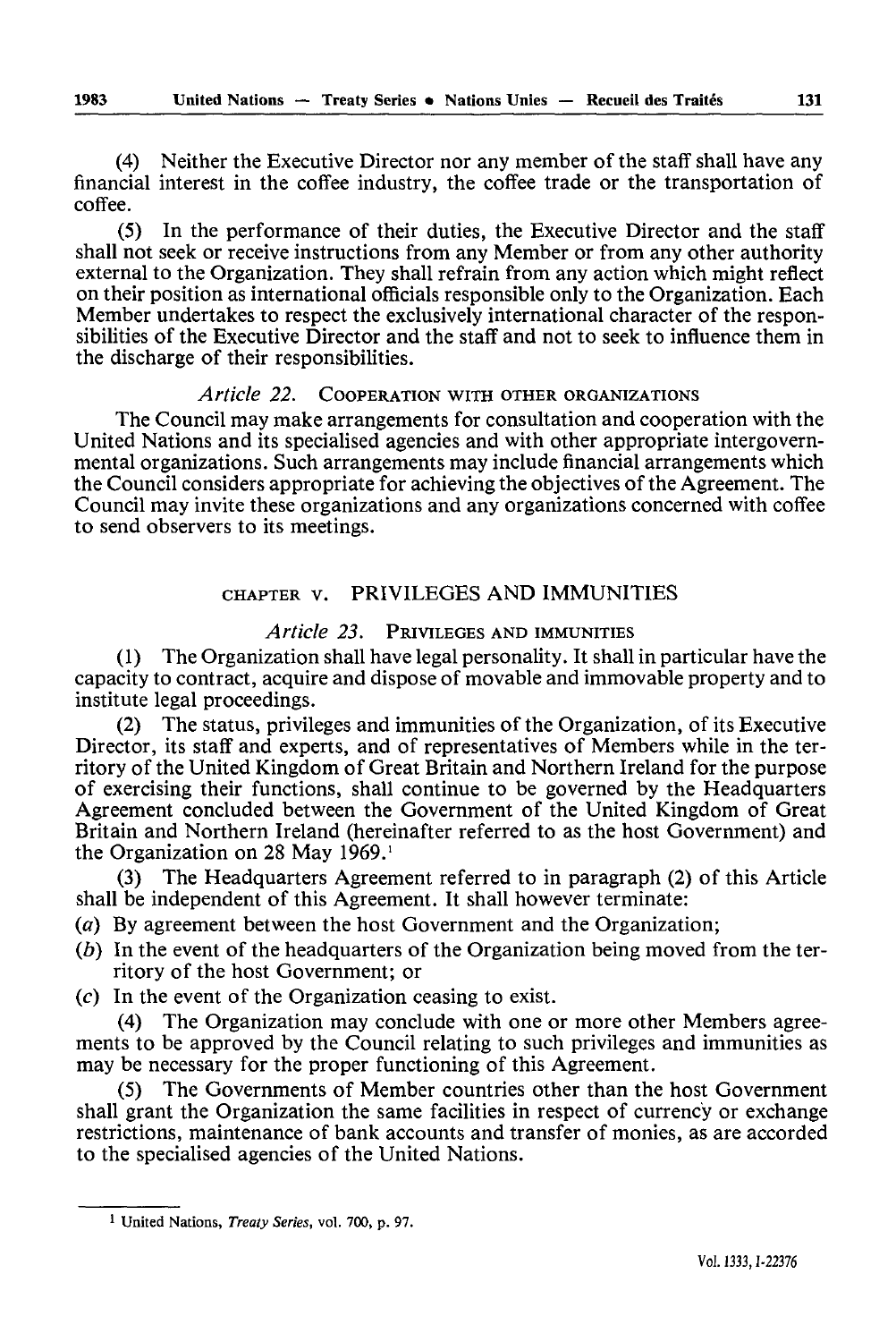#### CHAPTER VI. FINANCE

#### *Article 24.* FINANCE

(1) The expenses of delegations to the Council, representatives on the Board and representatives on any of the committees of the Council or the Board shall be met by their respective Governments.

(2) The other expenses necessary for the administration of this Agreement shall be met by annual contributions from the Members assessed in accordance with the provisions of Article 25. However, the Council may levy fees for specific services.

(3) The financial year of the Organization shall be the same as the coffee year.

#### *Article 25.* DETERMINATION OF THE BUDGET AND ASSESSMENT OF CONTRIBUTIONS

(1) During the second half of each financial year, the Council shall approve the Administrative Budget of the Organization for the following financial year and shall assess the contributions of each Member to that Budget.

(2) The contribution of each Member to the Budget for each financial year shall be in the proportion which the number of its votes at the time the Budget for that financial year is approved bears to the total votes of all the Members. However, if there is any change in the distribution of votes among Members in accordance with the provisions of paragraph (6) of Article 13 at the beginning of the financial year for which contributions are assessed, such contributions shall be correspondingly ad justed for that year. In determining contributions, the votes of each Member shall be calculated without regard to the suspension of the voting rights of any Member or any redistribution of votes resulting therefrom.

(3) The initial contribution of any Member joining the Organization after the entry into force of this Agreement shall be assessed by the Council on the basis of the number of votes to be held by it and the period remaining in the current financial year, but the assessments made upon other Members for the current financial year shall not be altered.

#### *Article 26.* PAYMENT OF CONTRIBUTIONS

(1) Contributions to the Administrative Budget for each financial year shall be payable in freely convertible currency and shall become due on the first day of that financial year.

(2) If any Member fails to pay its full contribution to the Administrative Budget within six months of the date on which the contribution is due, both its voting rights in the Council and its right to have its votes cast in the Board shall be sus pended until such contribution has been paid. However, unless the Council by a distributed two-thirds majority vote so decides, such Member shall not be deprived of any of its other rights nor relieved of any of its obligations under this Agreement.

(3) Any Member whose voting rights have been suspended either under the provisions of paragraph (2) of this Article or under the provisions of Article 42, 45, 47, 55 or 58 shall nevertheless remain responsible for the payment of its contribution.

#### *Article 27.* AUDIT AND PUBLICATION OF ACCOUNTS

As soon as possible after the close of each financial year, an independently audited statement of the Organization's receipts and expenditures during that finan cial year shall be presented to the Council for approval and publication.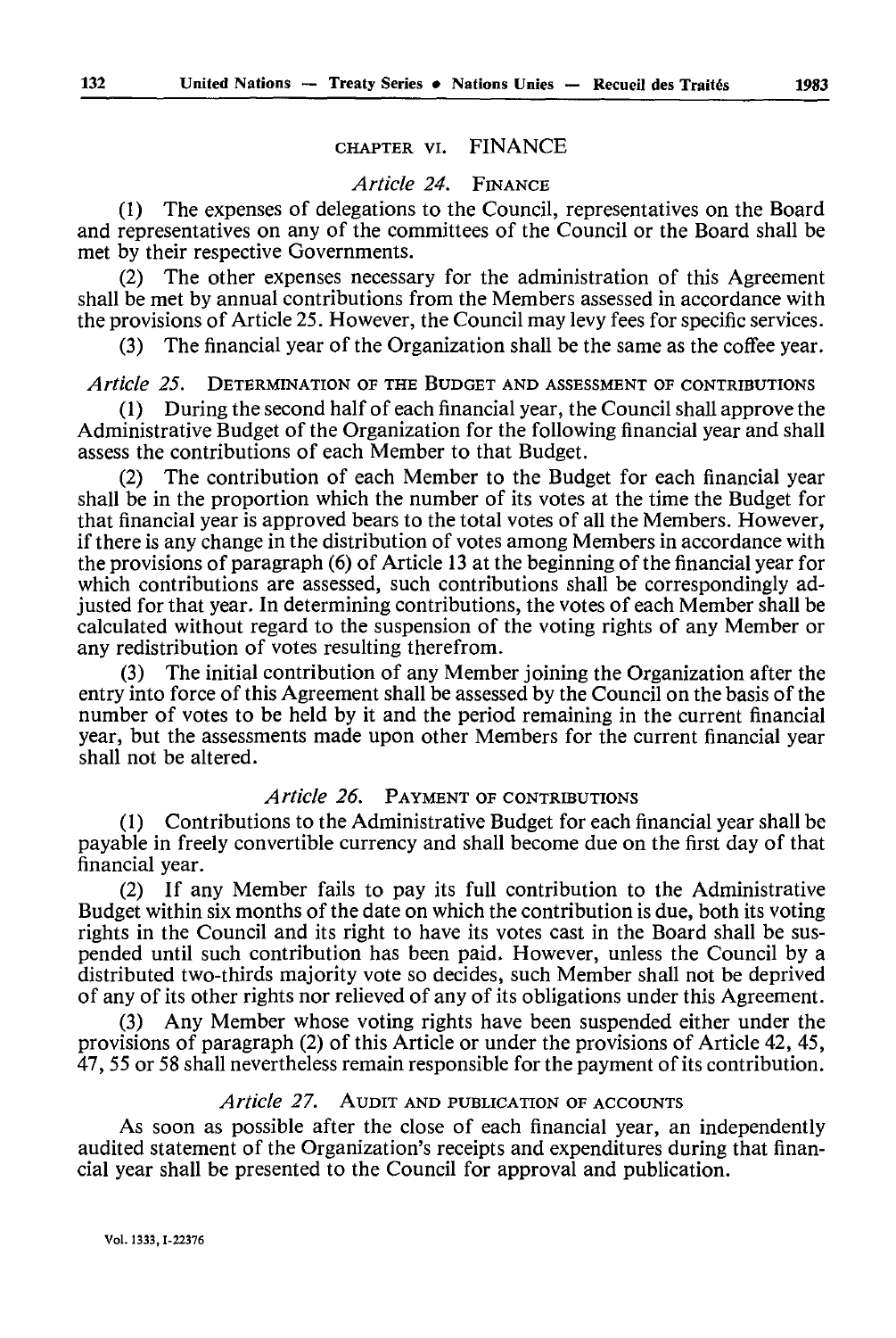# CHAPTER vu. REGULATION OF EXPORTS AND IMPORTS

#### *Article 28.* GENERAL PROVISIONS

(1) All decisions of the Council under the provisions of this Chapter shall be adopted by a distributed two-thirds majority vote.

(2) The word "annual" in this Chapter shall mean any period of 12 months established by the Council. However, the Council may adopt procedures for apply ing the provisions of this Chapter for a period longer than 12 months.

#### *Article 29.* MARKETS SUBJECT TO QUOTA

For the purpose of this Agreement, the world coffee market shall be divided into Member quota and non-member non-quota markets.

# *Article 30.* BASIC QUOTAS

(1) Each exporting Member shall, subject to the provisions of Articles 31 and 32, be entitled to a basic quota. The basic quotas shall, subject to the provisions of paragraph (1) of Article 35, be used for the distribution of the fixed part of the an nual quota in accordance with the provisions of paragraph (2) of that Article.

(2) Not later than 30 September 1984, the Council shall set the basic quotas for a period of not less than two years with effect from 1 October 1984. Before the com pletion of this period the Council shall, if necessary, set the basic quotas for the re mainder of the life of the Agreement.

(3) If the Council fails to set basic quotas in accordance with the provisions of paragraph (2) of this Article and unless it decides otherwise quotas shall be sus pended notwithstanding the provisions of Article 33.

(4) Quotas may be reintroduced at any time after their suspension under the provisions of paragraph (3) of this Article as soon as the Council has set the basic quotas in accordance with the provisions of paragraph (2) of this Article provided that the relevant price conditions referred to in Article 33 are met.

(5) The provisions of this Article shall apply to Angola under the conditions set out in Annex 1.

#### *Article 31.* EXPORTING MEMBERS EXEMPT FROM BASIC QUOTAS

(1) The Members listed in Annex 2, excluding Burundi and Rwanda, shall together have an export quota corresponding to 4.2 percent of the global annual quota set by the Council under the provisions of Article 34.

(2) The quota referred to in paragraph (1) of this Article shall be distributed among the Members listed in Annex 2 in accordance with the percentages shown in column (1) of that Annex.

(3) Any exporting Member listed in Annex 2 may at any time request the Council to establish a basic quota for it. In the event that a basic quota is established for one of these countries the percentage indicated in paragraph (1) of this Article shall be decreased proportionally.

(4) If an exporting country accedes to the Agreement and is subject to the pro visions of this Article, the Council shall allocate a quota to the Member and the percentage referred to in paragraph (1) of this Article shall be increased propor tionally.

(5) Of the Members listed in Annex 2 only those with annual quotas above 100,000 bags shall be subject to the provisions of Articles 36 and 37.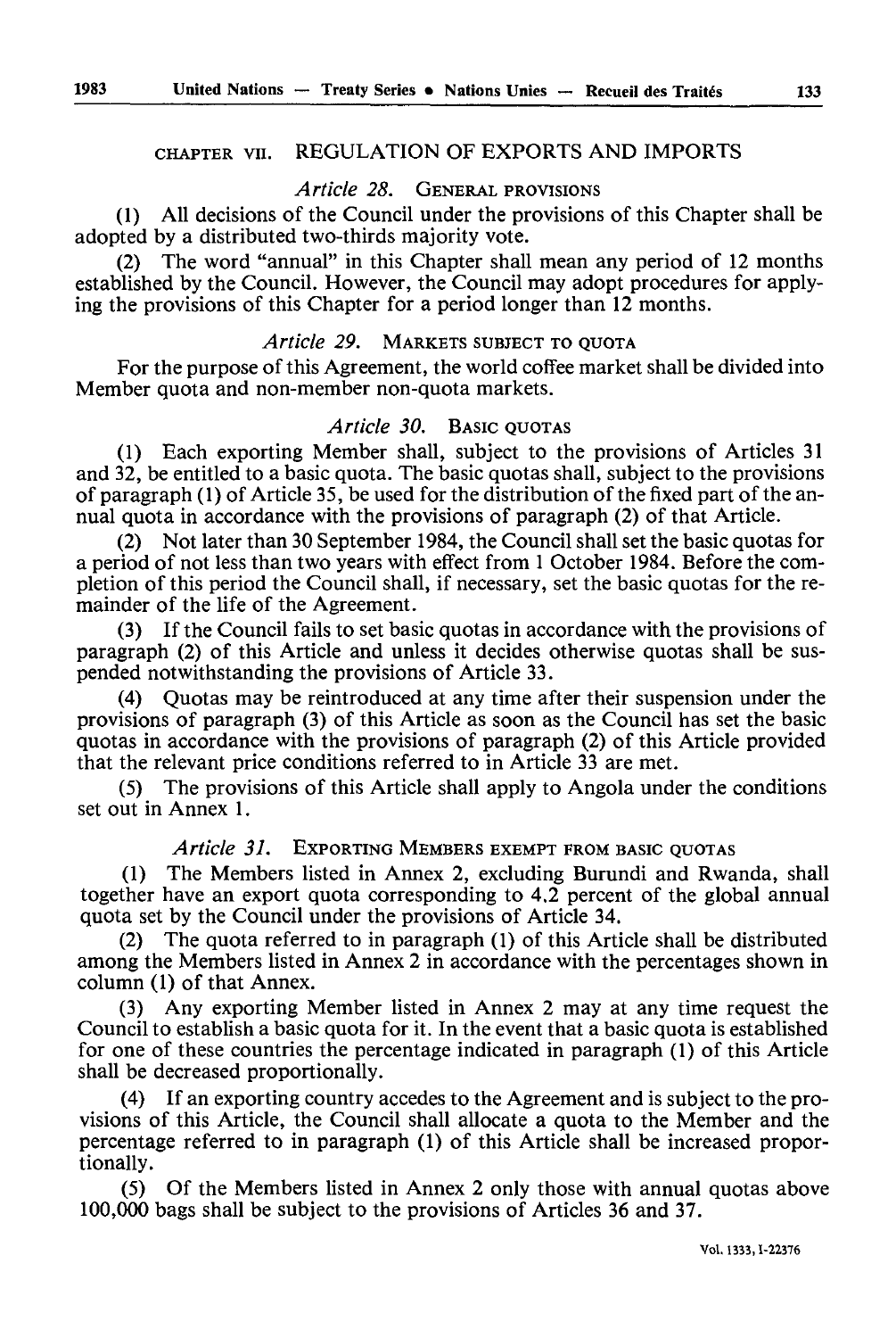(6) Burundi and Rwanda shall each have the following annual export quotas: *(a)* For coffee year 1983/84: 450,000 bags;

*(b)* For subsequent coffee years during the lifetime of the present Agreement: 470,000 bags.

(7) Whenever the Council sets basic quotas in accordance with the provisions of paragraph (2) of Article 30, the percentage referred to in paragraph (1) and the amount shown in sub-paragraph *(b)* of paragraph (6) of this Article shall be reviewed and may be modified.

(8) Subject to the provisions of Articles 6 and 41, shortfalls declared by exporting Members listed in Annex 2 shall be distributed *pro rata* to their annual quotas among those other Members listed in Annex 2 able and prepared to export the amount of the shortfalls.

#### *Article 32.* PROVISIONS FOR THE ADJUSTMENT OF BASIC QUOTAS

(1) If an importing country which was neither a Contracting Party to the Inter national Coffee Agreement 1976 nor to the International Coffee Agreement 1976 as Extended becomes a Member of the Organization, the Council shall adjust the basic quotas resulting from the application of the provisions of Article 30.

(2) The adjustment referred to in paragraph (1) of this Article shall take into account either the average exports of individual exporting Members to the importing country concerned during the period 1976 to 1982 or the proportionate share of in dividual exporting Members in the average imports of that country during the same period.

(3) The Council shall approve the data to be used as a basis for the calculations necessary for the adjustment of basic quotas, as well as the criteria to be followed for the purpose of applying the provisions of this Article.

#### *Article 33.* PROVISIONS FOR THE CONTINUATION, SUSPENSION **AND REINTRODUCTION OF QUOTAS**

(1) If the Council fails to establish the conditions for the operation of the quota system under the relevant Articles of this Chapter and unless it decides other wise, quotas shall continue in effect at the commencement of a coffee year if the fifteen-day moving average of the composite indicator price is at or below the highest price for the upward adjustment of quotas in the price range established by the Council for the preceding coffee year under the provisions of Article 38.

(2) Unless the Council decides otherwise, quotas shall be suspended as soon as either of the following conditions is fulfilled:

- *(a)* The fifteen-day moving average of the composite indicator price remains, during 30 consecutive market days, 3.5 percent or more above the highest price for the upward adjustment of quotas in the price range in effect provided that all *pro rata* upward adjustments to the global annual quota established by the Council have already been applied; or
- *(b)* The fifteen-day moving average of the composite indicator price remains, during 45 consecutive market days, 3.5 percent or more above the highest price for the upward adjustment of quotas in the price range in effect and provided that any remaining upward adjustments are applied on the date on which the fifteen-day moving average reaches that price.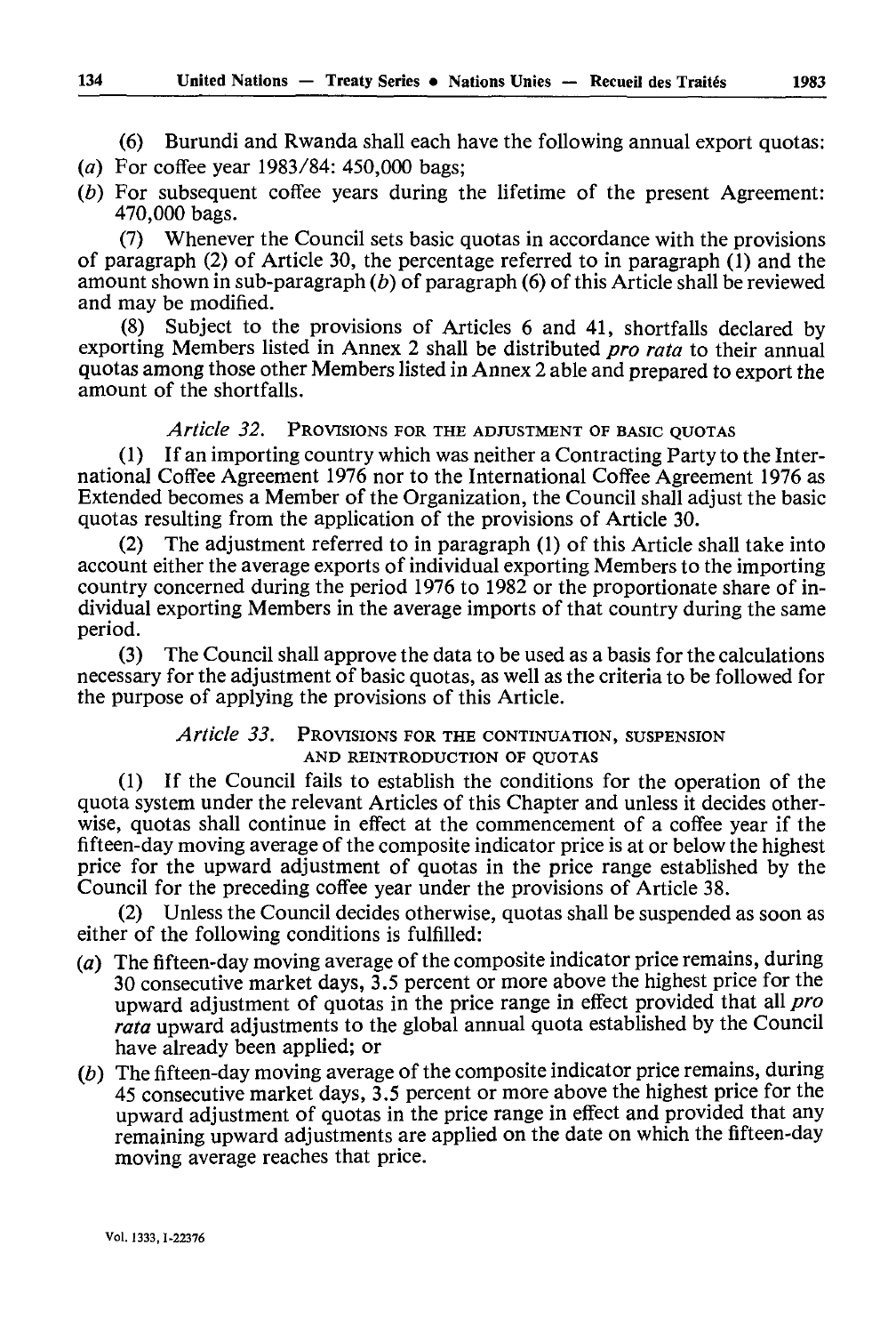(3) If quotas are suspended under the provisions of paragraph (2) of this Arti cle for more than 12 months the Council shall meet in order to review and possibly revise the price range or price ranges established under the provisions of Article 38.

(4) Unless the Council decides otherwise, quotas shall be reintroduced in ac cordance with the provisions of paragraph (6) of this Article if the fifteen-day moving average of the composite indicator price is at or below a price corresponding to the mid-point, increased by 3.5 percent, between the highest price for the upward adjust ment of quotas and the lowest price for the downward adjustment of quotas in the most recent price range established by the Council.

(5) If quotas continue in effect under the provisions of paragraph (1) of this Article, the Executive Director shall immediately set a global annual quota on the basis of the disappearance of coffee in quota markets, estimated in accordance with the criteria established in Article 34. This quota shall be allocated to exporting Members in accordance with the provisions of Articles 31 and 35. Except as other wise provided for in this Agreement, the quotas shall be fixed for a period of four quarters.

(6) Whenever the relevant price conditions referred to in paragraph (4) of this Article are met, quotas shall come into effect as soon as possible and in any event not later than the quarter following the fulfilment of the relevant price conditions. Except as otherwise provided for in this Agreement, the quotas shall be fixed for a period of four quarters. If the global annual and quarterly quotas have not pre viously been established by the Council, the Executive Director shall set a quota as provided for in paragraph (5) of this Article. This quota shall be allocated to export ing Members in accordance with the provisions of Articles 31 and 35.

(7) The Council shall be convened:

- (a) During the first quarter of the coffee year if quotas continue in effect in accord ance with the provisions of paragraph (1) of this Article; and
- *(b)* During the first quarter following the reintroduction of quotas under the provi sions of paragraph (4) of this Article.

The Council shall establish a price range or price ranges and review and, if necessary, revise quotas for such a period as it deems advisable, provided that this period does not exceed 12 months from the first day of the coffee year if quotas continue in effect or from the date on which the reintroduction of quotas takes place, whichever is rele vant. If during the first quarter after the provisions of paragraphs (1) and (4) of this Article have been applied, the Council fails to establish a price range or price ranges and fails to agree on quotas the quotas set by the Executive Director shall be sus pended.

#### *Article 34.* SETTING OF THE GLOBAL ANNUAL QUOTA

Subject to the provisions of Article 33, the Council shall, at its last regular ses sion of the coffee year, set a global annual quota taking into account *inter alia* the following:

- (a) Estimated annual consumption of importing Members;
- *(b)* Estimated imports of Members from other importing Members and from nonmember countries;
- (c) Estimated changes in the level of inventories in importing Member countries and in free ports;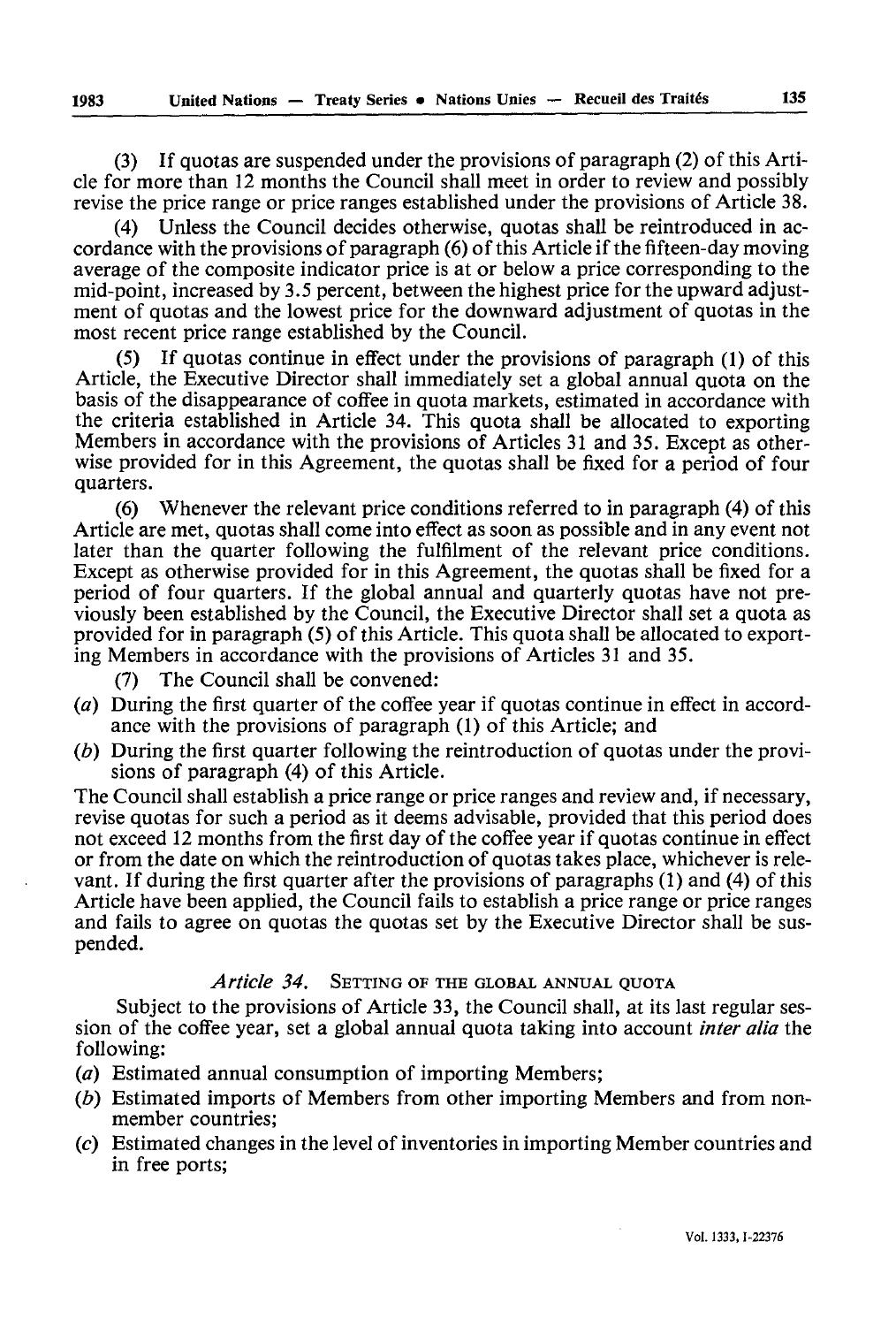- *(d)* Compliance with the provisions of Article 40 concerning shortfalls and their redistribution; and
- *(e)* For the reintroduction of quotas under the provisions of paragraph (4) of Arti cle 33, exports of exporting Members to importing Members and to nonmembers during the twelve-month period preceding the reintroduction of quotas.

## *Article 35.* ALLOCATION OF ANNUAL QUOTAS

(1) In the light of the decision taken under the provisions of Article 34 and after deducting the amount of coffee required to comply with the provisions of Arti cle 31, the annual quotas of exporting Members entitled to a basic quota for coffee year 1983/84 shall be allocated to them in the proportions shown in Annex 3.

(2) With effect from 1 October 1984, annual quotas shall be allocated in fixed and variable parts to exporting Members entitled to a basic quota in the light of the decision taken under the provisions of Article 34 and after deducting the amount of coffee required to comply with the provisions of Article 31. The fixed part shall correspond to 70 percent of the global annual quota, as adjusted to comply with the provisions of Article 31, and shall be distributed among exporting Members in accordance with the provisions of Article 30. The variable part shall correspond to 30 percent of the global annual quota, as adjusted to comply with the provisions of Article 31. These proportions may be changed by the Council but the fixed part shall never be less than 70 percent. Subject to the provisions of paragraph (3) of this Arti cle, the variable part shall be distributed among exporting Members in the propor tion which the verified stocks of each exporting Member bears to the total verified stocks of all exporting Members having basic quotas, provided that, unless the Council establishes a different limit, no Member shall receive a share of the variable part of the quota in excess of 40 percent of the total volume of such variable part.

The stocks to be taken into account for the purposes of this Article shall be those verified in accordance with the appropriate rules for the verification of stocks.

#### *Article 36.* QUARTERLY QUOTAS

(1) Immediately following the allocation of annual quotas under the provi sions of paragraphs (1) and (2) of Article 35, and subject to the provisions of Arti cle 31, the Council shall allocate quarterly quotas to each exporting Member for the purpose of assuring an orderly flow of coffee to world markets throughout the period for which quotas are set.

(2) Unless the Council decides otherwise, these quotas shall be normally 25 percent of the annual quota of each Member. The Council may authorise the alteration of the quarterly quotas of two or more Members provided that this does not alter the global quota for the quarter. If exports by any Member in one quarter are less than its quota for that quarter, the outstanding balance shall be added to its quota for the following quarter.

(3) The provisions of this Article shall also apply to the implementation of paragraphs (5) and (6) of Article 33.

(4) If, on account of exceptional circumstances, an exporting Member con siders that the limitation provided for in paragraph (2) of this Article would be likely to cause serious harm to its economy, the Council may, at the request of that Member, take appropriate action under the provisions of Article 56. The Member concerned must furnish evidence of harm and provide adequate guarantees concern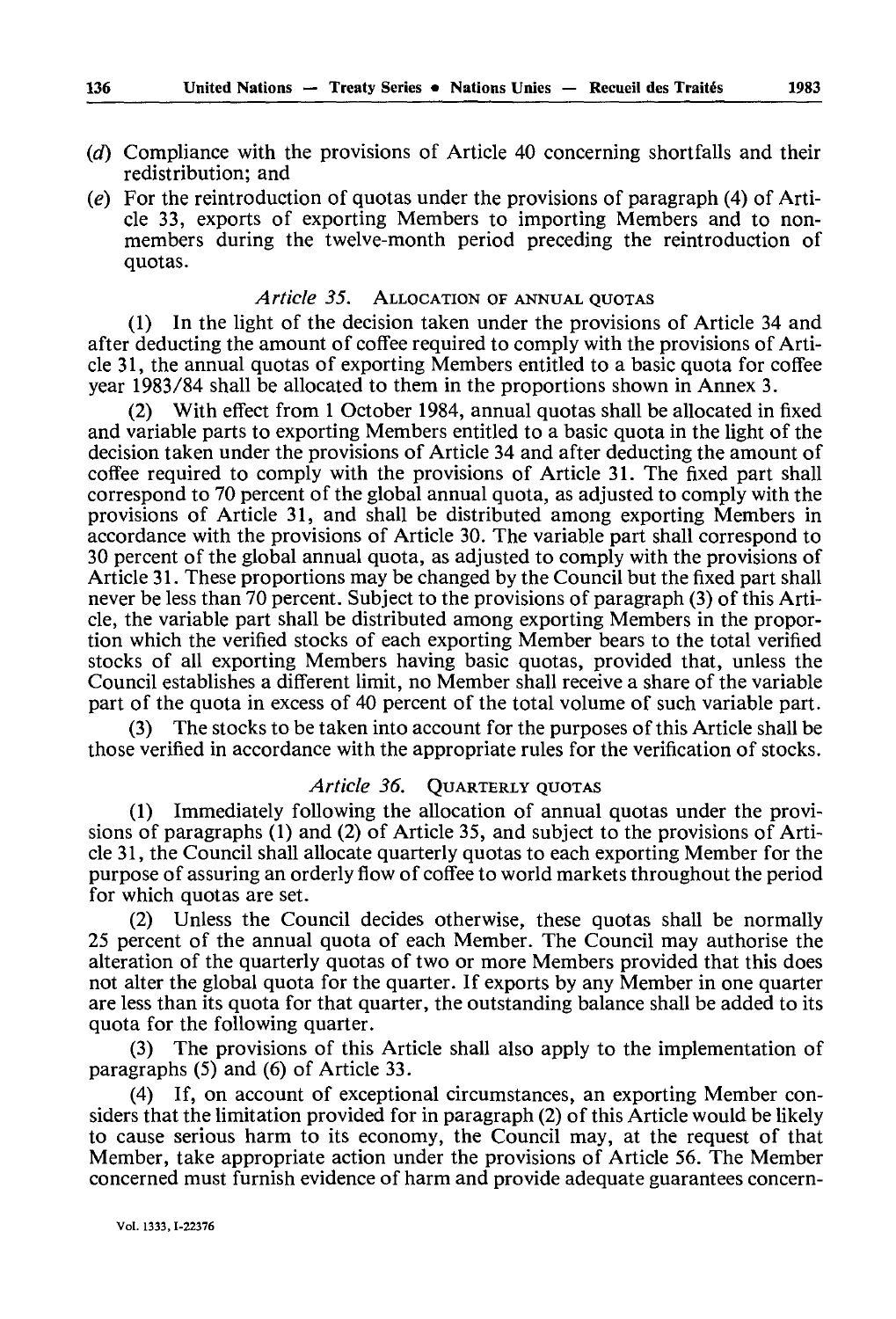ing the maintenance of price stability. The Council shall not, however, in any event, authorise a Member to export more than 35 percent of its annual quota in the first quarter, 65 percent in the first two quarters, and 85 percent in the first three quarters.

#### *Article 37.* ADJUSTMENT OF ANNUAL AND QUARTERLY QUOTAS

(1) If market conditions so require, the Council may vary the annual and quarterly quotas allocated under the provisions of Articles 33, 35 and 36. Subject to the provisions of paragraphs (1) and (2) of Article 35 and except as provided for in Article 31 and paragraph (3) of Article 39, the quotas of each exporting Member shall be varied by the same percentage.

(2) Notwithstanding the provisions of paragraph (1) of this Article, the Coun cil may, if it finds the market situation so requires, make adjustments among the cur rent and remaining quarterly quotas of exporting Members without, however, alter ing the annual quotas.

# *Article 38.* PRICE MEASURES

(1) The Council shall establish a system of indicator prices which shall provide for a daily composite indicator price.

(2) On the basis of such a system, the Council may establish price ranges and price differentials for the principal groups of coffee and a composite price range.

(3) In establishing and adjusting any price range for the purposes of this Arti cle, the Council shall take into consideration the prevailing level and trend of coffee prices including the influence thereon of:

- The levels and trends of consumption and production as well as stocks in import ing and exporting countries;
- Changes in the world monetary system;
- The trend of world inflation or deflation; and
- Any other factors which might affect the achievement of the objectives set out in this Agreement.

The Executive Director shall supply the data necessary to permit the Council to give due consideration to the foregoing elements.

#### *Article 39.* ADDITIONAL MEASURES FOR THE ADJUSTMENT OF QUOTAS

(1) If quotas are in effect, the Council shall be convened in order to establish a system for *the pro rata* adjustment of quotas in response to movements in the com posite indicator price, as provided for in Article 38.

(2) Such a system shall include provisions regarding price ranges, the number of market days over which counts shall be held and the number and size of ad justments.

(3) The Council may establish a system for adjusting quotas in response to movements in the prices of the principal groups of coffee. The Council shall under take a study of the feasibility of such a system. The Council shall decide whether to apply such a system during coffee year 1983/84. Similarly, the Council shall decide whether to apply such a system whenever it establishes a composite indicator price range under the provisions of paragraph (1) of this Article.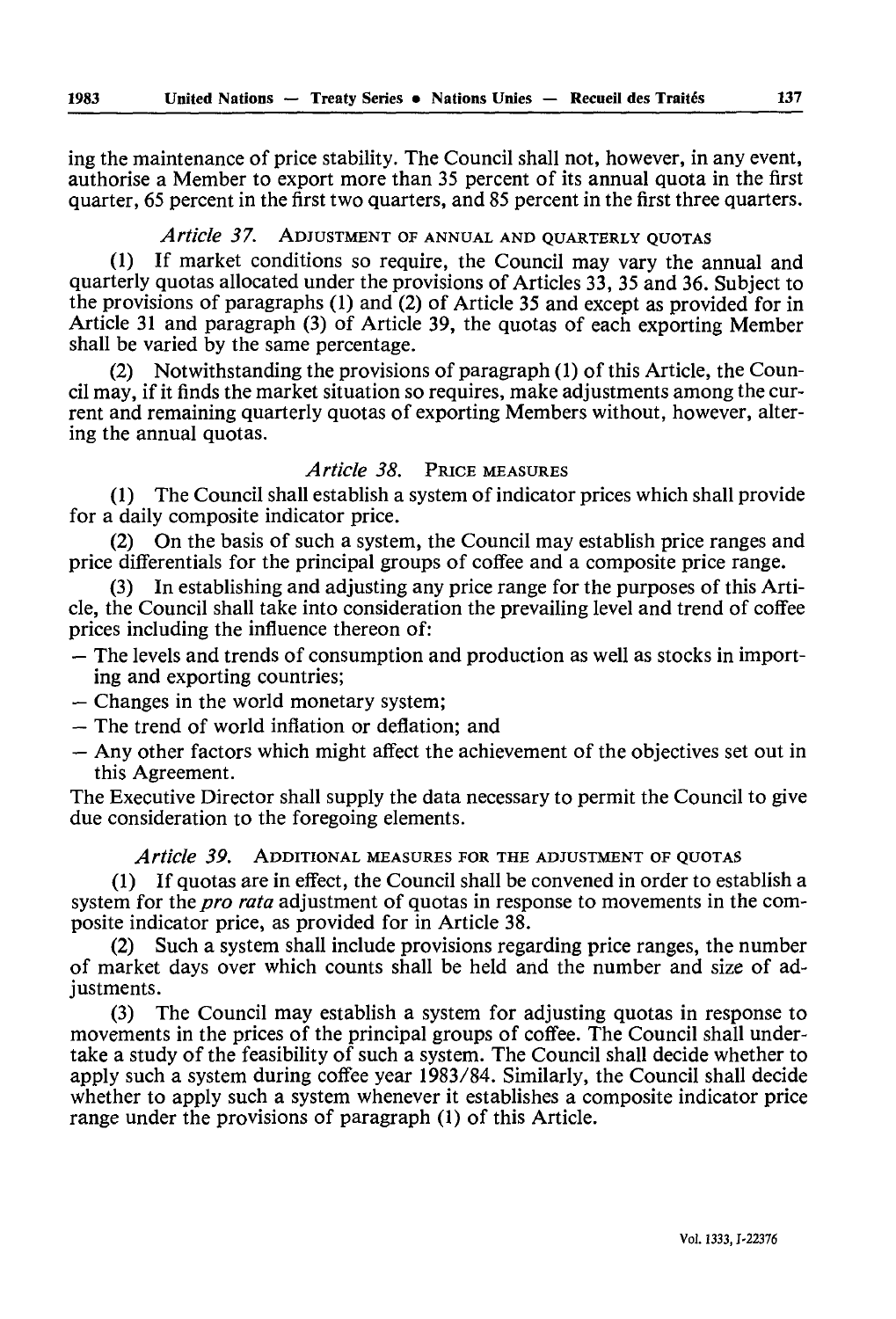#### *Article 40.* SHORTFALLS AND UNDERSHIPMENTS

(1) When quotas are in force at the beginning of a coffee year each exporting Member shall declare any anticipated shortfall from its export entitlement in order to permit redistribution in the same coffee year among exporting Members able and prepared to export the amount of the shortfalls. An equivalent amount to any short fall not declared by the sixth month of the coffee year and therefore not redistributed during the same coffee year shall be added to the quota for the following year and distributed only to those Members which did not have undeclared shortfalls.

(2) Special provisions may be established when quotas are introduced in the course of a coffee year.

(3) Before the end of coffee year 1983/84 the Council shall make rules for the purposes of this Article, in order to enforce declaration and redistribution of short falls and identification of undershipments.

# *Article 4L* EXPORT ENTITLEMENT OF A MEMBER GROUP

If two or more Members form a Member group in accordance with the provi sions of Article 6 or 7, the basic quotas or the export entitlements, as the case may be, of those Members shall be added together and the combined total treated as a single basic quota or a single export entitlement for the purposes of this Chapter.

#### *Article 42.* COMPLIANCE WITH QUOTAS

(1) Exporting Members shall adopt the measures required to ensure full com pliance with all provisions of this Agreement relating to quotas. In addition to any measures the Member itself may take, the Council may require such Member to adopt additional measures for the effective implementation of the quota system pro vided for in this Agreement.

(2) Exporting Members shall not exceed the annual and quarterly quotas allocated to them.

(3) If an exporting Member exceeds its quota for any quarter, the Council shall deduct from one or more of its subsequent quotas a quantity equal to 110 percent of that excess.

(4) If an exporting Member for the second time exceeds its quarterly quota, the Council shall make the same deduction as that provided for in paragraph (3) of this Article.

(5) If an exporting Member for a third or subsequent time exceeds its quarterly quota, the Council shall make the same deduction as provided for in paragraph (3) of this Article and the voting rights of the Member shall be suspended until such time as the Council decides whether to exclude such Member from the Organization under the provisions of Article 66.

(6) The deductions provided for in paragraphs (3), (4) and (5) of this Article shall be deemed to be shortfalls for the purposes of paragraph (1) of Article 40.

(7) The Council shall apply the provisions of paragraphs (1) to (5) of this Arti cle as soon as the necessary information is available.

#### *Article 43.* CERTIFICATES OF ORIGIN AND OTHER FORMS OF CERTIFICATES

(1) Every export of coffee by a Member shall be covered by a valid Certificate of Origin. Certificates of Origin shall be issued, in accordance with rules established by the Council, by a qualified agency chosen by the Member and approved by the Organization.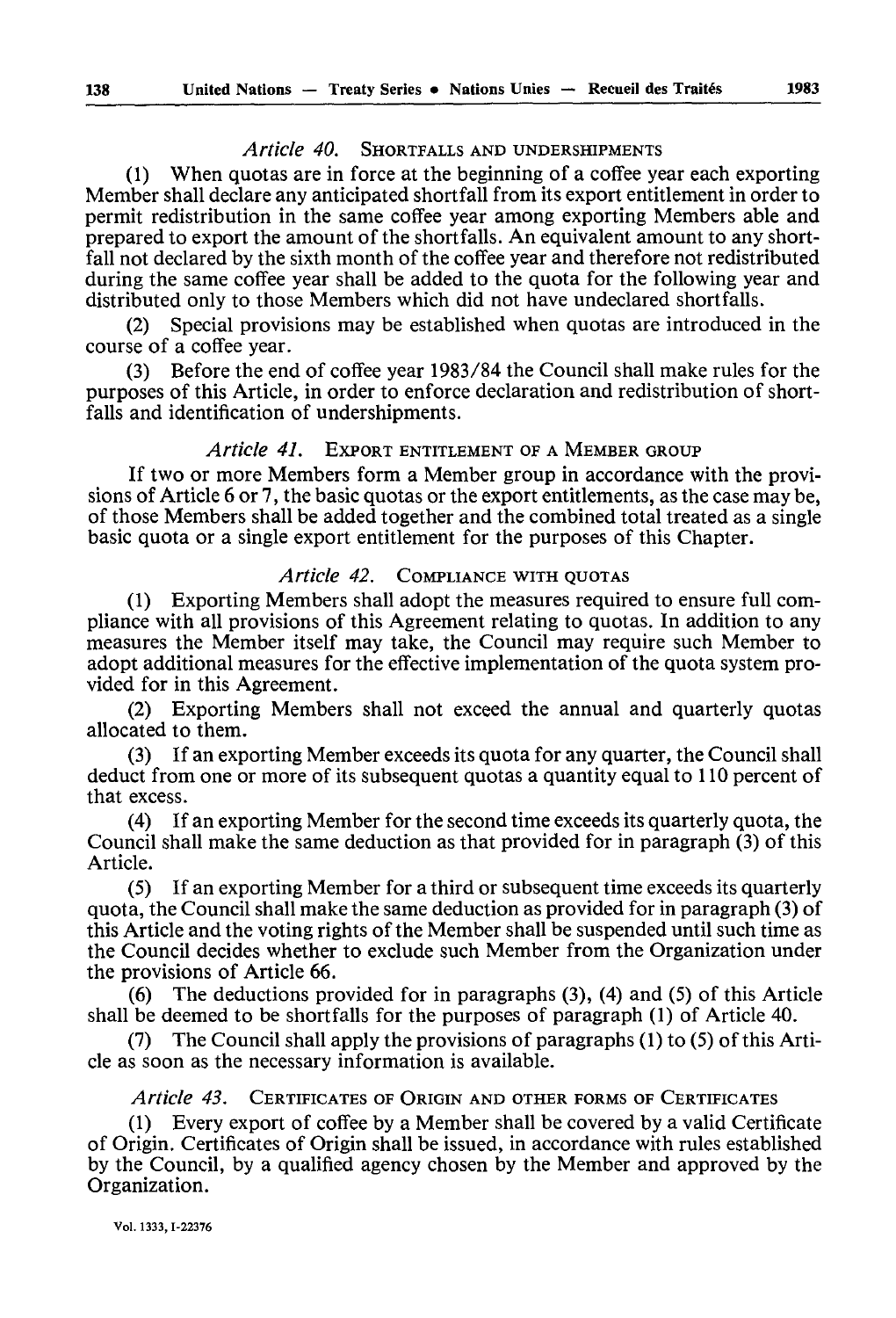(2) If quotas are in effect, every re-export of coffee by a Member shall be covered by a valid Certificate of Re-export. Certificates of Re-export shall be issued, in accordance with rules established by the Council, by a qualified agency chosen by the Member and approved by the Organization, and shall certify that the coffee in question was imported in accordance with the provisions of this Agreement.

The rules referred to in this Article shall contain provisions which will permit their application to groups of importing Members forming a customs union.

(4) The Council may make rules governing the printing, validation, issuing and use of Certificates and may adopt measures to issue coffee export stamps against payment of a fee to be determined by the Council. The affixing of such stamps to Cer tificates of Origin may be one of the means prescribed for the validation of such Cer tificates. The Council may make similar arrangements for the validation of other forms of Certificates and for the issuing of other forms of coffee stamps on condi tions to be determined.

(5) Each Member shall notify the Organization of the government or non government agency which is to perform the functions specified in paragraphs (1) and (2) of this Article. The Organization shall specifically approve a non-government agency upon submission by the Member of satisfactory evidence of the agency's ability and willingness to fulfil the Member's responsibilities in accordance with the rules and regulations established under the provisions of this Agreement. The Coun cil may at any time, for cause, declare a particular non-government agency to be no longer acceptable to it. The Council shall, either directly or through an internation ally recognised world-wide organization, take all necessary steps so that at any time it will be able to satisfy itself that all forms of Certificates are being issued and used cor rectly and to ascertain the quantities of coffee which have been exported by each Member.

(6) A non-government agency approved as a certifying agency under the provi sions of paragraph (5) of this Article shall keep records of the Certificates issued and the basis for their issue, for a period of not less than four years. In order to obtain ap proval as a certifying agency under the provisions of paragraph (5) of this Article, a non-government agency must previously agree to make such records available for examination by the Organization.

(7) If quotas are in effect Members shall, subject to the provisions of Article 44 and those of paragraphs (1) and (2) of Article 45, prohibit the import of any ship ment of coffee which is not accompanied by a valid Certificate in the appropriate form issued in accordance with rules established by the Council.

Small quantities of coffee in such forms as the Council may determine, or coffee for direct consumption on ships, aircraft and other international carriers, shall be exempt from the provisions of paragraphs (1) and (2) of this Article.

(9) Notwithstanding the provisions of paragraph (5) of Article 2 and of para graphs (2) and (7) of this Article the Council may require Members to apply the pro visions of these paragraphs when quotas are not in effect.

The Council shall make rules concerning the effect of the introduction of quotas or adjustments thereto on contracts entered into prior to such introduction or adjustment.

#### *Article 44.* EXPORTS NOT CHARGED TO QUOTAS

(1) As provided for in Article 29, exports to countries not party to this Agree ment shall not be charged to quotas. The Council may make rules governing, *inter*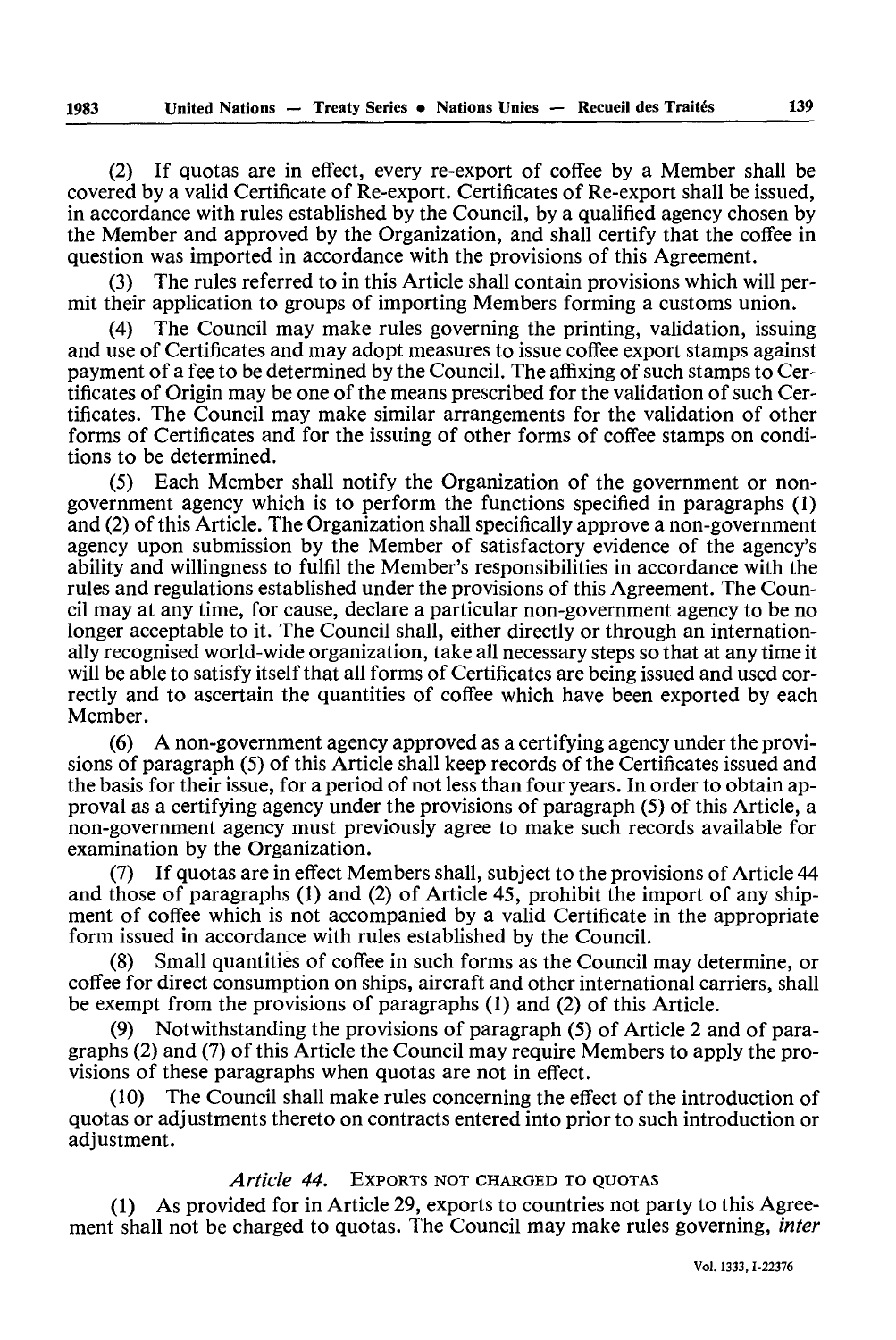*alia,* the conduct and supervision of this trade, the treatment of, and the penalties for, diversions and re-exports from non-member to Member countries and the documents required to cover exports to both Member and non-member countries.

(2) Exports of coffee beans as raw material for industrial processing for any purposes other than human consumption as a beverage or foodstuff shall not be charged to quotas, provided that the Council is satisfied from information supplied by the exporting Member that the coffee beans are in fact used for such other pur poses.

(3) The Council may, at the request of an exporting Member, decide that exports of coffee made by that Member for humanitarian or other non-commercial purposes shall not be charged to its quota.

#### *Article 45.* REGULATION OF IMPORTS

(1) To prevent non-member countries from increasing their exports at the expense of exporting Members, each Member shall, whenever quotas are in effect, limit its annual imports of coffee from non-member countries which were not Con tracting Parties to the International Coffee Agreement 1968 to an amount equal to the annual average of its imports of coffee from non-member countries from either calendar year 1971 to calendar year 1974 inclusive, or from calendar year 1972 to calendar year 1974 inclusive. If a non-member country becomes a party to the Agree ment the limitation of each Member in respect of the annual limitation of coffee from non-member countries shall be adjusted accordingly. The adjusted limitation shall apply from the following coffee year onwards.

(2) When quotas are in effect, Members shall also limit their annual imports of coffee from each non-member which was a Contracting Party to the International Coffee Agreement 1976 or the International Coffee Agreement 1976 as Extended to a quantity not greater than a percentage of the average annual imports from that nonmember during coffee years 1976/77 to 1981/82. In coffee year 1983/84 this percent age shall be 70 percent and in coffee years 1984/85 to 1988/89 this percentage shall correspond to the proportion which the fixed part bears to the global annual quota under the provisions of paragraph (2) of Article 35.

(3) The Council shall revise the quantitative limitations resulting from the ap plication of the provisions of paragraph (1) of this Article prior to the end of coffee year 1983/84 taking into account more recent reference years than those referred to in that paragraph.

(4) The obligations established in the preceding paragraphs of this Article shall not derogate from any conflicting bilateral or multilateral obligations which import ing Members have entered into with non-member countries prior to the entry into force of this Agreement, provided that any importing Member which has such conflicting obligations shall carry them out in such a way as to minimise any conflict with the obligations established in the preceding paragraphs. Such Member shall take steps as soon as possible to bring its obligations into harmony with the provisions of paragraphs (1) and (2) of this Article and shall inform the Council of the details of the conflicting obligations as well as of the steps taken to minimise or eliminate the conflict.

(5) If an importing Member fails to comply with the provisions of this Article the Council may suspend both its voting rights in the Council and its right to have its votes cast in the Board.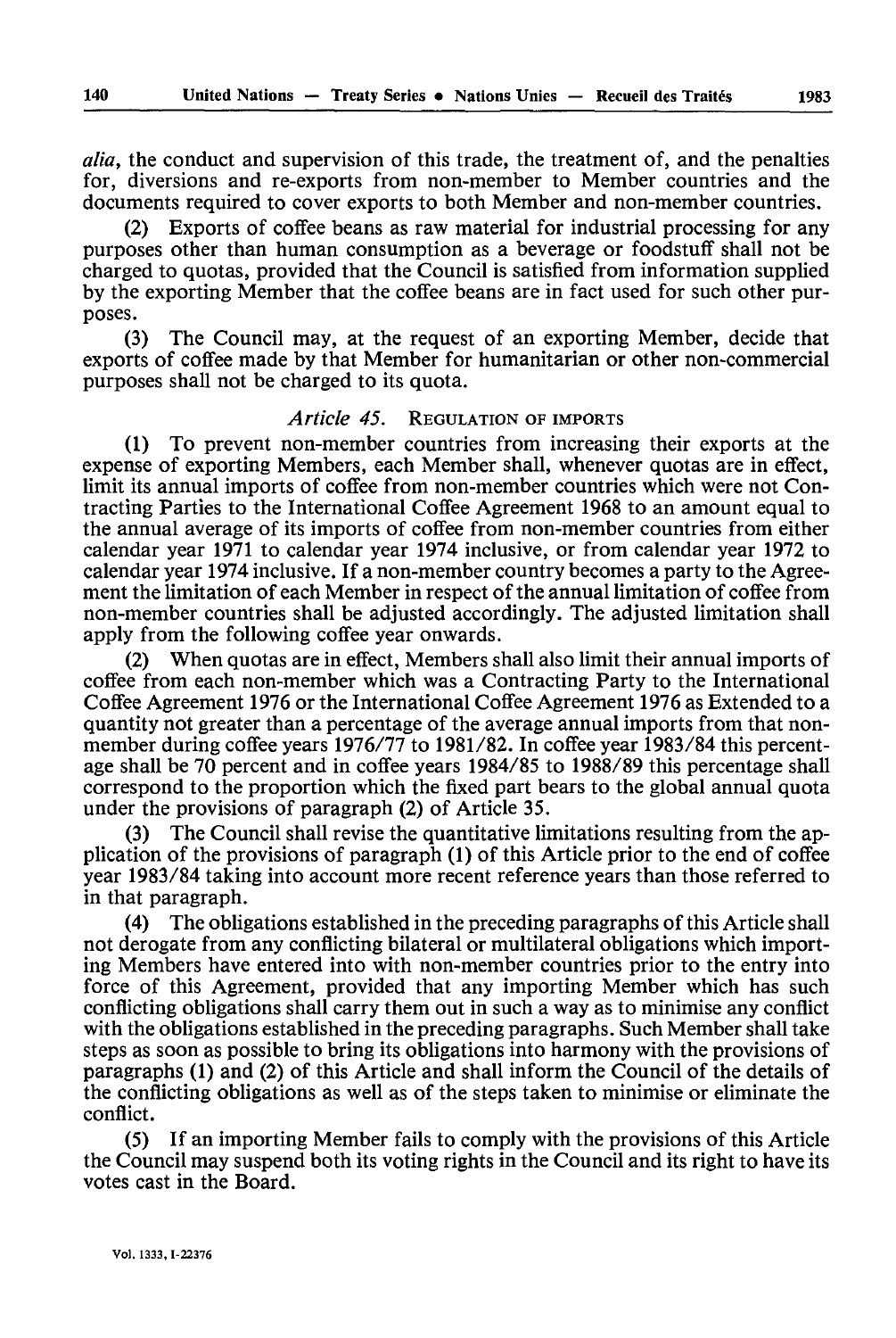#### CHAPTER VIII. OTHER ECONOMIC PROVISIONS

*Article 46.* MEASURES RELATED TO PROCESSED COFFEE

( 1 ) Members recognise the need of developing countries to broaden the base of their economies through, *inter alia,* industrialisation and the export of manufactured products, including the processing of coffee and the export of processed coffee.

(2) In this connection, Members shall avoid the adoption of governmental measures which could cause disruption to the coffee sector of other Members.

Should a Member consider that the provisions of paragraph (2) of this Article are not being complied with, it should consult with the other Members con cerned, having due regard to the provisions of Article 57. The Members concerned shall make every effort to reach amicable settlement on a bilateral basis. If these con sultations do not lead to a mutually satisfactory solution, either party may bring the matter before the Council for consideration under the provisions of Article 58.

(4) Nothing in this Agreement shall prejudice the right of any Member to take measures to prevent or remedy disruption to its coffee sector by imports of processed coffee.

#### *Article 47.* PROMOTION

(1) Members undertake to encourage the consumption of coffee by every possi ble means.

(2) To achieve this purpose the Promotion Fund shall continue to operate. The Fund shall be administered by a Committee composed of all exporting Members.

(3) The Committee shall approve its own bye-laws by a two-thirds majority vote not later than 31 March 1984. All decisions of the Committee shall be taken by a two-thirds majority vote.

(4) The Committee shall determine in its bye-laws the ways and means in which assistance shall be given to exporting Members for the encouragement of their domestic consumption.

(5) The Committee in its bye-laws shall also provide for consultation on pro posed promotion activities with the appropriate parties in the importing Member countries concerned.

(6) The Committee may establish a compulsory levy for exporting Members. Other Members may also participate in the financing of the Fund on terms to be ap proved by the Committee.

(7) The resources of the Fund shall be used solely to finance promotion cam paigns, to sponsor research and studies related to the consumption of coffee and to cover the administrative expenditures incurred in carrying out such activities.

The levy referred to in paragraph (6) of this Article shall be payable in U.S. dollars and shall be deposited in a special account which shall be at the disposal of the Committee and shall be designated the Promotion Fund Account.

The levies established by the Committee shall be payable on the terms established for this purpose. Sanctions for the non-payment of levies shall be applied as follows:

- (a) If any Member remains in arrears for a period exceeding three months its voting rights in the Committee shall be suspended automatically;
- *(b)* If payment of the levy remains outstanding for six months the Member country concerned shall also lose its votes in the Executive Board and the Council; and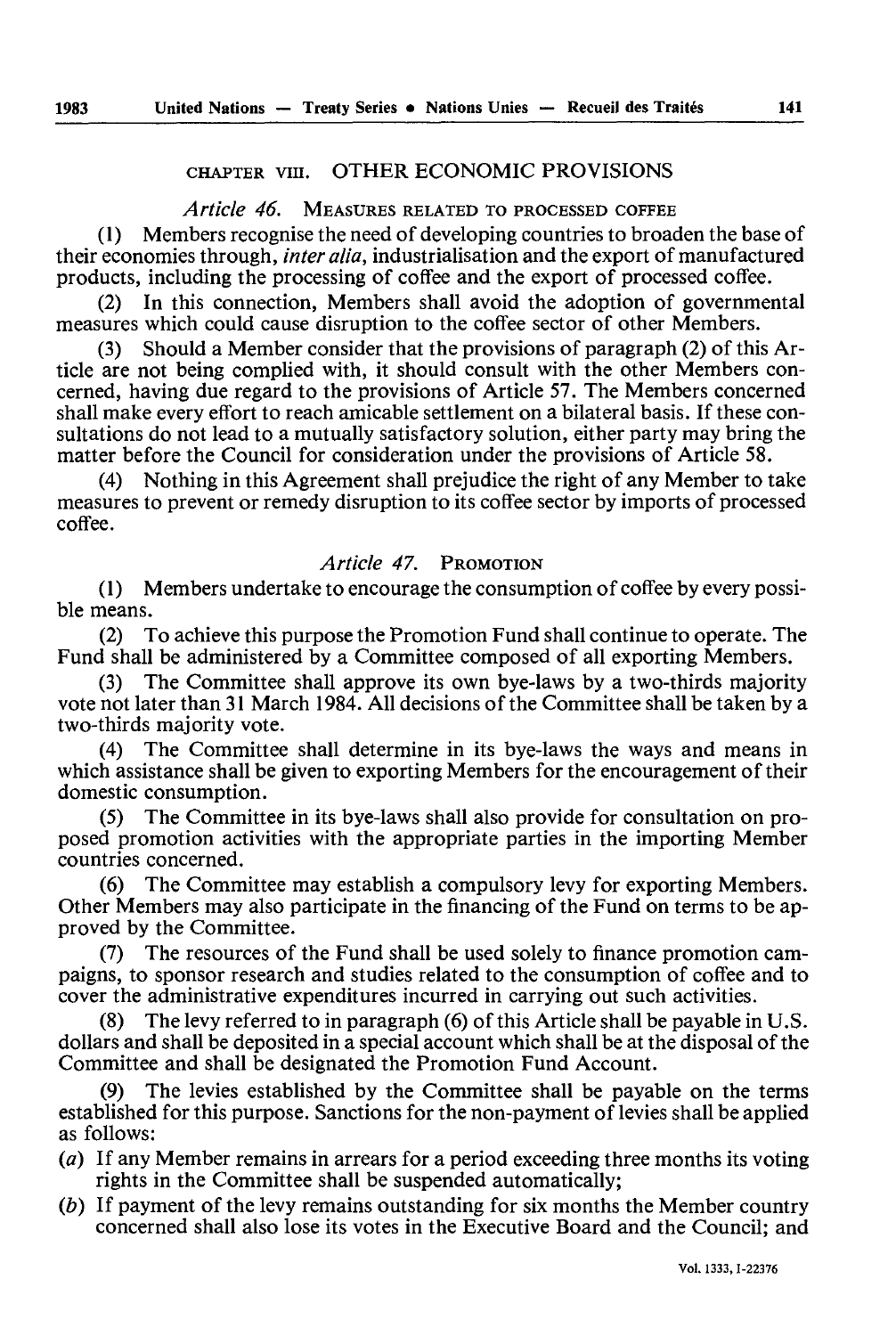*(c)* If payment of the levy remains outstanding for longer than six months the Member country concerned shall be given an additional period of 45 days to set tle its arrears. If the levy remains unpaid at the end of this additional period, the Executive Director shall withhold the export stamps corresponding to the quan tity of coffee on which the unpaid levy is due and shall forthwith notify the Member concerned. The Executive Director shall report each such case to the Executive Board which may amend or cancel the action taken by the Executive Director. The Executive Director shall release such stamps as soon as the ap propriate payment is made.

(10) The Committee shall approve promotion plans and programmes not less than six months before the date of their implementation. Should this not occur the uncommitted funds shall be returned to Member countries, unless the Committee decides otherwise.

(11) The Executive Director shall be the Chairman of the Committee and shall report periodically to the Council on activities relating to promotion.

#### *Article 48.* REMOVAL OF OBSTACLES TO CONSUMPTION

(1) Members recognise the utmost importance of achieving the greatest possi ble increase of coffee consumption as rapidly as possible, in particular through the progressive removal of any obstacles which may hinder such increase.

(2) Members recognise that there are at present in effect measures which may to a greater or lesser extent hinder the increase in consumption of coffee, in par ticular:

- *(a)* Import arrangements applicable to coffee, including preferential and other tariffs, quotas, operations of government monopolies and official purchasing agencies, and other administrative rules and commercial practices;
- ( $b$ ) Export arrangements as regards direct or indirect subsidies and other administrative rules and commercial practices; and
- (c) Internal trade conditions and domestic legal and administrative provisions which may affect consumption.

(3) Having regard to the objectives stated above and to the provisions of para graph (4) of this Article, Members shall endeavour to pursue tariff reductions on coffee or to take other action to remove obstacles to increased consumption.

(4) Taking into account their mutual interest, Members undertake to seek ways and means by which the obstacles to increased trade and consumption referred to in paragraph (2) of this Article may be progressively reduced and eventually, wherever possible, eliminated, or by which the effects of such obstacles may be substantially diminished.

(5) Taking into account any commitments undertaken under the provisions of paragraph (4) of this Article, Members shall inform the Council annually of all measures adopted with a view to implementing the provisions of this Article.

(6) The Executive Director shall prepare periodically a survey of the obstacles to consumption to be reviewed by the Council.

(7) The Council may, in order to further the purposes of this Article, make recommendations to Members which shall report as soon as possible to the Council on the measures adopted with a view to implementing such recommendations.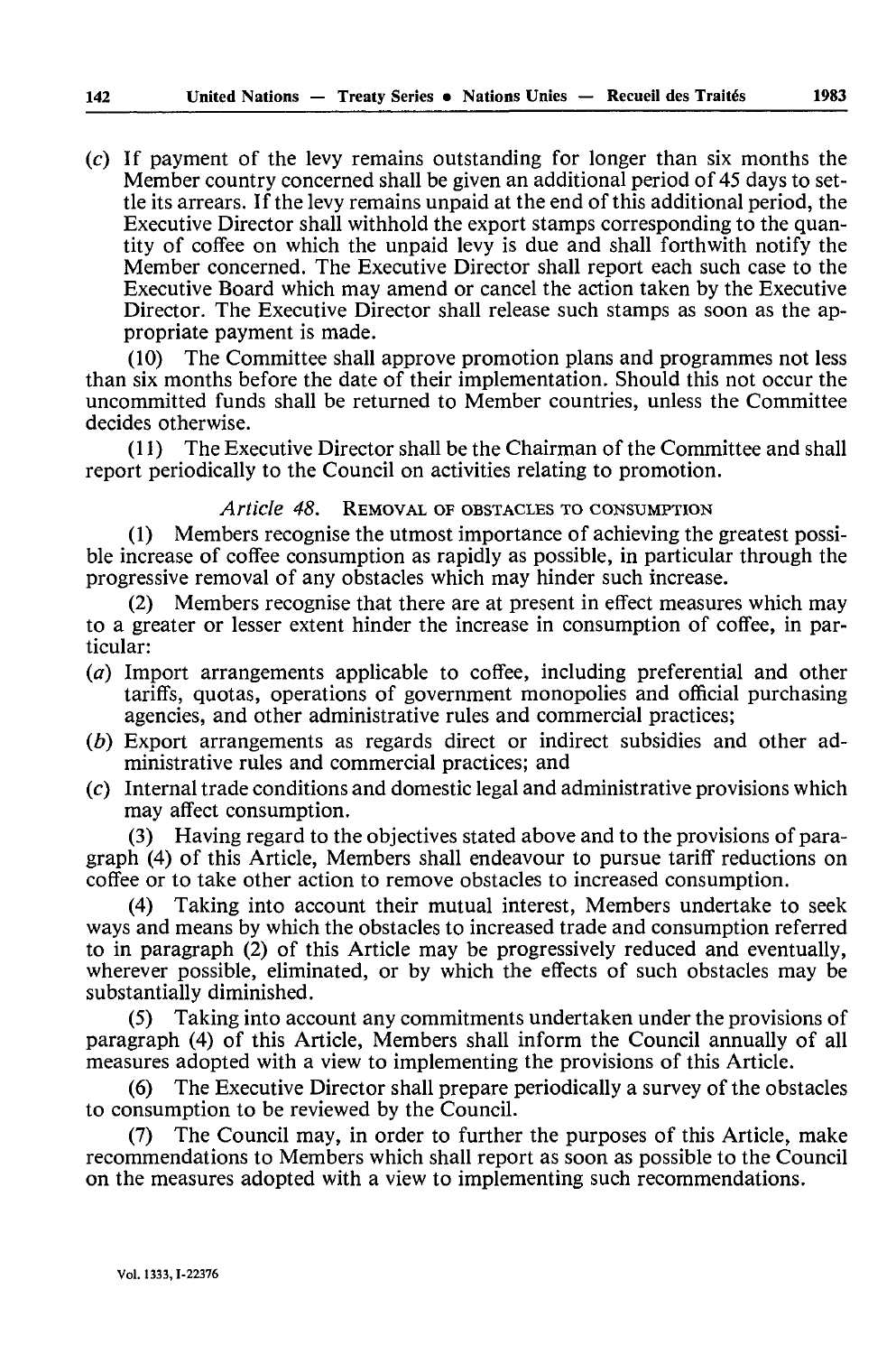# *Article 49.* MIXTURES AND SUBSTITUTES

(1) Members shall not maintain any regulations requiring the mixing, process ing or using of other products with coffee for commercial resale as coffee. Members shall endeavour to prohibit the sale and advertisement of products under the name of coffee if such products contain less than the equivalent of 90 percent green coffee as the basic raw material.

(2) The Council may request any Member to take the steps necessary to ensure observance of the provisions of this Article.

The Executive Director shall submit to the Council a periodic report on compliance with the provisions of this Article.

#### *Article 50.* PRODUCTION POLICY

(1) To facilitate the achievement of the objectives set out in paragraph (1) of Article 1, exporting Members undertake to adopt and to implement a production policy.

(2) The Council shall, by a distributed two-thirds majority vote, establish pro cedures for coordinating the production policies referred to in paragraph (1) of this Article. These procedures may include appropriate measures for, or encouragement of, diversification, together with the means whereby Members may obtain both technical and financial assistance.

(3) The Council may establish a contribution payable by exporting Members which shall be used to permit the Organization to carry out appropriate technical studies for the purpose of assisting exporting Members to adopt the measures neces sary to pursue an adequate production policy. Such contribution shall not exceed 2 US cents per bag exported to importing Member countries and shall be payable in convertible currency.

#### *Article 51.* POLICY RELATIVE TO COFFEE STOCKS

( 1 ) To complement the provisions of Chapter VII and of Article 50, the Coun cil shall, by a distributed two-thirds majority vote, establish a policy relating to coffee stocks in producing Member countries.

(2) The Council shall adopt measures to ascertain annually the volume of coffee stocks in the hands of individual exporting Members in accordance with the provisions of Article 35. The Members concerned shall facilitate this annual survey.

(3) Producing Members shall ensure that adequate facilities exist in their respective countries for the proper storage of coffee stocks.

(4) The Council shall undertake a study of the feasibility of supporting the ob jectives of this Agreement by an international stock arrangement.

#### *Article 52.* CONSULTATION AND COOPERATION WITH THE TRADE

(1) The Organization shall maintain close liaison with appropriate non governmental organizations concerned with international commerce in coffee, and with experts in coffee matters.

(2) Members shall conduct their activities within the framework of this Agree ment in a manner consonant with established trade channels and shall refrain from discriminatory sales practices. In carrying out these activities they shall endeavour to take due account of the legitimate interests of the coffee trade.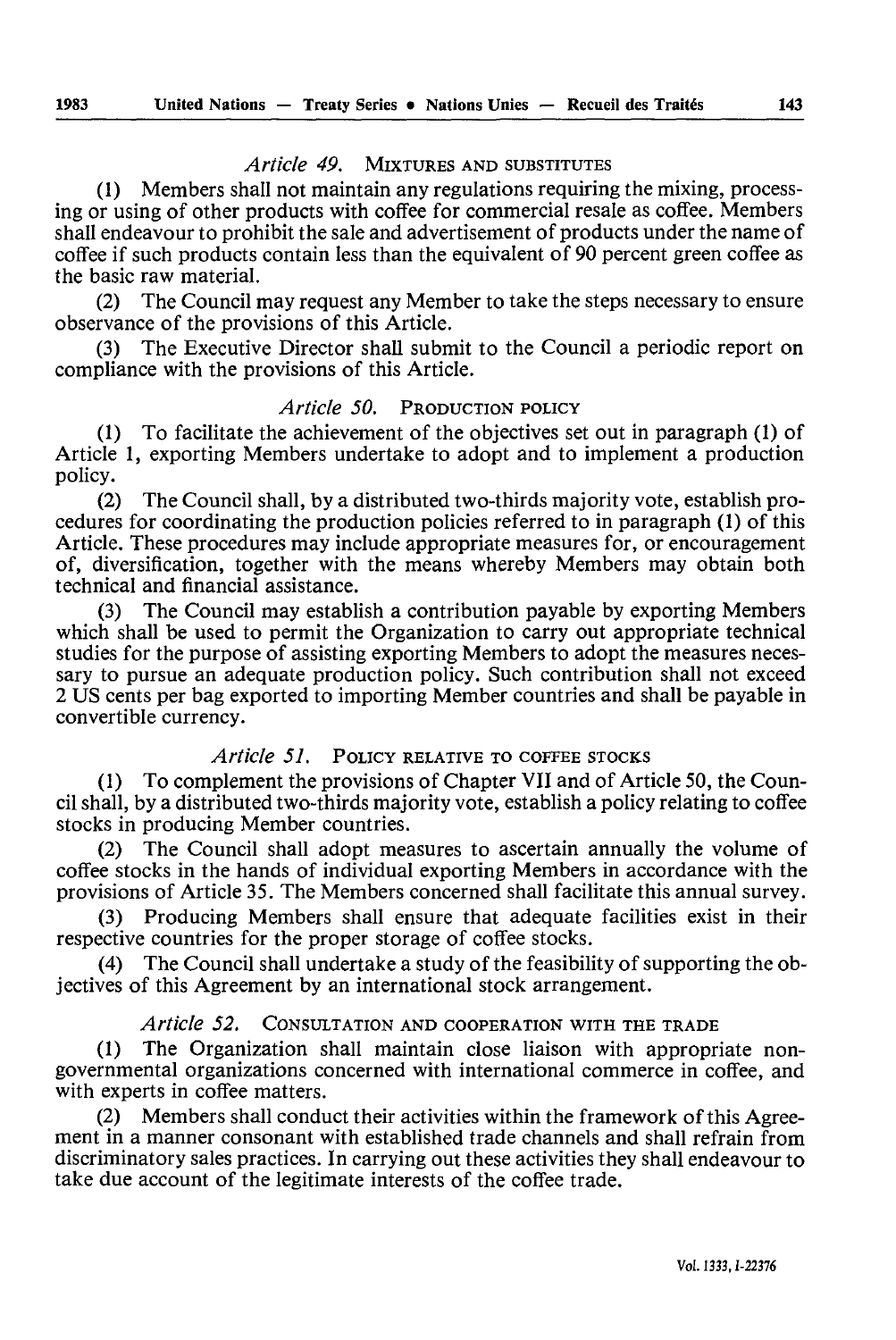#### *Article 53.* INFORMATION

(1) The Organization shall act as a centre for the collection, exchange and publication of:

- *(a)* Statistical information on world production, prices, exports and imports, dis tribution and consumption of coffee; and
- (6) In so far as is considered appropriate, technical information on the cultivation, processing and utilisation of coffee.

(2) The Council may require Members to furnish such information as it con siders necessary for its operations, including regular statistical reports on coffee pro duction, production trends, exports and imports, distribution, consumption, stocks, prices and taxation, but no information shall be published which might serve to iden tify the operations of persons or companies producing, processing or marketing coffee. Members shall furnish information requested in as detailed and accurate a manner as is practicable.

(3) If a Member fails to supply or finds difficulty in supplying within a reason able time statistical and other information required by the Council for the proper functioning of the Organization, the Council may require the Member concerned to explain the reasons for non-compliance. If it is found that technical assistance is needed in the matter, the Council may take any necessary measures.

(4) In addition to the measures provided for in paragraph (3) of this Article, the Executive Director may, after giving due notice and unless the Council decides otherwise, withhold the release of coffee stamps or other equivalent export authorisa tions as provided for in Article 43.

#### *Article 54.* STUDIES

(1) The Council may promote studies concerning the economics of coffee pro duction and distribution, the impact of governmental measures in producing and consuming countries on the production and consumption of coffee, the opportunities for expansion of coffee consumption for traditional and possible new uses and the effects of the operation of this Agreement on producers and consumers of coffee, in cluding their terms of trade.

(2) The Organization may study the practicability of establishing minimum standards for exports of coffee from producing Members.

#### *Article 55.* SPECIAL FUND

(1) A special fund shall be established to permit the Organization to adopt and finance any additional measures required to implement provisions of this Agreement relevant to its operation, in particular the verification of stocks provided for in paragraph (2) of Article 51.

(2) Payments to the Fund shall consist of contributions payable by exporting Members pro rata to their exports to importing Members.

The Executive Director shall, at the same time as he submits the Administrative Budget referred to in Article 25, submit a plan of activities to be financed by the Fund, together with the corresponding Budget which shall be approved by exporting Members by a two-thirds majority vote.

The contribution payable by each exporting Member shall be assessed on the basis of the Budget of the Special Fund, shall be payable in US dollars and shall become due on the same date as contributions to the Administrative Budget.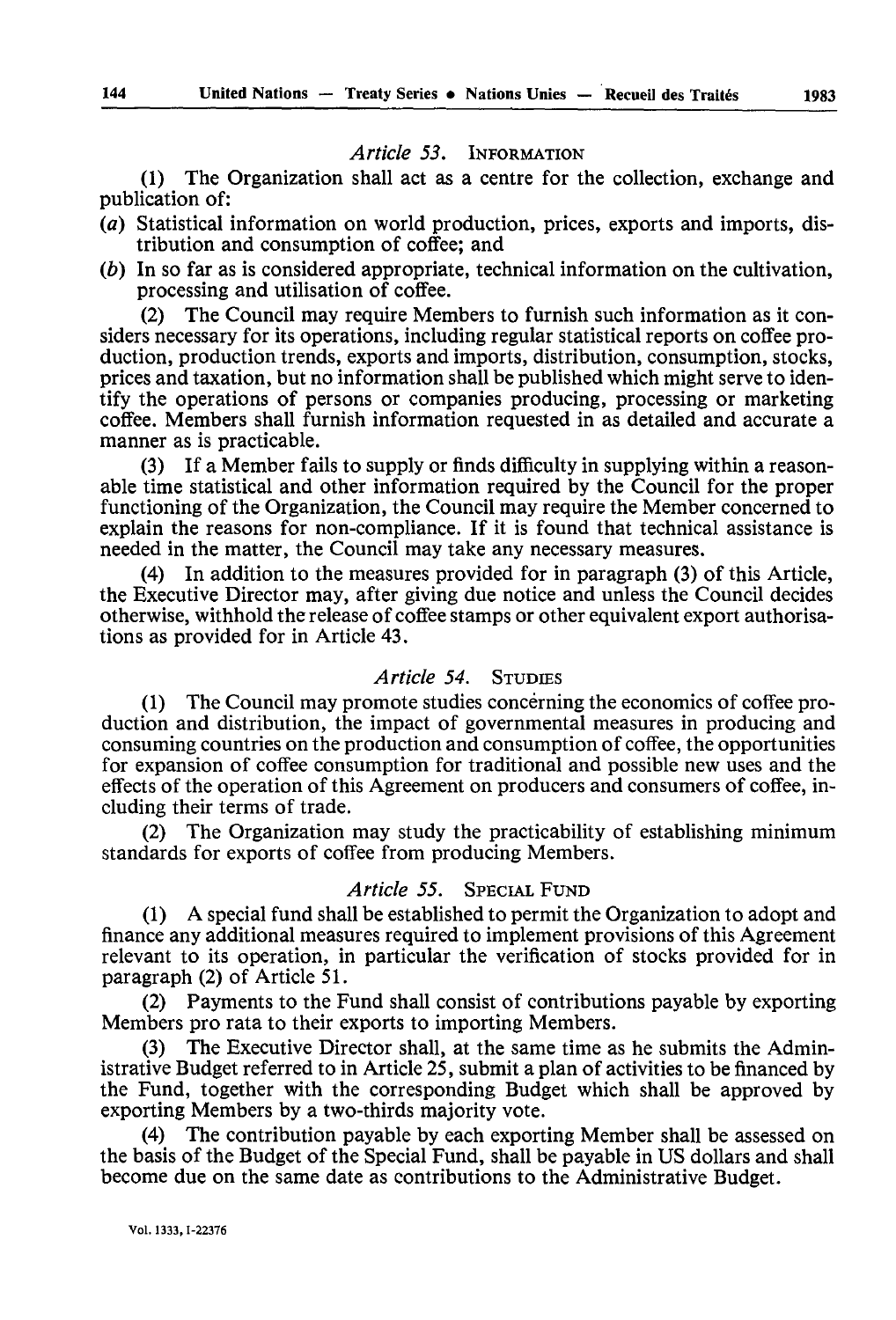(5) The Fund shall be managed and administered by a Committee composed of the exporting Members of the Executive Board in cooperation with the Executive Director and shall be subject to an independent annual audit as required for the accounts of the Organization under the provisions of Article 27.

(6) The contributions assessed in accordance with the provisions of para graph (4) of this Article shall be payable on the terms established by the Committee for this purpose. Sanctions for the non-payment of the contributions shall be applied as follows:

- *(a)* If any Member remains in arrears for a period exceeding three months its voting rights in the Committee shall be suspended automatically;
- *(b)* If payment of the contribution remains outstanding for six months the Member concerned shall also lose its votes in the Executive Board and the Council; and
- (c) If payment of the contribution remains outstanding for longer than six months the Member concerned shall be given an additional period of 45 days to settle its arrears. If the contribution remains unpaid at the end of this additional period, the Executive Director shall withhold the export stamps corresponding to the quantity of coffee on which the unpaid contribution is due and shall forthwith notify the Member concerned. The Executive Director shall report each such case to the Executive Board which may amend or cancel the action taken by the Executive Director. The Executive Director shall release such stamps as soon as the appropriate payment is made.

# *Article 56.* WAIVER

(1) The Council may, by a distributed two-thirds majority vote, relieve a Member of an obligation on account of exceptional or emergency circumstances, *force majeure,* constitutional obligations or international obligations under the United Nations Charter for territories administered under the trusteeship system.

(2) The Council, in granting a waiver to a Member, shall state explicitly the terms and conditions on which and the period for which the Member is relieved of such obligation.

(3) Unless the Council decides otherwise, if a waiver brings about an increase in the annual export entitlement of the Member concerned the annual quotas of all other exporting Members entitled to a basic quota shall be adjusted *pro rata* so that the global annual quota remains unaltered.

(4) The Council shall not consider a request for a waiver of quota obligations solely on the basis of the existence in the Member country making the request, in one or more years, of an exportable production in excess of its permitted exports or which is the consequence of the Member having failed to comply with the provisions of Articles 50 and 51.

(5) The Council may make rules concerning the procedures for the granting of waivers and the criteria for so doing.

#### CHAPTER ix. CONSULTATIONS, DISPUTES AND COMPLAINTS

# *Article 57.* CONSULTATIONS

Each Member shall accord sympathetic consideration to, and shall afford ade quate opportunity for, consultation regarding such representations as may be made by another Member with respect to any matter relating to this Agreement. In the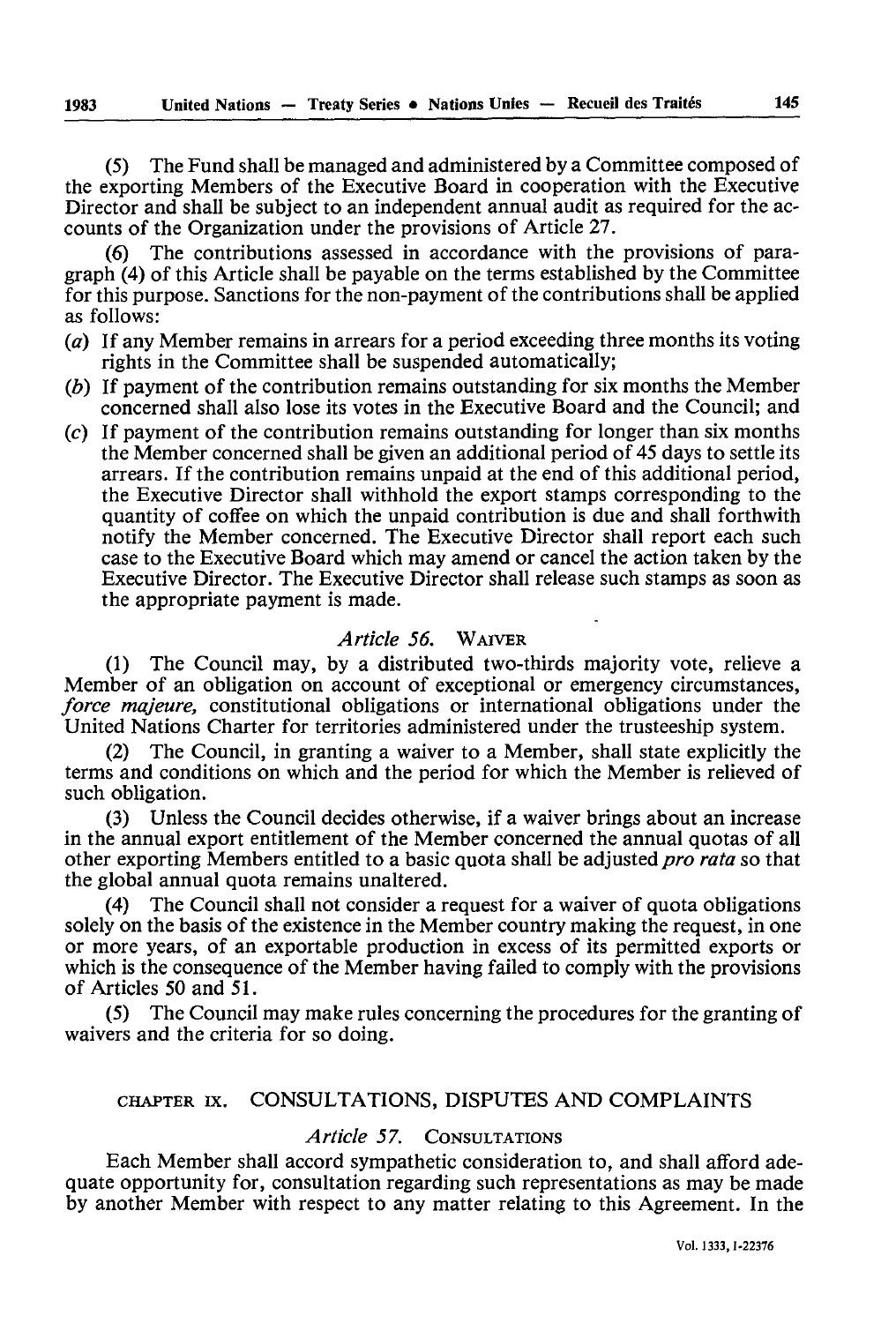course of such consultation, on request by either party and with the consent of the other, the Executive Director shall establish an independent panel which shall use its good offices with a view to conciliating the parties. The costs of the panel shall not be chargeable to the Organization. If a party does not agree to the establishment of a panel by the Executive Director, or if the consultation does not lead to a solution, the matter may be referred to the Council in accordance with the provisions of Arti cle 58. If the consultation does lead to a solution, it shall be reported to the Executive Director who shall distribute the report to all Members.

#### *Article 58.* DISPUTES AND COMPLAINTS

(1) Any dispute concerning the interpretation or application of this Agreement which is not settled by negotiation shall, at the request of any Member party to the dispute, be referred to the Council for decision.

In any case where a dispute has been referred to the Council under the provisions of paragraph (1) of this Article, a majority of Members, or Members holding not less than one-third of the total votes, may require the Council, after discussion, to seek the opinion of the advisory panel referred to in paragraph (3) of this Article on the issues in dispute before giving its decision.

(3) (a) Unless the Council unanimously agrees otherwise, the panel shall consist of:

- (i) Two persons, one having wide experience in matters of the kind in dispute and the other having legal standing and experience, nominated by the exporting Members;
- (ii) Two such persons nominated by the importing Members; and
- (iii) A chairman selected unanimously by the four persons nominated under (i) and (ii) or, if they fail to agree, by the Chairman of the Council.

*(b)* Persons from countries whose Governments are Contracting Parties to this Agreement shall be eligible to serve on the advisory panel.

*(c)* Persons appointed to the advisory panel shall act in their personal capacities and without instructions from any Government.

*(d)* The expenses of the advisory panel shall be paid by the Organization.

(4) The opinion of the advisory panel and the reasons therefor shall be sub mitted to the Council which, after considering all the relevant information, shall decide the dispute.

(5) The Council shall rule on any dispute brought before it within six months of submission of such dispute for its consideration.

Any complaint that any Member has failed to fulfil its obligations under this Agreement shall, at the request of the Member making the complaint, be re ferred to the Council which shall make a decision on the matter.

(7) No Member shall be found to have been in breach of its obligations under this Agreement except by a distributed simple majority vote. Any finding that a Member is in breach of its obligations under this Agreement shall specify the nature of the breach.

(8) If the Council finds that a Member is in breach of its obligations under this Agreement, it may, without prejudice to other enforcement measures provided for in other Articles of this Agreement, by a distributed two-thirds majority vote, suspend such Member's voting rights in the Council and its right to have its votes cast in the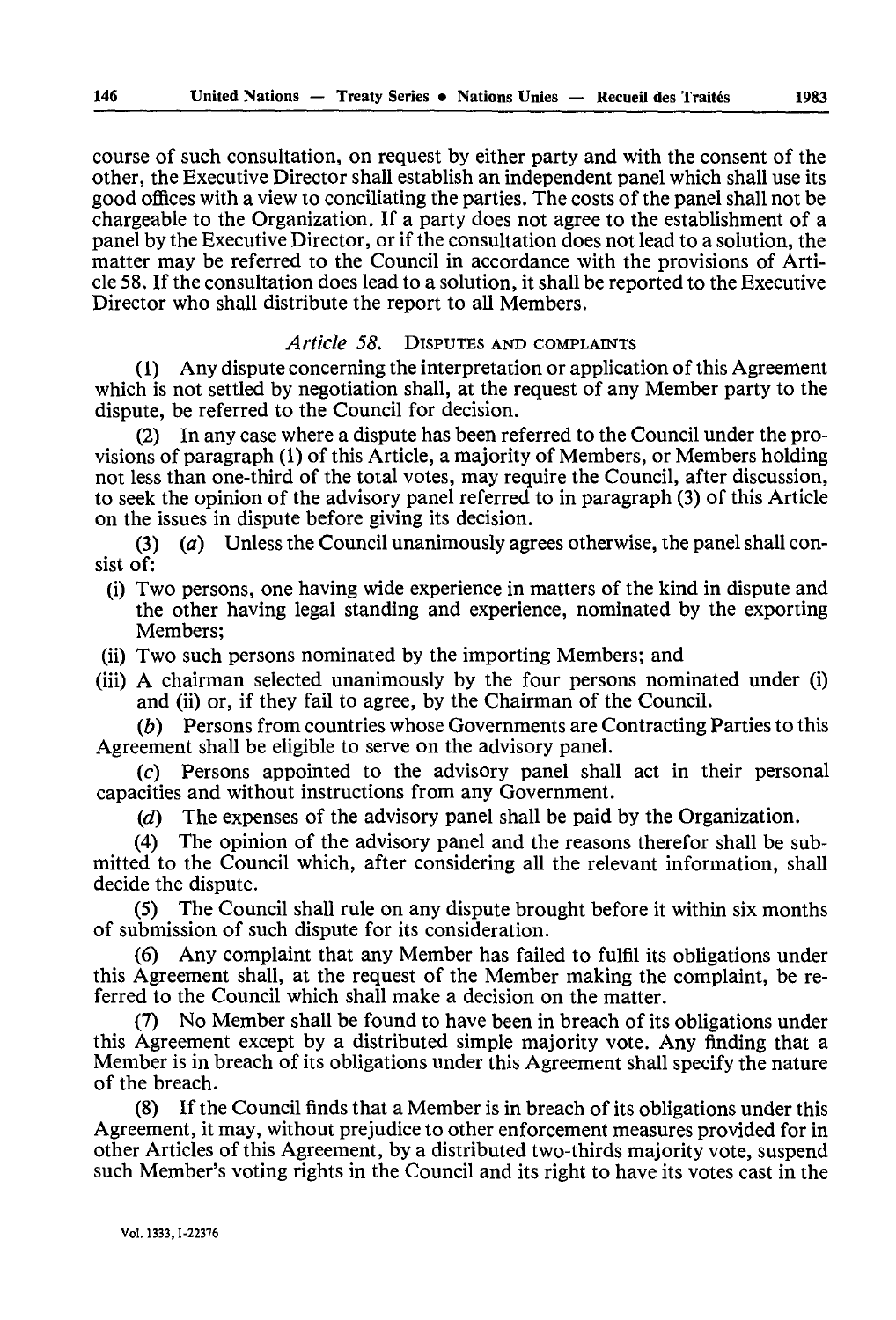Board until it fulfils its obligations, or the Council may decide to exclude such Member from the Organization under the provisions of Article 66.

(9) A Member may seek the prior opinion of the Executive Board in a matter of dispute or complaint before the matter is discussed by the Council.

#### CHAPTER x. FINAL PROVISIONS

#### *Article 59.* SIGNATURE

This Agreement shall be open for signature at the United Nations headquarters from 1 January 1983 until and including 30 June 1983 by Contracting Parties to the International Coffee Agreement 1976 or the International Coffee Agreement 1976 as Extended and Governments invited to the sessions of the International Coffee Coun cil convened for the purpose of negotiating this Agreement.

# *Article 60.* RATIFICATION, ACCEPTANCE, APPROVAL

(1) This Agreement shall be subject to ratification, acceptance or approval by the signatory Governments in accordance with their respective constitutional pro cedures.

(2) Except as provided for in Article 61, instruments of ratification, acceptance or approval shall be deposited with the Secretary-General of the United Nations not later than 30 September 1983. However, the Council may grant extensions of time to signatory Governments which are unable to deposit their instruments by that date.

#### *Article 61.* ENTRY INTO FORCE

(1) This Agreement shall enter into force definitively on 1 October 1983 if by that date Governments representing at least 20 exporting Members holding at least 80 percent of the votes of the exporting Members and at least 10 importing Members holding at least 80 percent of the votes of the importing Members, calculated as at 30 September 1983, have deposited their instruments of ratification, acceptance or approval. Alternatively, it shall enter into force definitively at any time after 1 Oc tober 1983 if it is provisionally in force in accordance with the provisions of paragraph (2) of this Article and these percentage requirements are satisfied by the deposit of instruments of ratification, acceptance or approval.

(2) This Agreement may enter into force provisionally on 1 October 1983. For this purpose, a notification by a signatory Government or by any other Contracting Party to the International Coffee Agreement 1976 as Extended containing an under taking to apply this Agreement provisionally and to seek ratification, acceptance or approval in accordance with its constitutional procedures as rapidly as possible, which is received by the Secretary-General of the United Nations not later than 30 September 1983, shall be regarded as equal in effect to an instrument of ratifica tion, acceptance or approval. A Government which undertakes to apply this Agree ment provisionally pending the deposit of an instrument of ratification, acceptance or approval shall be regarded as a provisional party thereto until it deposits its instru ment of ratification, acceptance or approval, or until and including 31 December 1983 whichever is the earlier. The Council may grant an extension of the time within which any Government which is applying this Agreement provisionally may deposit its instrument of ratification, acceptance or approval.

(3) If this Agreement has not entered into force definitively or provisionally on 1 October 1983 under the provisions of paragraph (1) or (2) of this Article, those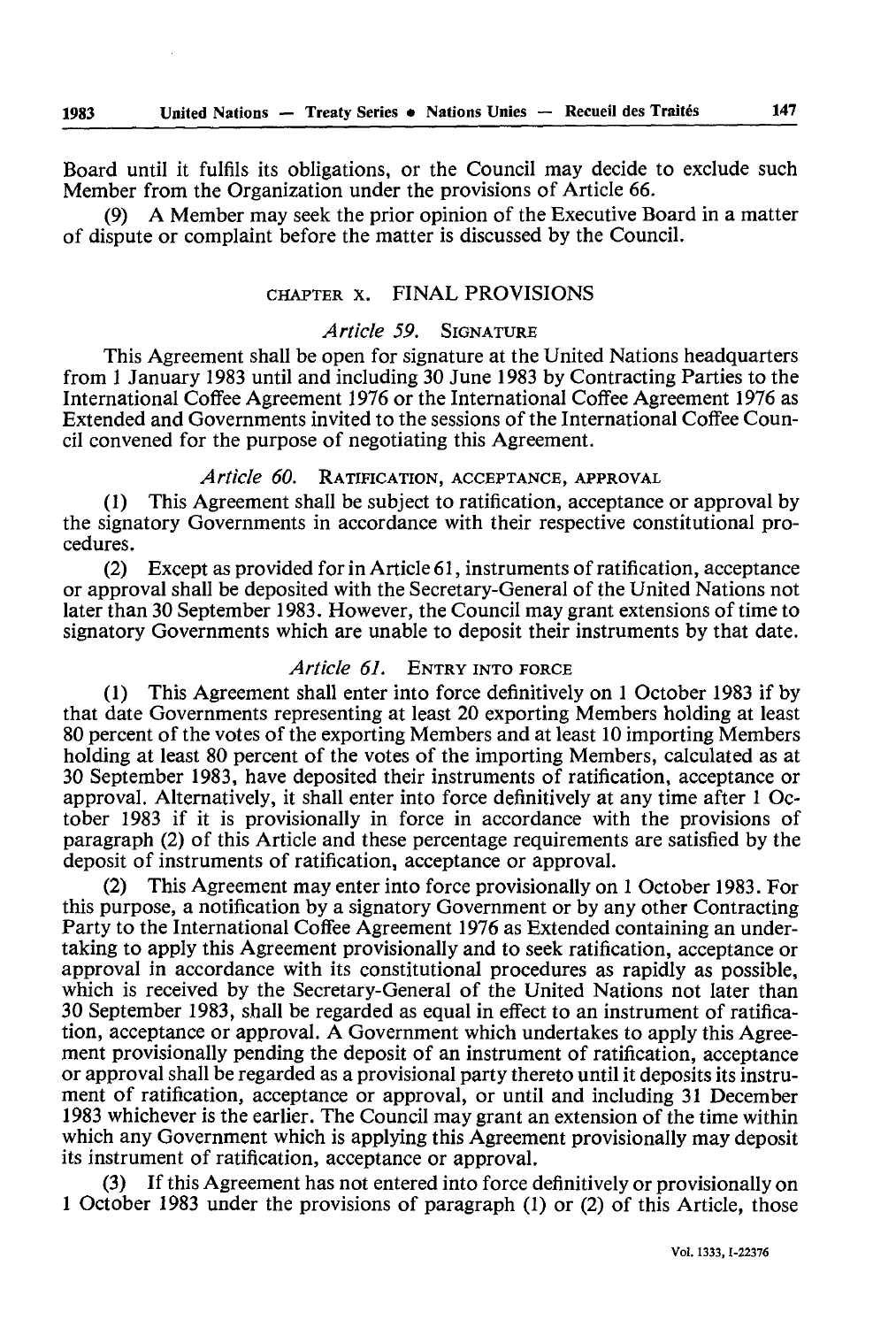Governments which have deposited instruments of ratification, acceptance, approval or accession or made notifications containing an undertaking to apply this Agree ment provisionally and to seek ratification, acceptance or approval may, by mutual consent, decide that it shall enter into force among themselves. Similarly, if this Agreement has entered into force provisionally but has not entered into force definitively on 31 December 1983, those Governments which have deposited in struments of ratification, acceptance, approval or accession or made the notifications referred to in paragraph (2) of this Article, may, by mutual consent, decide that it shall continue in force provisionally or enter into force definitively among themselves.

#### *Article 62.* ACCESSION

(1) The Government of any State member of the United Nations or of any of its specialised agencies may accede to this Agreement upon conditions which shall be established by the Council.

(2) Instruments of accession shall be deposited with the Secretary-General of the United Nations. The accession shall take effect upon deposit of the instrument.

#### *Article 63.* RESERVATIONS

Reservations may not be made with respect to any of the provisions of this Agreement.

#### *Article 64.* EXTENSION TO DESIGNATED TERRITORIES

(1) Any Government may, at the time of signature or deposit of an instrument of ratification, acceptance, approval or accession, or at any time thereafter, by notification to the Secretary-General of the United Nations, declare that this Agree ment shall extend to any of the territories for whose international relations it is responsible; this Agreement shall extend to the territories named therein from the date of such notification.

(2) Any Contracting Party which desires to exercise its rights under the provi sions of Article 5 in respect of any of the territories for whose international relations it is responsible or which desires to authorise any such territory to become part of a Member group formed under the provisions of Article 6 or 7, may do so by making a notification to that effect to the Secretary-General of the United Nations, either at the time of the deposit of its instrument of ratification, acceptance, approval or acces sion, or at any later time.

(3) Any Contracting Party which has made a declaration under the provisions of paragraph (1) of this Article may at any time thereafter, by notification to the Secretary-General of the United Nations, declare that this Agreement shall cease to extend to the territory named in the notification. This Agreement shall cease to extend to such territory from the date of such notification.

(4) When a territory to which this Agreement has been extended under the pro visions of paragraph (1) of this Article subsequently attains its independence, the Government of the new State may, within 90 days after the attainment of in dependence, declare by notification to the Secretary-General of the United Nations that it has assumed the rights and obligations of a Contracting Party to this Agree ment. It shall, as from the date of such notification, become a Contracting Party to this Agreement. The Council may grant an extension of the time within which such notification may be made.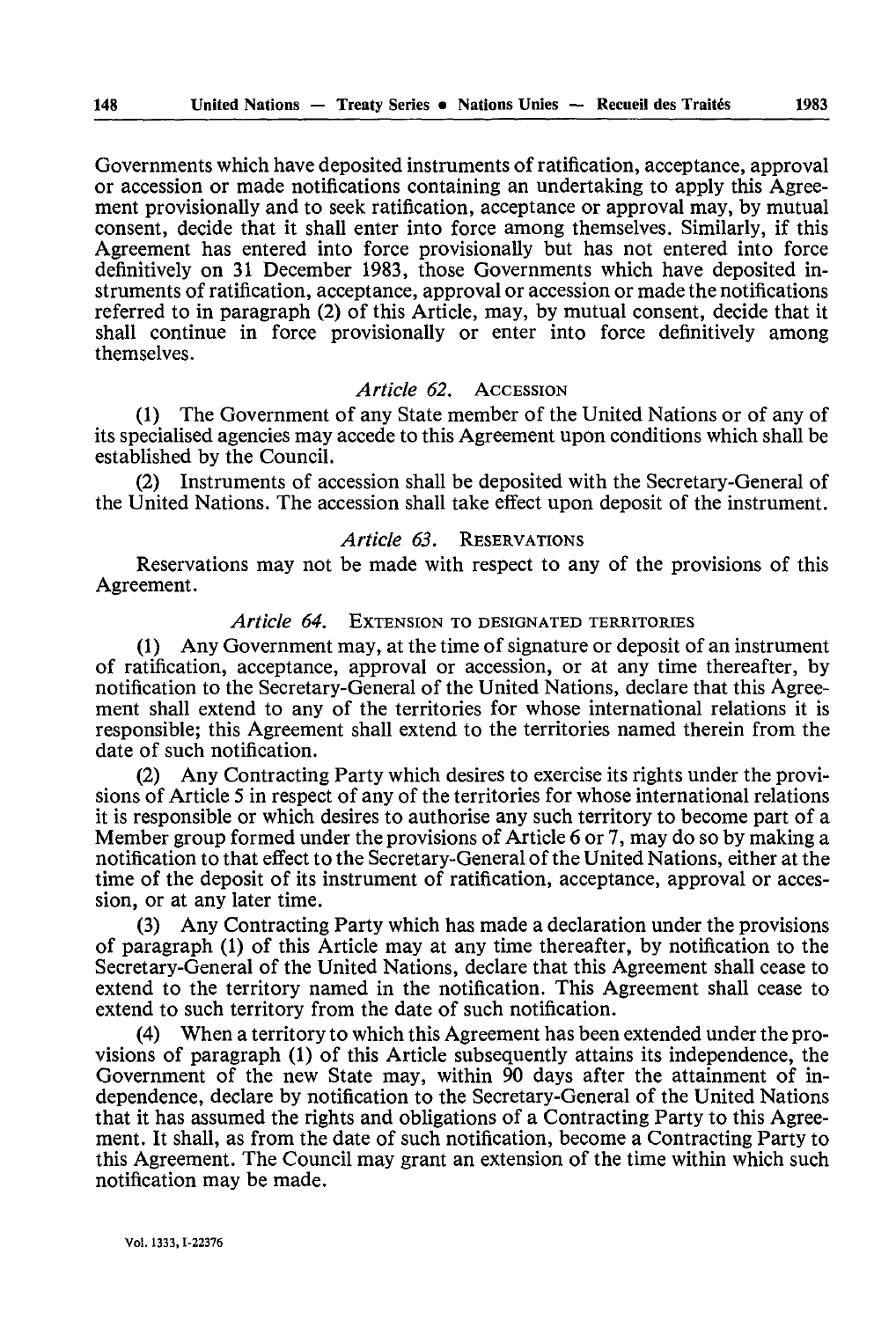#### *Article 65.* VOLUNTARY WITHDRAWAL

Any Contracting Party may withdraw from this Agreement at any time by giv ing a written notice of withdrawal to the Secretary-General of the United Nations. Withdrawal shall become effective 90 days after the notice is received.

#### *Article 66.* EXCLUSION

If the Council decides that any Member is in breach of its obligations under this Agreement and decides further that such breach significantly impairs the operation of this Agreement, it may, by a distributed two-thirds majority vote, exclude such Member from the Organization. The Council shall immediately notify the Secretary-General of the United Nations of any such decision. Ninety days after the date of the Council's decision, such Member shall cease to be a Member of the Organization and, if such Member is a Contracting Party, a party to this Agreement.

#### *Article 67.* SETTLEMENT OF ACCOUNTS WITH WITHDRAWING OR EXCLUDED MEMBERS

(1) The Council shall determine any settlement of accounts with a withdrawing or excluded Member. The Organization shall retain any amounts already paid by a withdrawing or excluded Member and such Member shall remain bound to pay any amounts due from it to the Organization at the time the withdrawal or the exclusion becomes effective; provided, however, that in the case of a Contracting Party which is unable to accept an amendment and consequently ceases to participate in this Agreement under the provisions of paragraph (2) of Article 69, the Council may determine any settlement of accounts which it finds equitable.

(2) A Member which has ceased to participate in this Agreement shall not be entitled to any share of the proceeds of liquidation or the other assets of the Organization; nor shall it be liable for payment of any part of the deficit, if any, of the Organization upon termination of this Agreement.

#### *Article 68.* DURATION AND TERMINATION

(1) This Agreement shall remain in force for a period of six years until 30 Sep tember 1989 unless extended under the provisions of paragraph (2) of this Article or terminated under the provisions of paragraph (3) of this Article.

The Council may, at any time after 30 September 1987 by a vote of 58 percent of the Members having not less than a distributed majority of 70 percent of the total votes, decide either that this Agreement be renegotiated or that it be extended, with or without modification, for such period as the Council shall determine. Any Contracting Party which by the date on which such renegotiated or extended Agree ment enters into force has not made a notification of acceptance of such renegotiated or extended Agreement to the Secretary-General of the United Nations, or any ter ritory which is either a Member or a party to a Member group on behalf of which such notification has not been made by that date, shall as of that date cease to par ticipate in such Agreement.

(3) The Council may at any time, by a vote of a majority of the Members hav ing not less than a distributed two-thirds majority of the total votes, decide to ter minate this Agreement. Termination shall take effect on such date as the Council shall decide.

(4) Notwithstanding the termination of this Agreement, the Council shall re main in being for as long as necessary to carry out the liquidation of the Organiza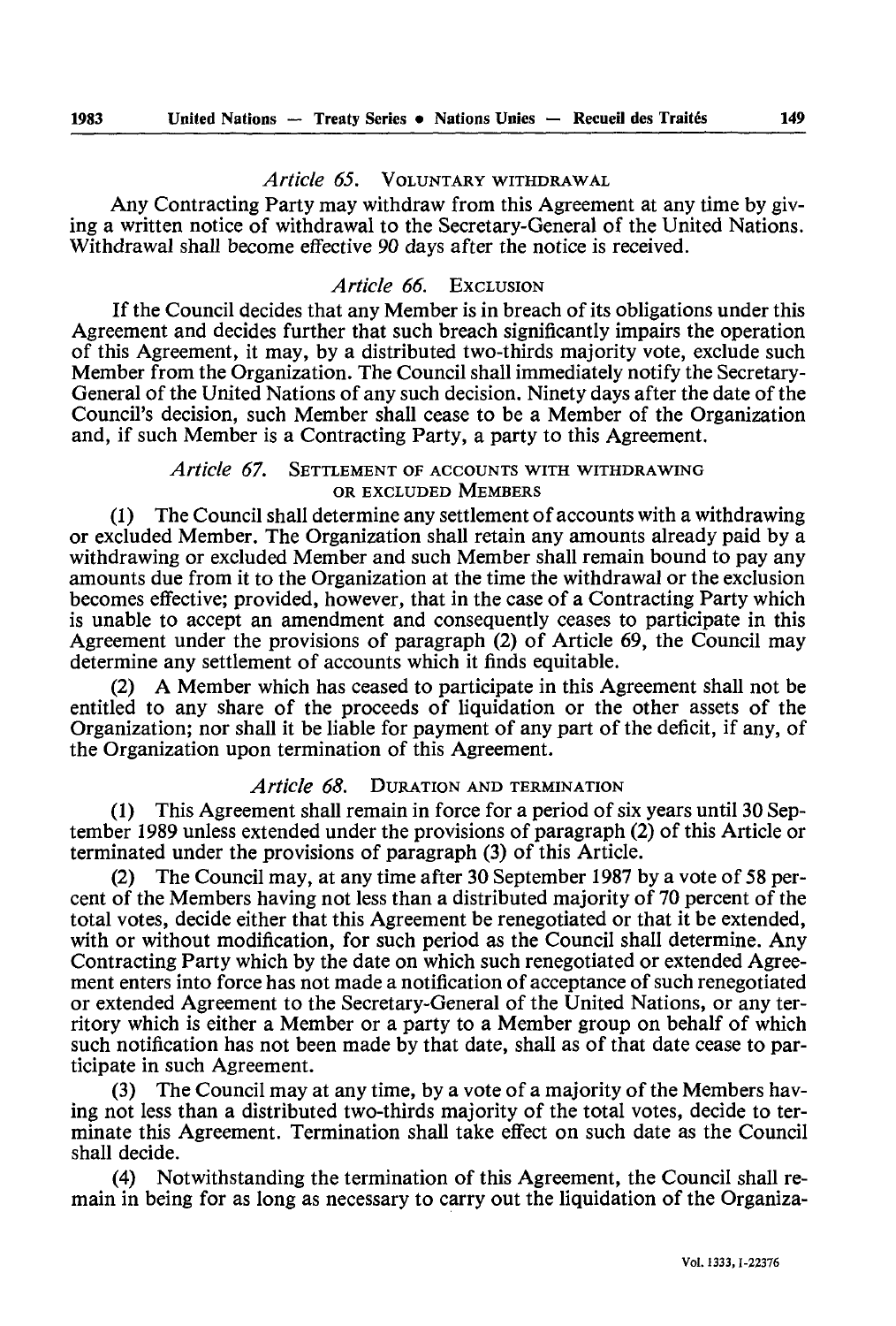tion, settlement of its accounts and disposal of its assets and shall have during that period such powers and functions as may be necessary for those purposes.

#### *Article 69.* AMENDMENT

(1) The Council may, by a distributed two-thirds majority vote, recommend an amendment of this Agreement to the Contracting Parties. The amendment shall become effective 100 days after the Secretary-General of the United Nations has received notifications of acceptance from Contracting Parties representing at least 75 percent of the exporting countries holding at least 85 percent of the votes of the exporting Members, and from Contracting Parties representing at least 75 percent of the importing countries holding at least 80 percent of the votes of the importing Members. The Council shall fix a time within which Contracting Parties shall notify the Secretary-General of the United Nations of their acceptance of the amendment. If, on expiry of such time limit, the percentage requirements for the entry into effect of the amendment have not been met, the amendment shall be considered withdrawn.

(2) Any Contracting Party which has not notified acceptance of an amendment within the period fixed by the Council, or any territory which is either a Member or a party to a Member group on behalf of which such notification has not been made by that date, shall cease to participate in this Agreement from the date on which such amendment becomes effective.

(3) The provisions of this Article shall not affect any power invested in the Council under this Agreement to revise any Annexes thereto.

#### *Article 70.* SUPPLEMENTARY AND TRANSITIONAL PROVISIONS

(1) This Agreement shall be considered as a continuation of the International Coffee Agreement 1976 as Extended.

(2) In order to facilitate the uninterrupted continuation of the International Coffee Agreement 1976 as Extended:

- (a) All acts by or on behalf of the Organization or any of its organs under the Inter national Coffee Agreement 1976 as Extended, in effect on 30 September 1983, the terms of which do not provide for expiry on that date, shall remain in effect unless changed under the provisions of this Agreement; and
- *(b)* All decisions required to be taken by the Council during coffee year 1982/83 for application in coffee year 1983/84 shall be taken by the Council in coffee year 1982/83 and applied on a provisional basis as if this Agreement had already entered into force.

## *Article 71.* AUTHENTIC TEXTS OF THE AGREEMENT

The texts of this Agreement in the English, French, Portuguese and Spanish languages shall all be equally authentic. The originals shall be deposited with the Secretary-General of the United Nations.

IN WITNESS WHEREOF the undersigned, having been duly authorised to this effect by their respective Governments, have signed this Agreement on the dates appearing opposite their signatures.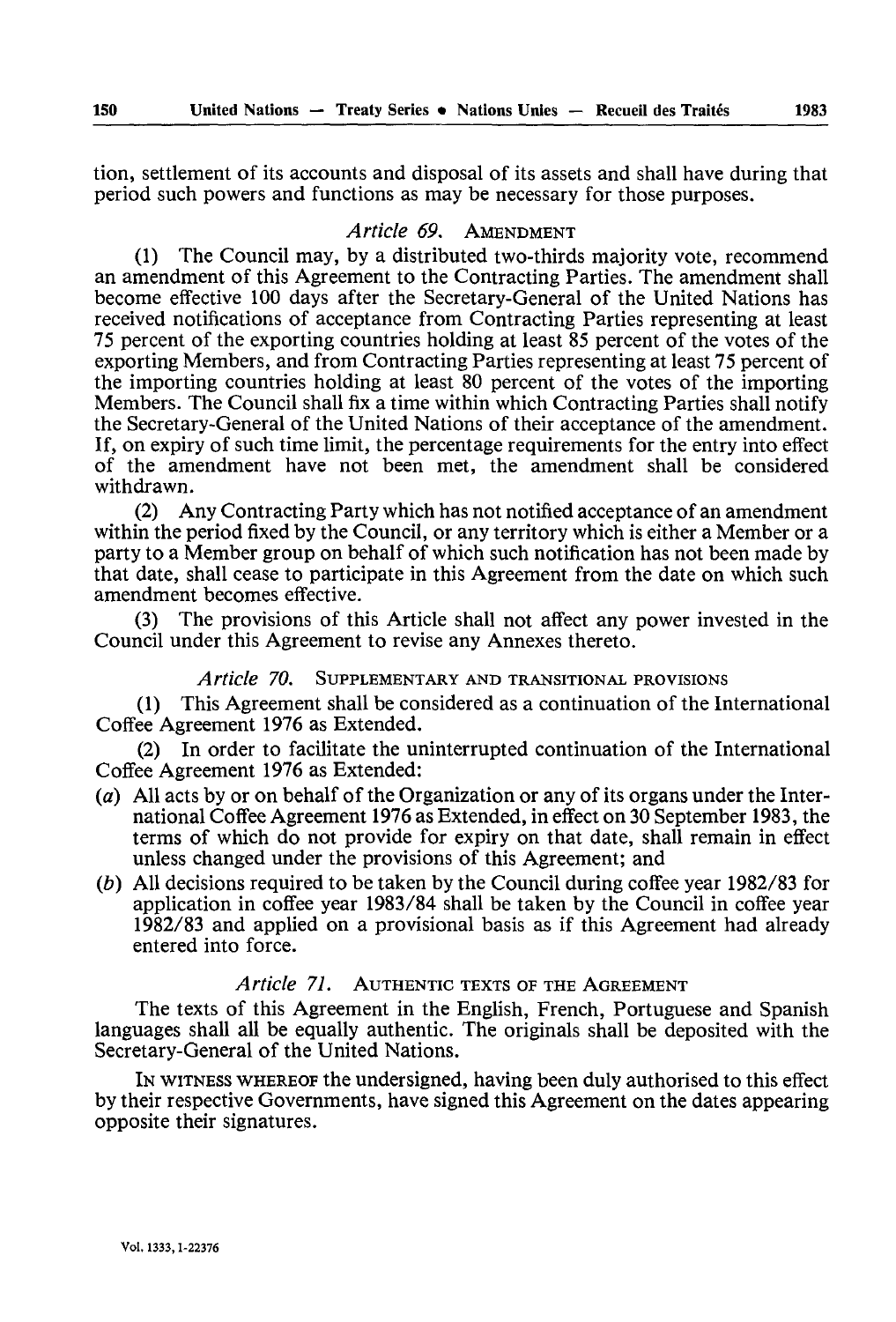#### ANNEX 1

#### PEOPLE'S REPUBLIC OF ANGOLA

1. Not later than 31 July of each year Angola shall notify the Executive Director of the amount of coffee it expects to have available for export during the following coffee year. The quota of Angola for that coffee year shall be the amount thus indicated provided that this amount does not exceed the export entitlement for Angola calculated on the basis of the ap plication of the provisions of Articles 30 and 35 of the International Coffee Agreement 1976 and provided that the amount indicated by the Member is confirmed by the Executive Director.

2. The annual quota of Angola established under the provisions of paragraph 1 of this Annex shall be exempt from downward or upward adjustments of quota and shall be deducted from the global annual quota established by the Council under the provisions of Article 34 prior to the allocation of annual quotas to exporting Members entitled to a basic quota under the provisions of paragraphs (1) and (2) of Article 35.

3. If the amount of coffee declared by Angola to be available for export in a coffee year exceeds the quota to which it would have been entitled under the provisions of Articles 30 and 35 of the International Coffee Agreement 1976 the procedures provided for in this Annex shall be suspended. A basic quota shall be established for Angola and it shall be subject to all the provisions of the Agreement applicable to exporting Members entitled to a basic quota.

| <b>Exporting Member</b>                                       | Percentage<br>share' | Number of votes<br>in addition to<br>basic votes <sup>2</sup> |
|---------------------------------------------------------------|----------------------|---------------------------------------------------------------|
|                                                               | $\omega$             | (2)                                                           |
| TOTAL $(a)$ with OAMCAF                                       | 100.00               | 44                                                            |
| (b) without $OAMCAF$                                          | 70.62                | 35                                                            |
| <b>Bolivia</b>                                                | 4.65                 | $\overline{2}$                                                |
| Burundi <sup>3</sup>                                          |                      |                                                               |
| Ghana                                                         | 2.14                 | 0                                                             |
| Guinea                                                        | 4.25                 | 2                                                             |
|                                                               | 16.99                |                                                               |
| Jamaica                                                       | 0.74                 | 0                                                             |
| Liberia                                                       | 5.52                 | 2                                                             |
| Malawi                                                        | 0.99                 | 0                                                             |
| Nigeria                                                       | 3.11                 | 0                                                             |
| Panama                                                        | 2.79                 | 0                                                             |
| Paraguay                                                      | 4.61                 | $\overline{2}$                                                |
| Rwanda <sup>3</sup>                                           |                      | 7                                                             |
| Sierra Leone                                                  | 9.94                 | 4                                                             |
| Sri Lanka                                                     | 2.29                 | 0                                                             |
| Thailand                                                      | 4.44                 | 2                                                             |
| $Triindad$ and $Tobago$ $\dots\dots\dots\dots\dots\dots\dots$ | 1.45                 | 0                                                             |
| Venezuela                                                     | 3.40                 | 0                                                             |
| Zimbabwe                                                      | 3.31                 | 0                                                             |

#### ANNEX 2

#### EXPORTING MEMBERS SUBJECT TO THE PROVISIONS OF ARTICLE 31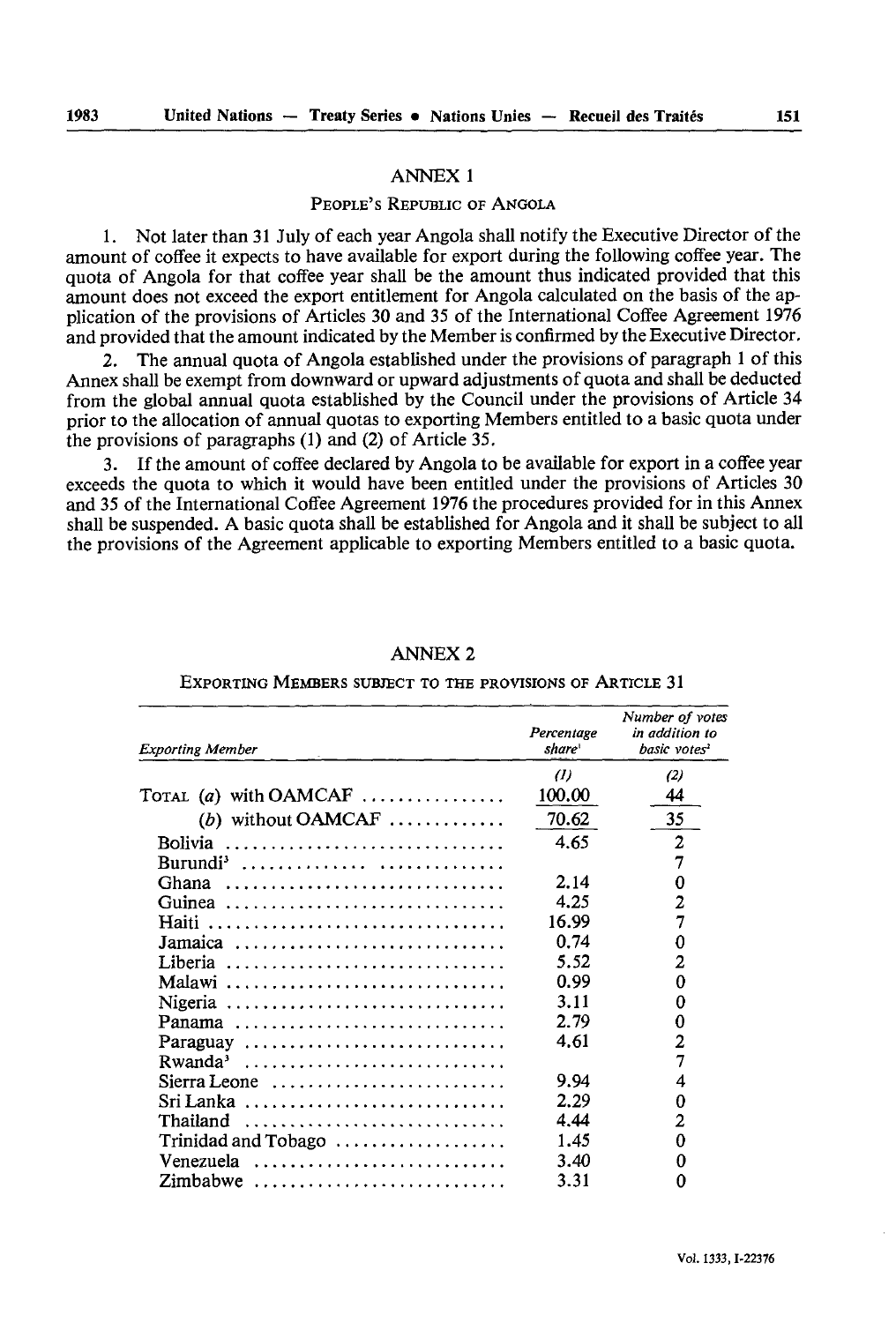| <b>Exporting Member</b>                         | Percentage<br>share <sup>1</sup> | Number of votes<br>in addition to<br>basic votes <sup>2</sup> |
|-------------------------------------------------|----------------------------------|---------------------------------------------------------------|
|                                                 | $\omega$                         | $^{(2)}$                                                      |
|                                                 | 29.38                            | - 9                                                           |
| Benin ,,,,,,,,,,,,,,,,,,,,,,,,,,,,,,,           | 2.24                             | $\Omega$                                                      |
| Central African Republic $\dots\dots\dots\dots$ | 11.32                            | 4                                                             |
| Congo                                           | 1.70                             | 0                                                             |
| Gabon                                           | 1.70                             |                                                               |
| Togo                                            | 12.42                            |                                                               |

1 Refers to Members to which the provisions of paragraph (2) of Article 31 apply.

2 Refers to the provisions of paragraph (3) of Article 13.

3 See paragraph (6) of Article 31.

#### ANNEX 3

SHARE OF INDIVIDUAL MEMBERS IN THE GLOBAL QUOTA FOR EXPORTING MEMBERS ENTITLED TO A BASIC QUOTA IN COFFEE YEAR 1983/84

| <b>Exporting Member</b>                                                                   | Percentage |
|-------------------------------------------------------------------------------------------|------------|
| Total.                                                                                    | 100.00     |
| Colombian Milds                                                                           | 20.12      |
|                                                                                           | 16.28      |
| Kenva                                                                                     | 2.48       |
| Tanzania                                                                                  | 1.36       |
| Other Milds                                                                               | 23.36      |
| Costa Rica $\ldots \ldots \ldots \ldots \ldots \ldots \ldots \ldots \ldots \ldots \ldots$ | 2.16       |
| Dominican Republic                                                                        | 0.95       |
| Ecuador                                                                                   | 2.17       |
| El Salvador                                                                               | 4.48       |
|                                                                                           | 3.47       |
|                                                                                           | 1.49       |
|                                                                                           | 1.24       |
|                                                                                           | 3.65       |
|                                                                                           | 1.28       |
|                                                                                           | 1.16       |
| Peru                                                                                      | 1.31       |
| Brazilian and Other Arabicas                                                              | 33.45      |
| Brazil                                                                                    | 30.83      |
|                                                                                           | 2.62       |
| Robustas                                                                                  | 23.07      |
| Indonesia                                                                                 | 4.55       |
| <b>OAMCAF</b>                                                                             | 11.96      |
|                                                                                           | 4.44       |
| Zaire                                                                                     | 2.12       |

NOTE: The Philippines as an exporting Member entitled to a basic quota shall have an an nual quota in coffee year 1983/84 of 470,000 bags which shall be subject to any adjustments ap plied to the quotas of exporting Members entitled to a basic quota under the provisions of the Agreement.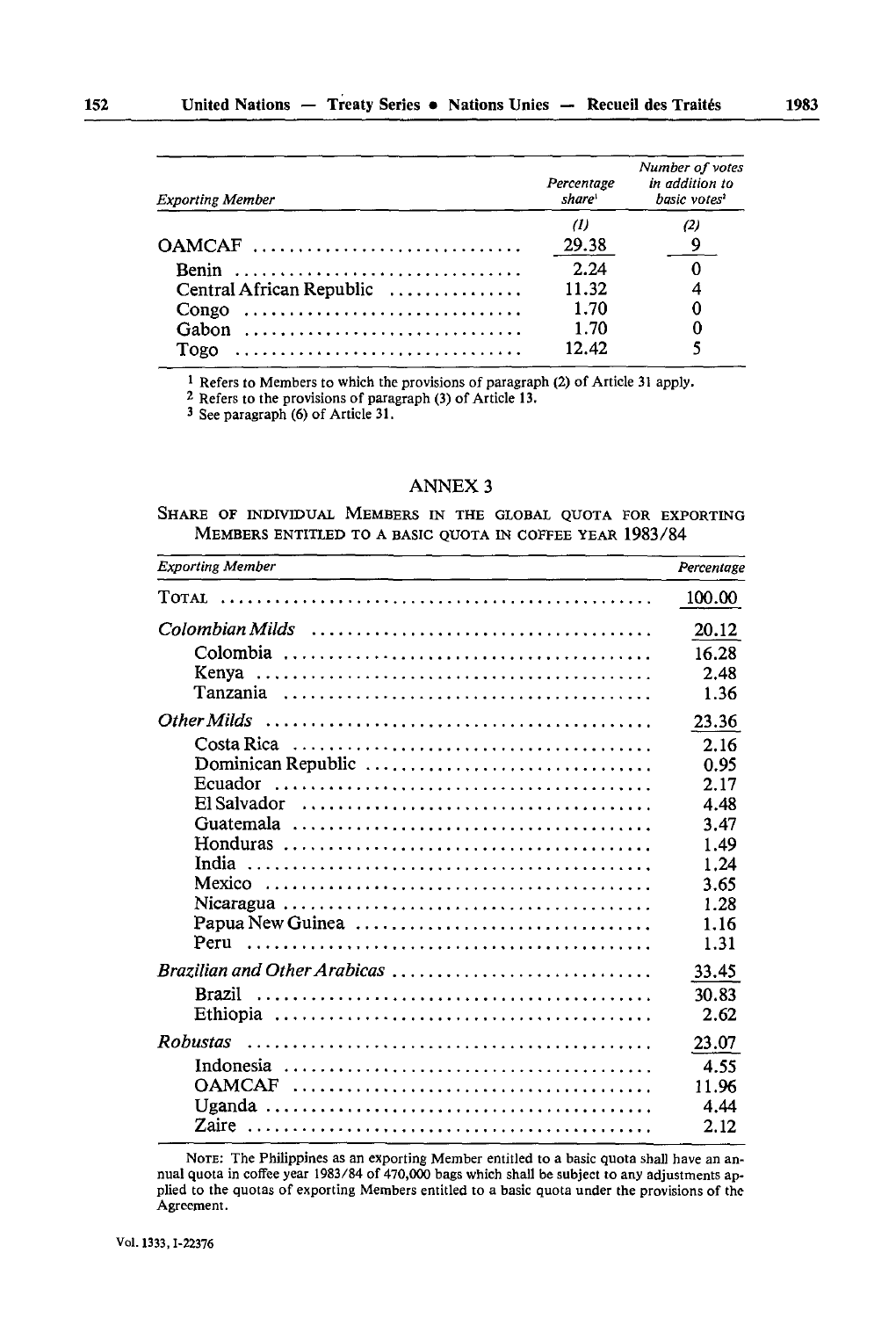In the name of Angola: Au nom de l'Angola : Em nome de Angola: En nombre de Angola:

> ELISIO DE FIGUEIREDO 29/6/83

In the name of Argentina: Au nom de l'Argentine : Em nome da Argentina: En nombre de la Argentina:

In the name of Australia: Au nom de l'Australie : Em nome da Austrália: En nombre de Australia:

In the name of Austria: Au nom de l'Autriche : Em nome da Austria: En nombre de Austria:

> KARL FISCHER 15 June 1983

In the name of Belgium: Au nom de la Belgique : Em nome da Bélgica: En nombre de Bélgica:

> EDMONDE DEVER 15 mars 1983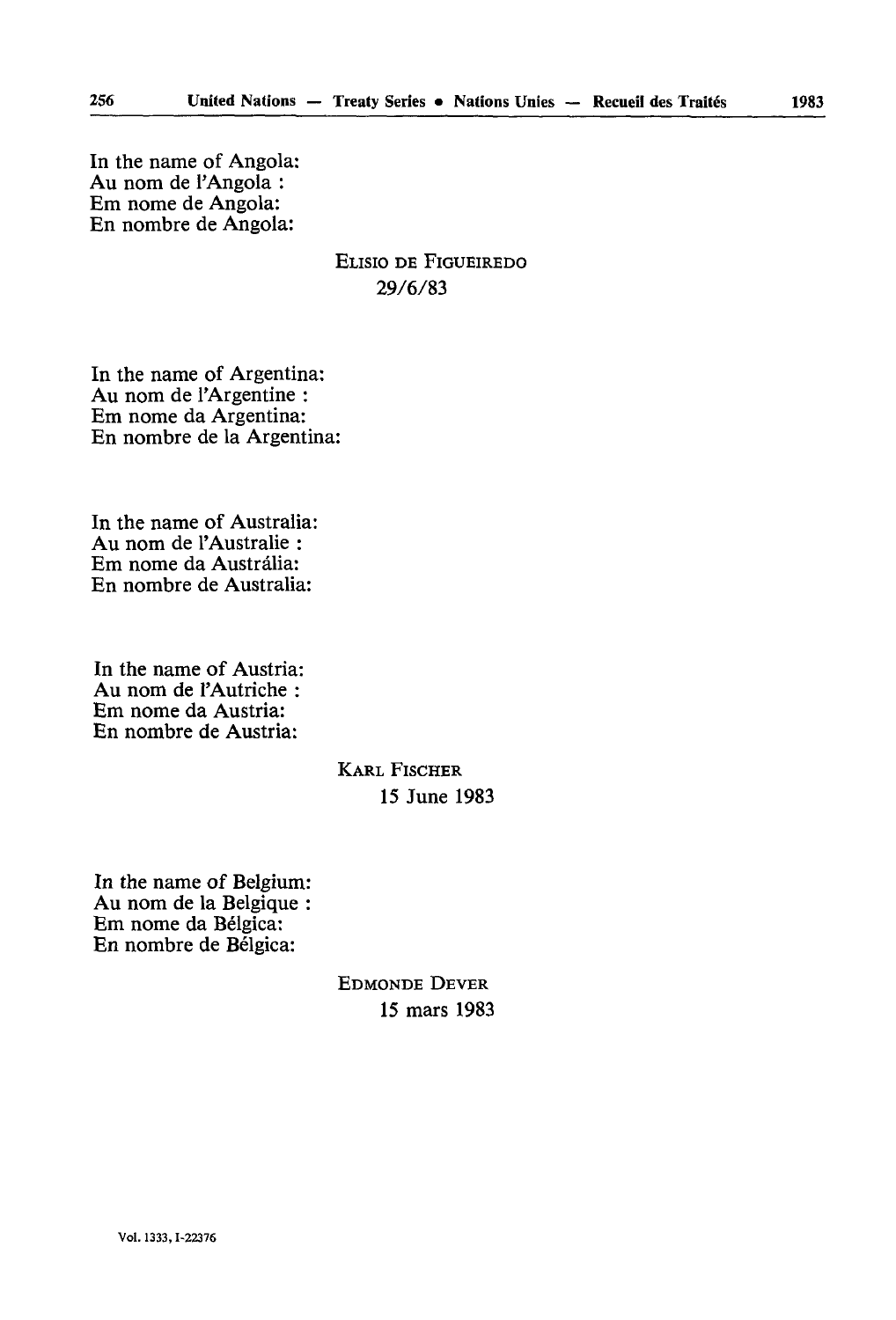In the name of Benin: Au nom du Bénin : Em nome de Bénin: En nombre de Bénin:

> SATURNIN SOGLO 30 juin 1983

In the name of Bolivia: Au nom de la Bolivie : Em nome da Bolivia: En nombre de Bolivia:

# FERNANDO SALAZAR PAREDES 29 April '83

In the name of Brazil: Au nom du Brésil : Em nome do Brasil: En nombre del Brasil:

# SERGIO CORREA DA COSTA May 10th, 1983

In the name of Bulgaria: Au nom de la Bulgarie : Em nome da Bulgaria: En nombre de Bulgaria:

In the name of Burundi: Au nom du Burundi : Em nome do Burúndi: En nombre de Burundi:

> MELCHIOR BWAKIRA New York, le 19 mai 1983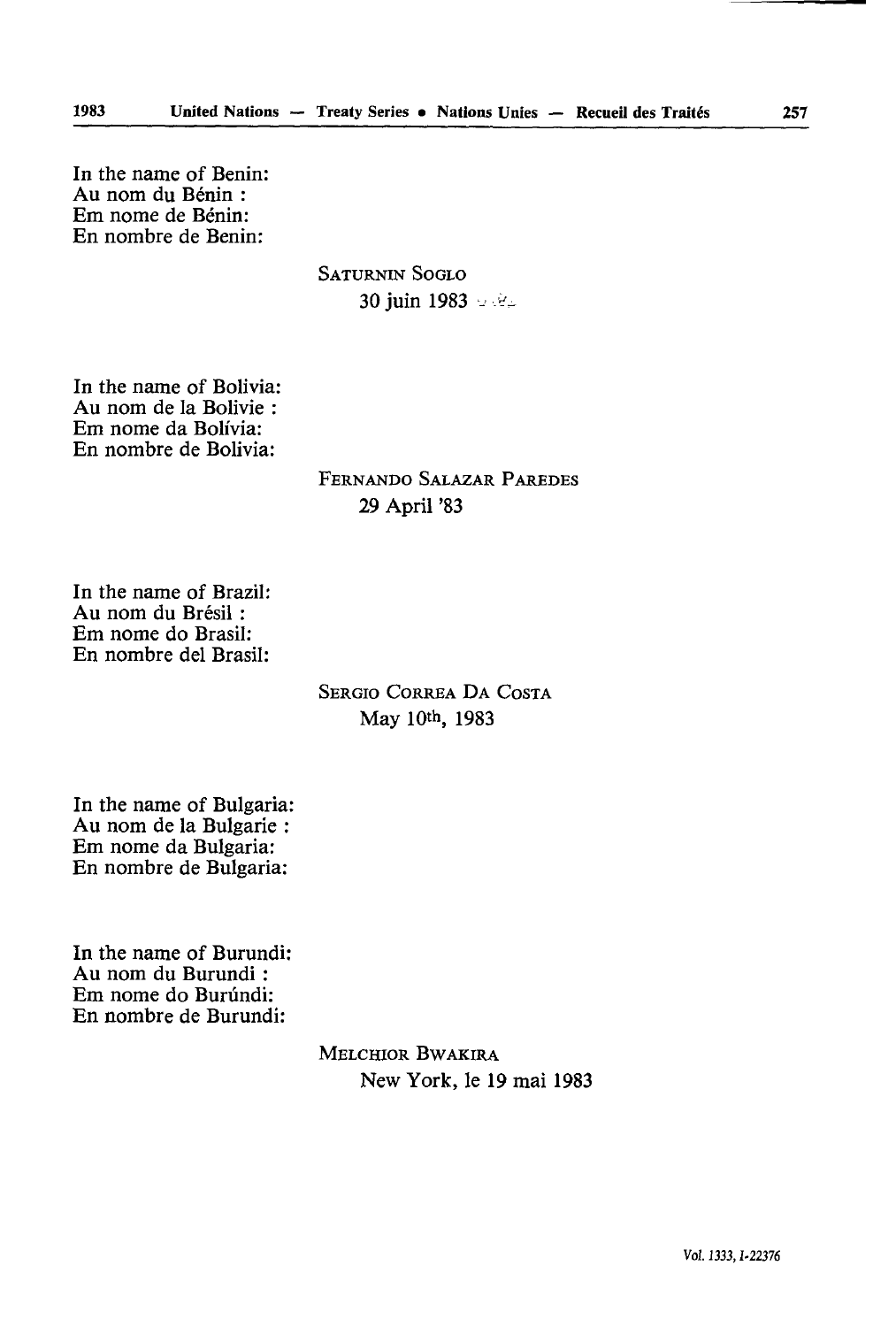In the name of Canada: Au nom du Canada : Em nome do Canada: En nombre del Canada:

# P. D. LEE

30 June, 1983

In the name of the Central African Republic: Au nom de la République centrafricaine : Em nome da Repûblica Centro-Africana: En nombre de la Repûblica Centroafricana:

> SIMON PIERRE KIBANDA 30 juin 1983

In the name of China: Au nom de la Chine : Em nome da China: En nombre de China:

In the name of Colombia: Au nom de la Colombie : Em nome da Colômbia: En nombre de Colombia:

# CARLOS ALBAN HOLGUIN 12deMayode 1.983

In the name of Congo: Au nom du Congo : Em nome do Congo: En nombre del Congo: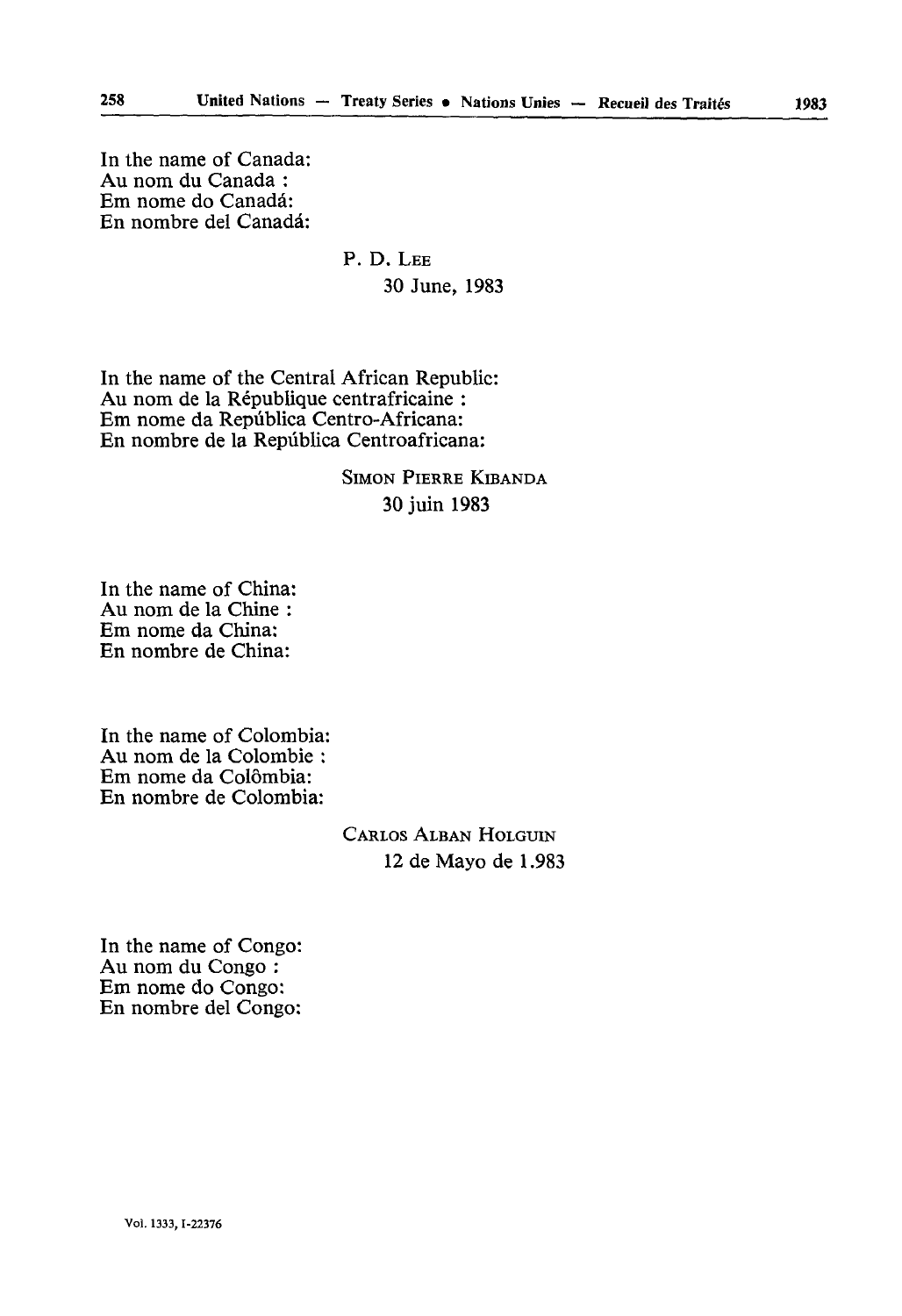In the name of Costa Rica: Au nom du Costa Rica : Em nome da Costa Rica: En nombre de Costa Rica:

> FERNANDO ZUMBADO JIMÉNEZ 19 May, 1983.

In the name of Cuba: Au nom de Cuba : Em nome de Cuba: En nombre de Cuba:

In the name of Cyprus: Au nom de Chypre : Em nome de Chipre: En nombre de Chipre:

> **DlNOS** MOUSHOUTAS 7 June 1983

In the name of Czechoslovakia: Au nom de la Tchécoslovaquie : Em nome da Tcheco-Eslovâquia: En nombre de Checoslovaquia:

In the name of Democratic Yemen: Au nom du Yemen démocratique : Em nome do Yemen Democrâtico: En nombre del Yemen Democrâtico:

In the name of Denmark: Au nom du Danemark : Em nome da Dinamarca: En nombre de Dinamarca:

> CARL ERNST WILHELM ULRICHSEN May 9th, 1983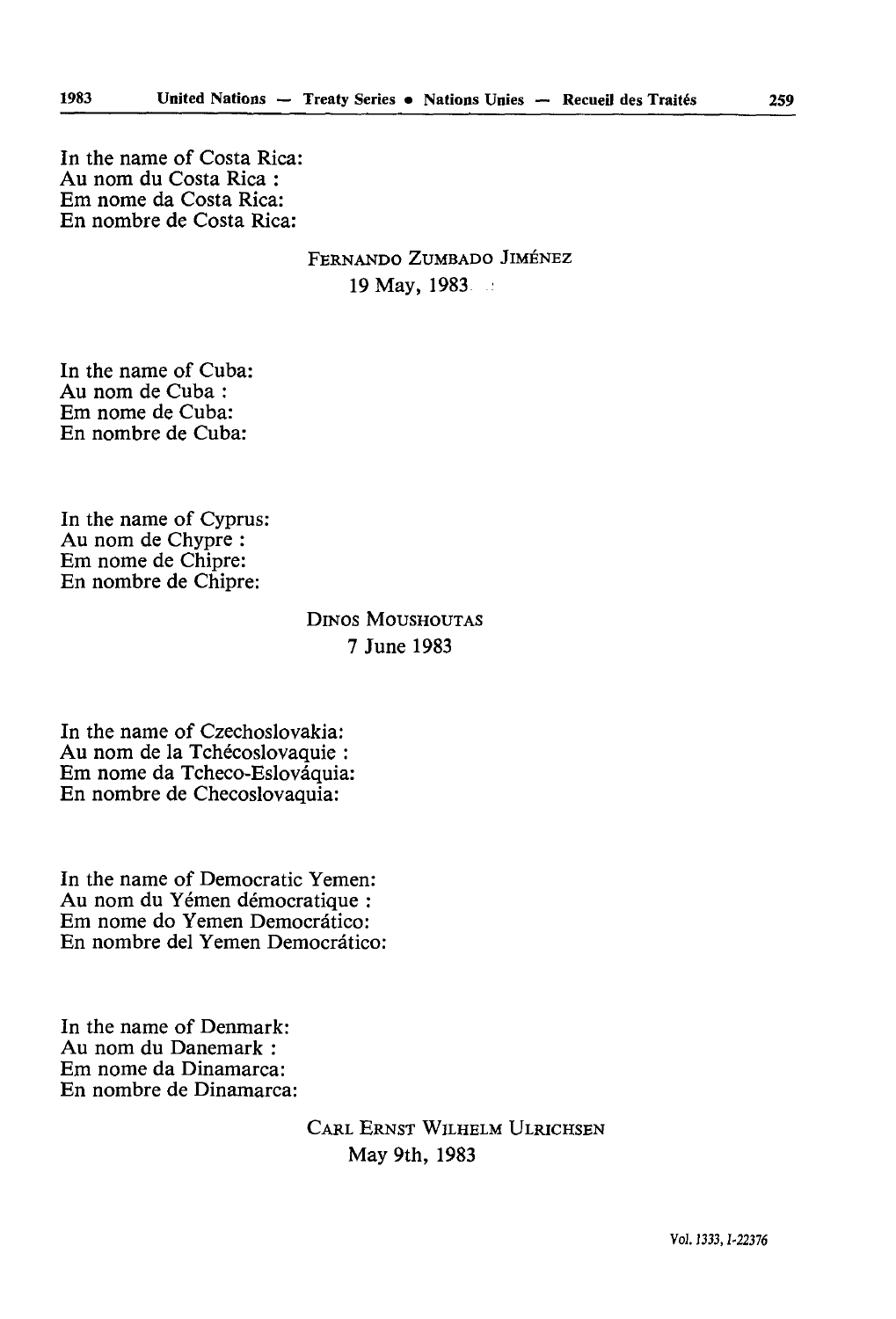In the name of the Dominican Republic: Au nom de la République dominicaine : Em nome da Repûblica Dominicana: En nombre de la Repûblica Dominicana:

> ELADIO KNIPPING-VICTORIA June 16, 1983

In the name of Ecuador: Au nom de l'Equateur : Em nome do Equador: En nombre del Ecuador:

# MIGUEL ALBORNOZ 30 June 1983

In the name of Egypt: Au nom de l'Egypte : Em nome do Egito: En nombre de Egipto:

In the name of El Salvador: Au nom d'El Salvador : Em nome de El Salvador: En nombre de El Salvador:

# MAURICIO ROSALES 20/Junio/1983

In the name of Ethiopia: Au nom de l'Ethiopie : Em nome da Etiôpia: En nombre de Etiôpia:

# MOHAMED HAMID IBRAHIM 4/22/83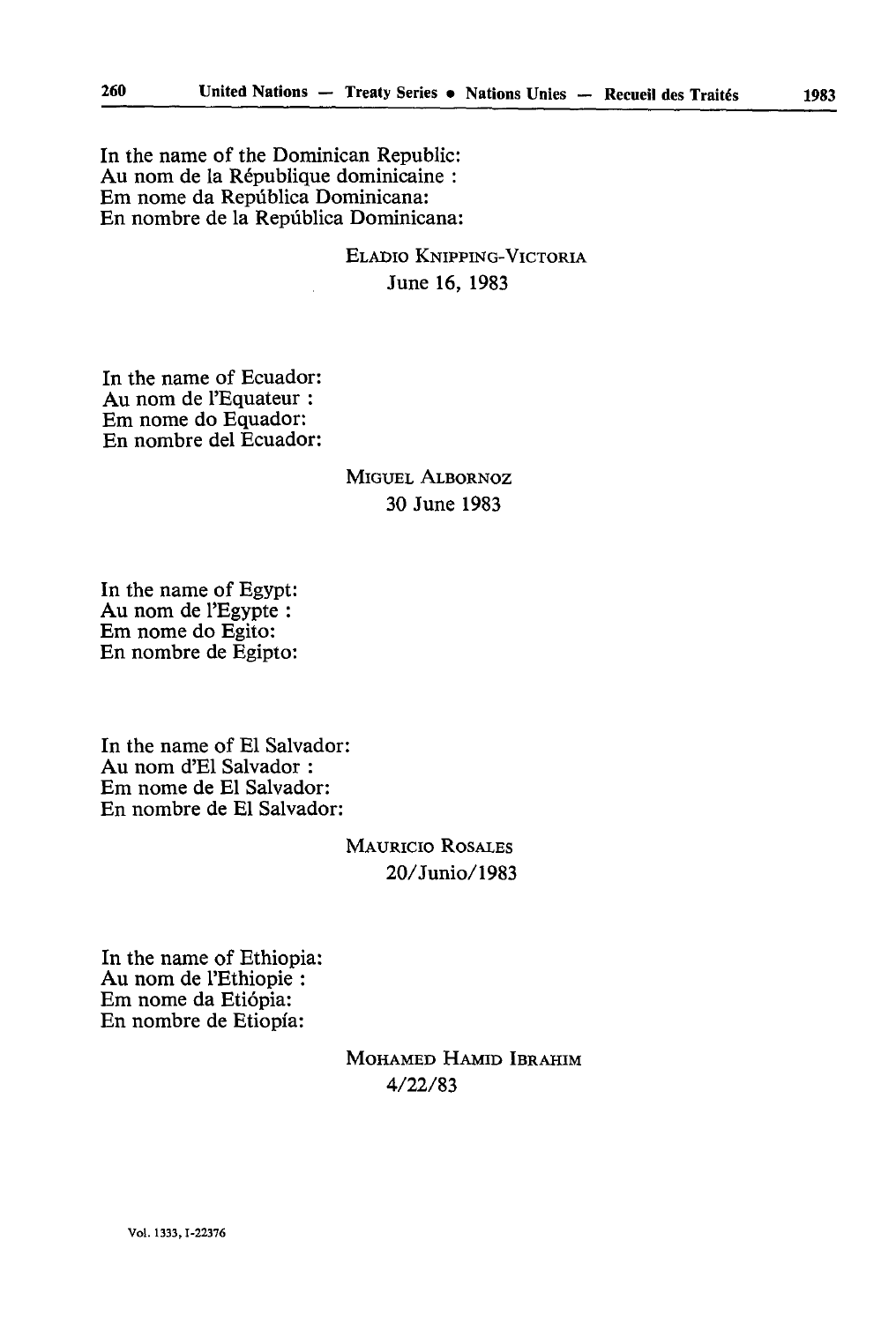$\lambda = 1.2$  g  $\lambda$ 

In the name of Fiji: Au nom de Fidji : Em nome de Fiji: En nombre de Fiji:

In the name of Finland: Au nom de la Finlande : Em nome da Finlândia: En nombre de Finlandia:

> KEIJO KORHONEN March 28, 1983

In the name of France: Au nom de la France : Em nome da França: En nombre de Francia:

# Luc DE LA BARRE DE NANTEUIL 19 avril 1983

In the name of Gabon: Au nom du Gabon : Em nome do Gabâo: En nombre del Gabon:

In the name of the German Democratic Republic: Au nom de la République démocratique allemande : Em nome da Repûblica Democrâtica Alemâ: En nombre de la Repûblica Democrâtica Alemana:

In the name of the Federal Republic of Germany: Au nom de la République fédérale d'Allemagne : Em nome da Repûblica Federal da Alemanha: En nombre de la Repûblica Federal de Alemania:

> ERNST-JOERG VON STUDNITZ 29 June 1983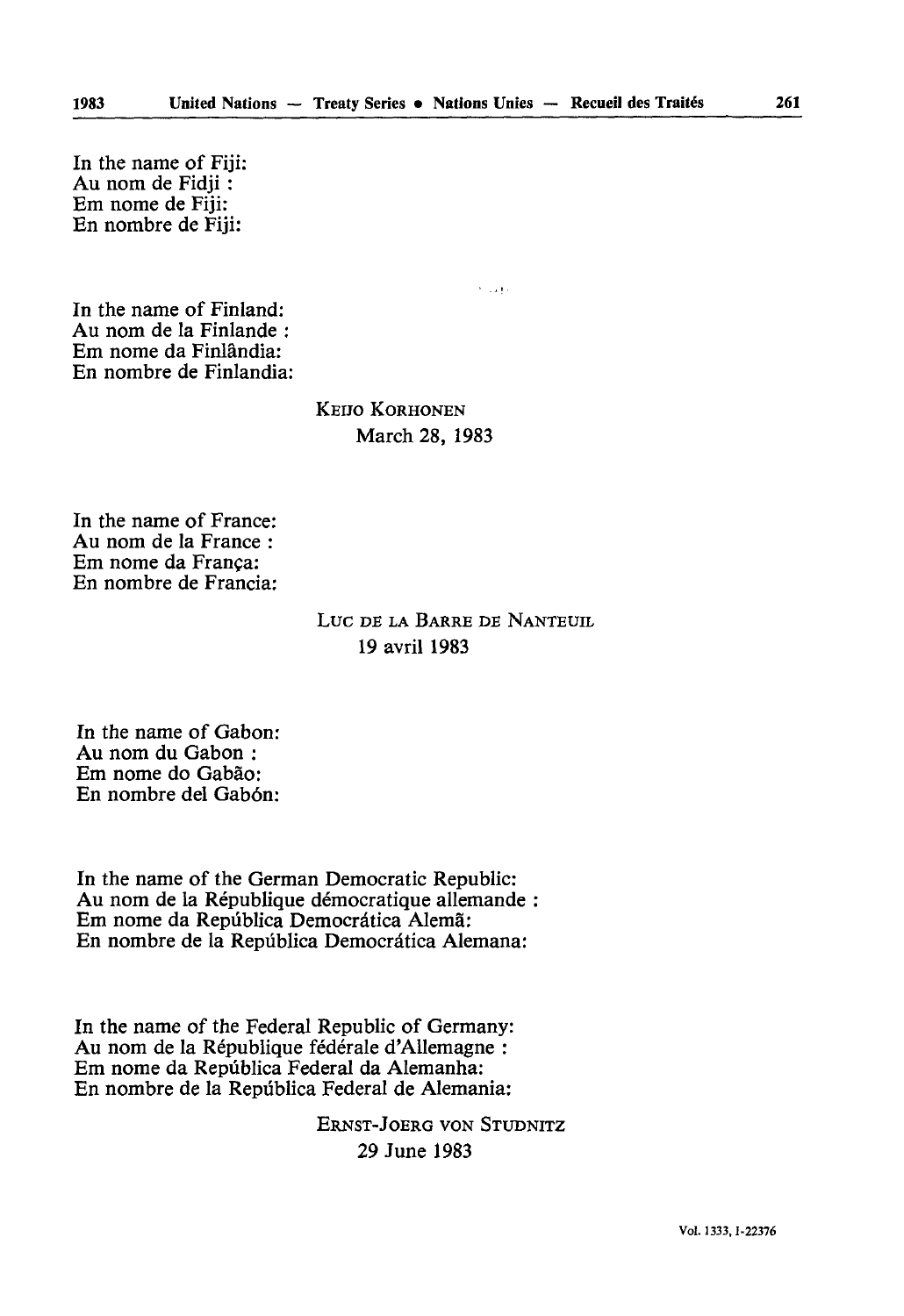In the name of Ghana: Au nom du Ghana : Em nome de Gana: En nombre de Ghana:

# JAMES VICTOR GBEHO  $30th<sup>1</sup>$

In the name of Greece: Au nom de la Grèce : Em nome da Grecéa: En nombre de Grecia:

# MIHALIS DOUNTAS May 20, 1983

In the name of Guatemala: Au nom du Guatemala : Em nome da Guatemala: En nombre de Guatemala:

# RENÉ MONTES 16/Jun/83

In the name of Guinea: Au nom de la Guinée : Em nome da Guiné: En nombre de Guinea:

In the name of Haiti: Au nom d'Haïti : Em nome do Haiti: En nombre de Haiti':

# JEAN PHITO GEORGES 30 juin 1983

 $1$  30 June 1983 - 30 juin 1983.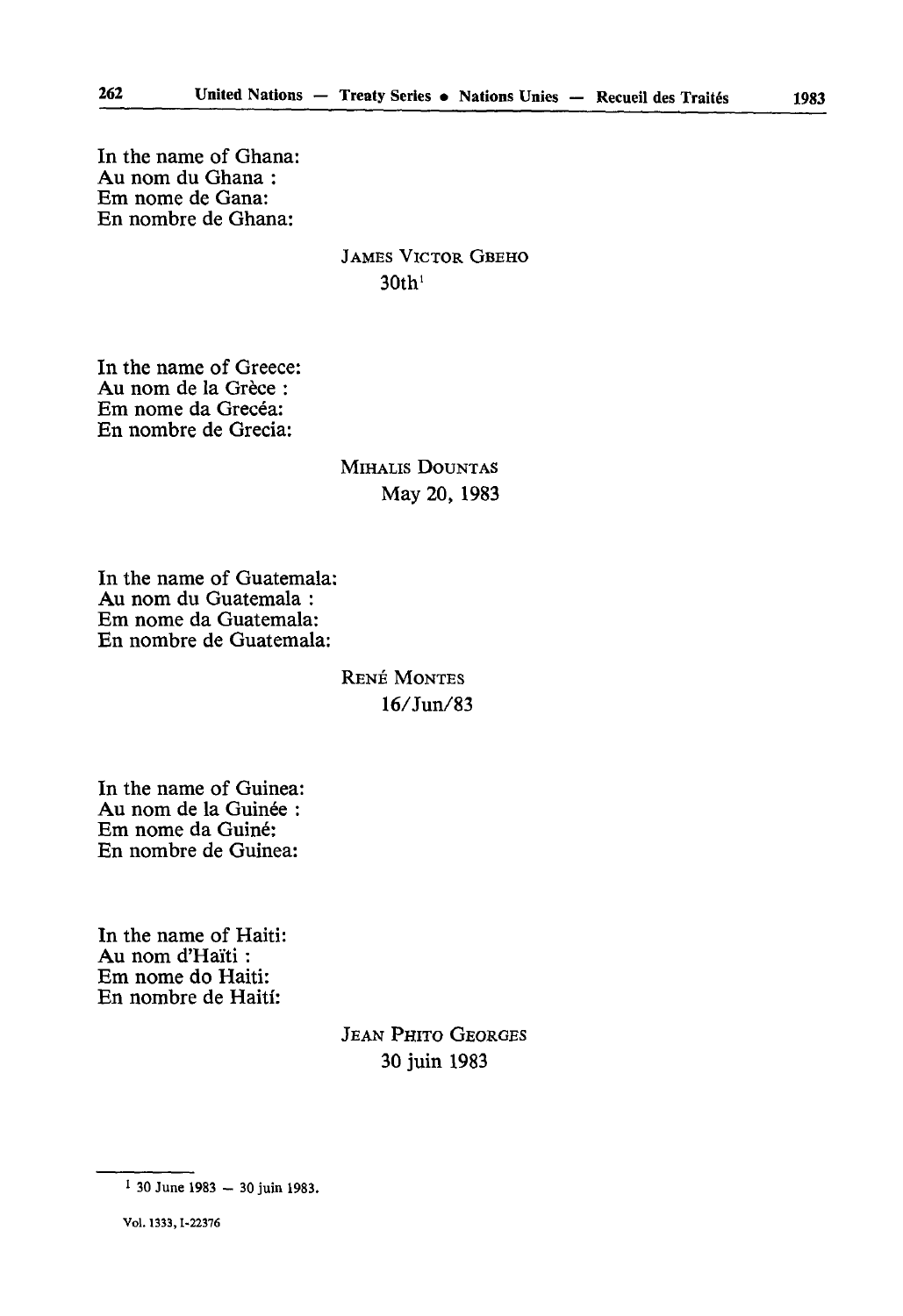In the name of Honduras: Au nom du Honduras : Em nome de Honduras: En nombre de Honduras:

> DARIO LOBO Junio 22, 1983

In the name of Hungary: Au nom de la Hongrie : Em nome da Hungria: En nombre de Hungria:

In the name of India: Au nom de l'Inde : Em nome da India: En nombre de la India:

> S. H. KRISHNAN 30 June 1983

In the name of Indonesia: Au nom de l'Indonésie : Em nome da Indonésia: En nombre de Indonesia:

> HASJIM DJALAL June 30, 1983

In the name of Ireland: Au nom de l'Irlande : Em nome da Irlanda: En nombre de Irlanda:

> JEREMY M. CRAIG 29th June 1983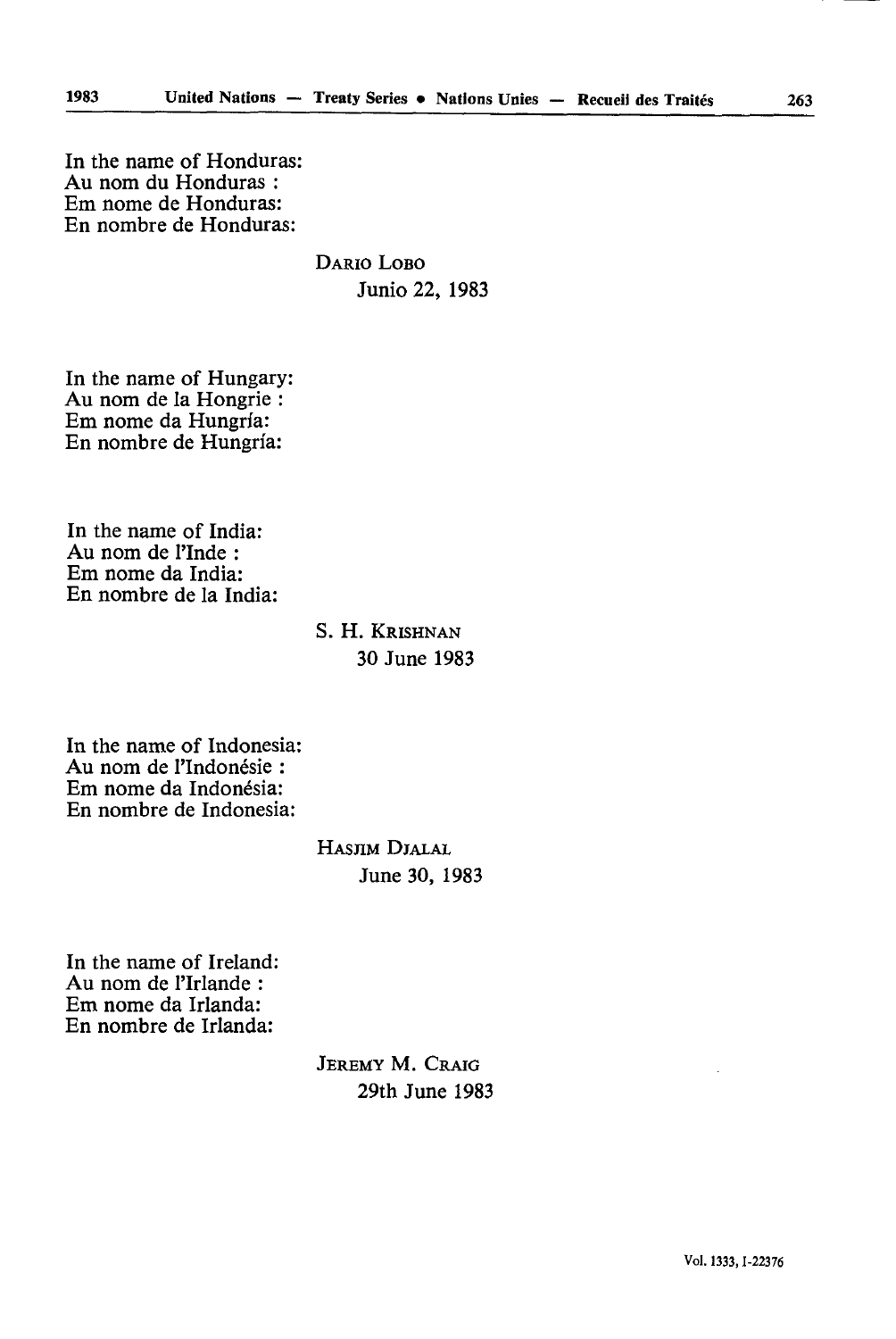In the name of Israel: Au nom d'Israël : Em nome de Israël: En nombre de Israël:

In the name of Italy: Au nom de l'Italie : Em nome da Itâlia: En nombre de Itâlia:

# UMBERTO LA ROCCA 16 juin 1983

In the name of Ivory Coast: Au nom de la Côte d'Ivoire : Em nome da Costa do Marfim: En nombre de la Costa de marfil:

> AMARA ESSY New York le 13 juin 1983

In the name of Jamaica: Au nom de la Jamaïque : Em nome da Jamaica: En nombre de Jamaica:

> EGERTON RICHARDSON with attached statement<sup>1,2</sup> 30th June 1983

In the name of Japan: Au nom du Japon : Em nome do Japâo: En nombre de Japon:

# Mizuo KURODA 18th March 1983

<sup>1</sup> Avec la déclaration ci-jointe.

<sup>&</sup>lt;sup>2</sup> For the text of the declarations made upon signature, see p. 274 of this volume – Pour le texte des déclarations faites lors de la signature, voir p. 274 du présent volume.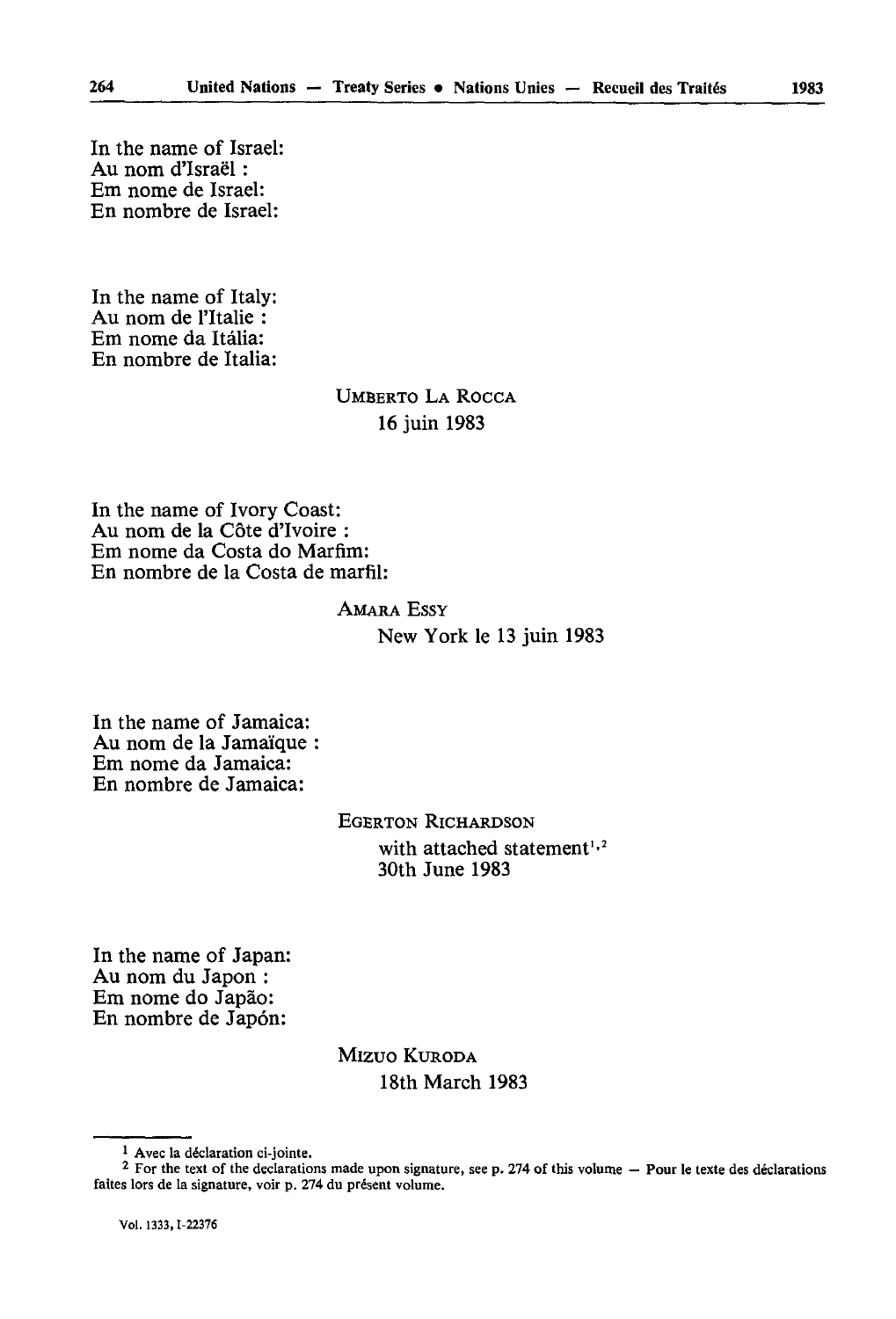In the name of Kenya: Au nom du Kenya : Em nome do Quênia: En nombre de Kenya:

> WAFULA WABUGE 17th May, 1983

In the name of Liberia: Au nom du Libéria : Em nome da Libéria: En nombre de Libéria:

# ABEODU BOWEN JONES April 25, 1983

In the name of Luxembourg: Au nom du Luxembourg : Em nome de Luxemburgo: En nombre de Luxemburgo:

E. DEVER

15 mars 1983

In the name of Madagascar: Au nom de Madagascar : Em nome de Madagascar: En nombre de Madagascar:

> M. BLAISE RABETAFIKA 2 mai 1983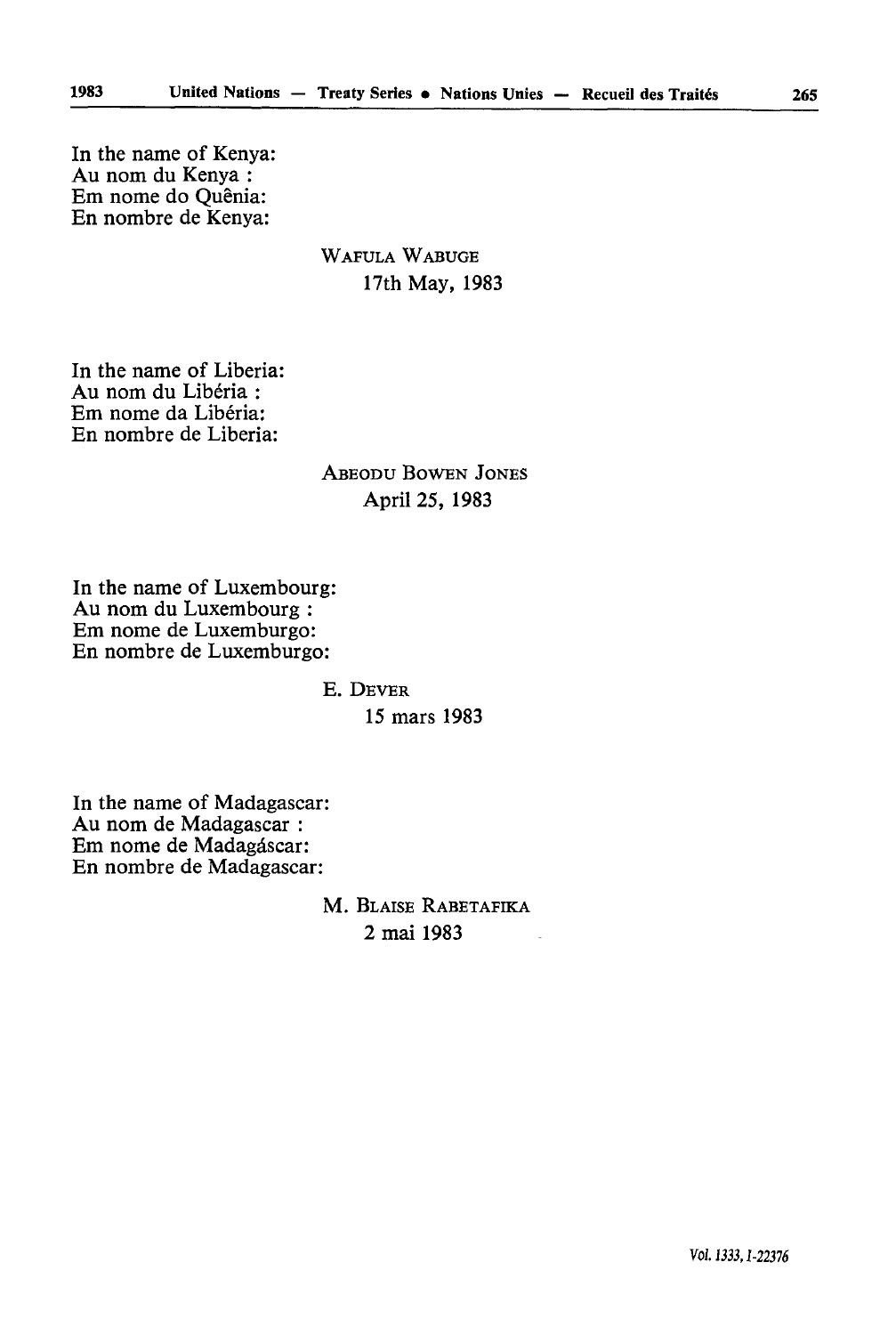In the name of Malawi: Au nom du Malawi : Em nome do Malavi: En nombre de Malawi:

> ALECK KWAME PHIRI With declaration attached $1,2$ 30 June 1983

In the name of Mexico: Au nom du Mexique : Em nome do Mexico: En nombre de Mexico:

# ANTONIO GAZOL SÂNCHEZ 27 abril, 1983

In the name of the Netherlands: Au nom des Pays-Bas : Em nome dos Paises Baixos: En nombre de los Paises Bajos:

> HUGO SCHELTEMA Feb. 15, 1983

In the name of New Zealand: Au nom de la Nouvelle-Zélande Em nome da Nova Zelândia: En nombre de Nueva Zelândia:

> RICHARD JOHN MARTIN 30 June 1983

<sup>1</sup> Avec la déclaration ci-jointe.

<sup>&</sup>lt;sup>2</sup> For the text of the declarations made upon signature, see p. 274 of this volume – Pour le texte des déclarations faites lors de la signature, voir p. 274 du présent volume.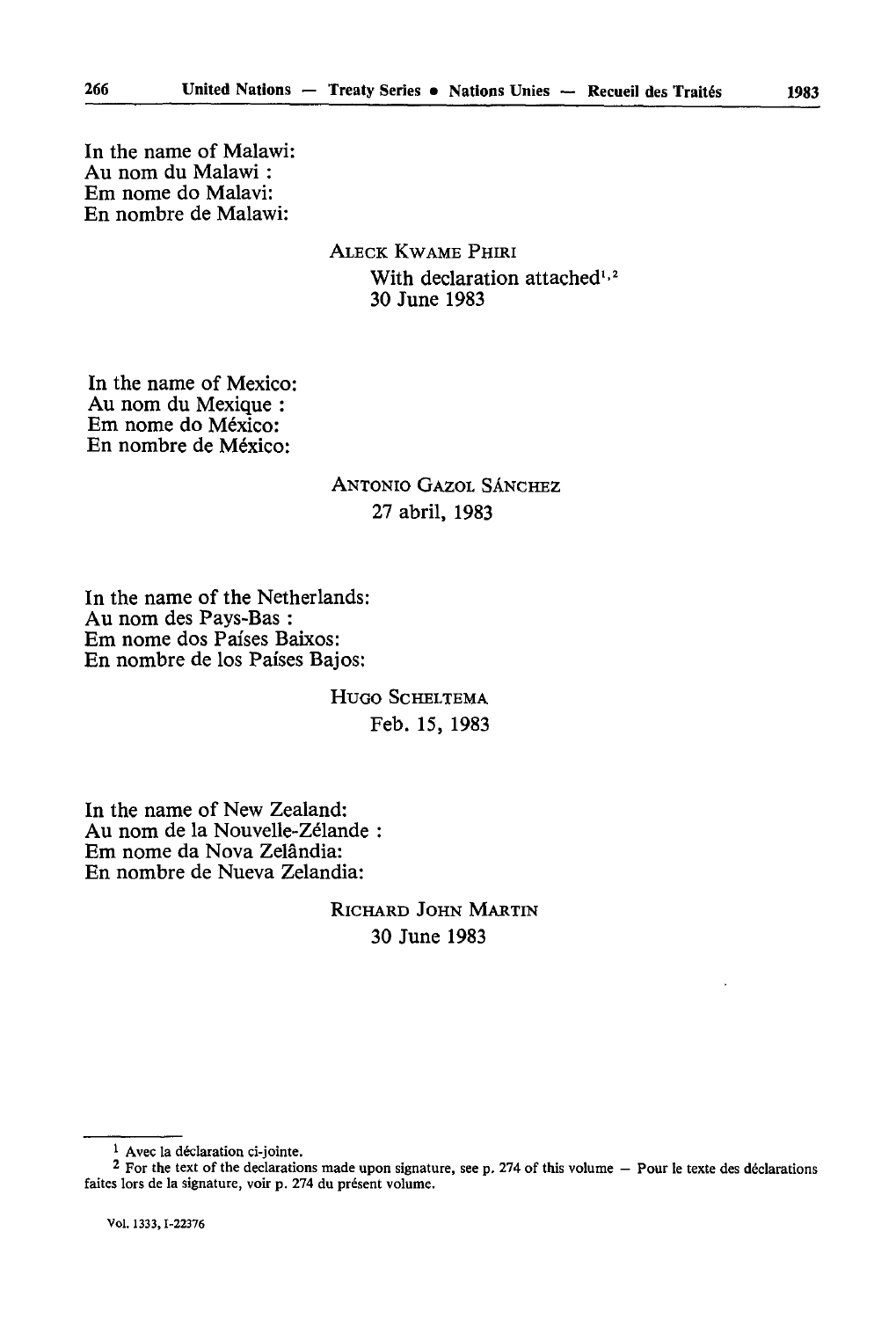In the name of Nicaragua: Au nom du Nicaragua : Em nome da Nicaragua: En nombre de Nicaragua:

> JAVIER CHAMORRO 6-17-83

In the name of Nicaragua: Au nom du Nicaragua : Em nome da Nicaragua: En nombre de Nicaragua:

In the name of Norway: Au nom de la Norvège : Em nome da Noruega: En nombre de Noruega:

> TOM VRAALSEN 28 March 1983

In the name of Panama: Au nom du Panama : Em nome do Panama: En nombre de Panama:

# CARLOS OZORES TYPALDOS Junio 28/1983

In the name of Papua New Guinea: Au nom de la Papouasie-Nouvelle-Guinée : Em nome da Papua-Nova Guiné: En nombre de Papua Nueva Guinea:

> KUBULAN LOS June 21, 1983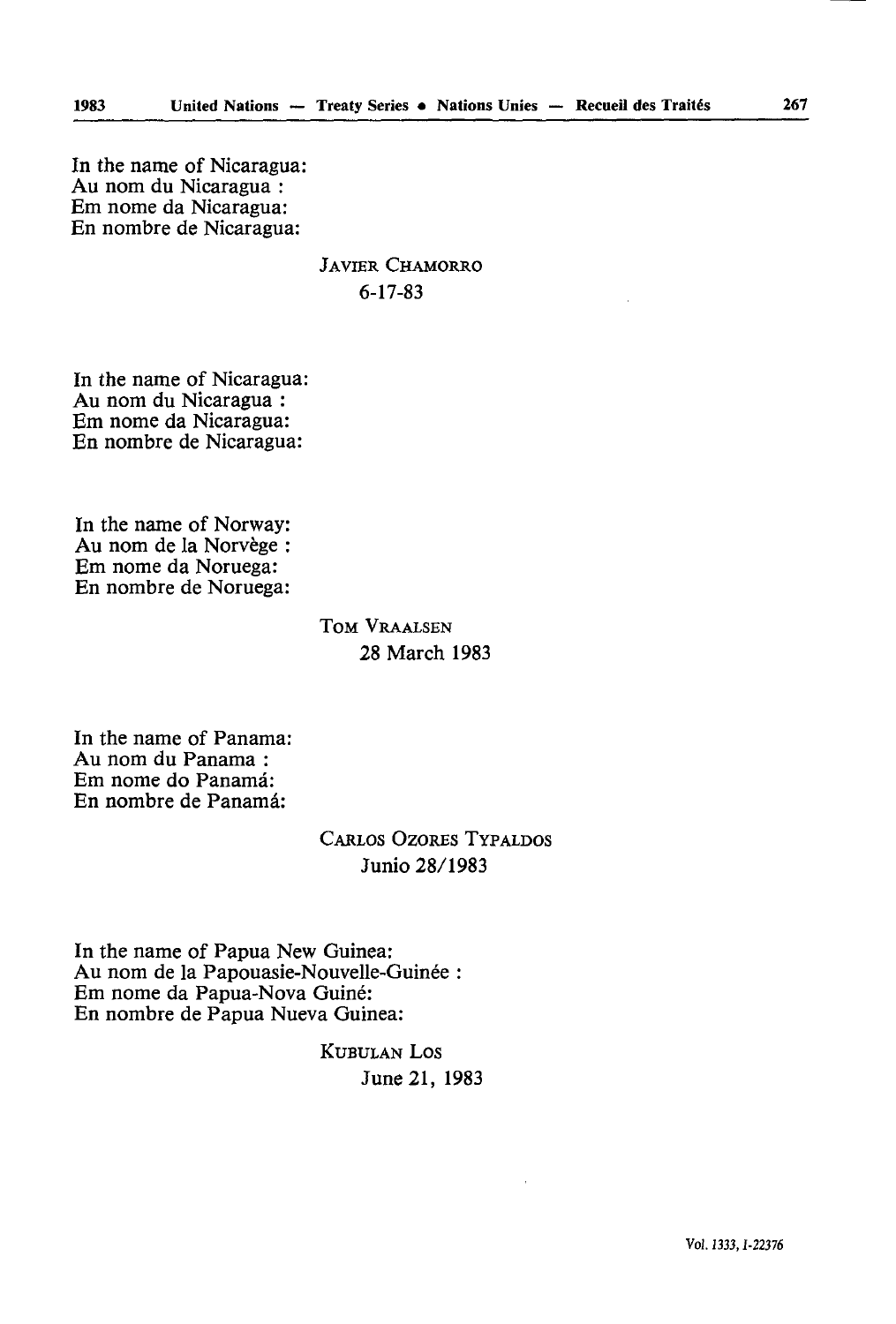In the name of Paraguay: Au nom du Paraguay : Em nome do Paraguai: En nombre del Paraguay:

> OSCAR CABELLO 15-6-1983

In the name of Peru: Au nom du Pérou : Em nome do Peru: En nombre del Peru:

> HERNÂN COUTURIER Nueva York, 24 de junio de 1983'

In the name of the Philippines: Au nom des Philippines : Em nome das Filipinas: En nombre de Filipinas:

# Luis MORENO-SALCEDO 3 May 1983

In the name of Poland: Au nom de la Pologne : Em nome da Polôna: En nombre de Polonia:

In the name of Portugal: Au nom du Portugal : Em nome de Portugal: En nombre de Portugal:

# RUY MEDINA 30 juin 1983

 $1$  New York, 24 June 1983 - New York, le 24 juin 1983.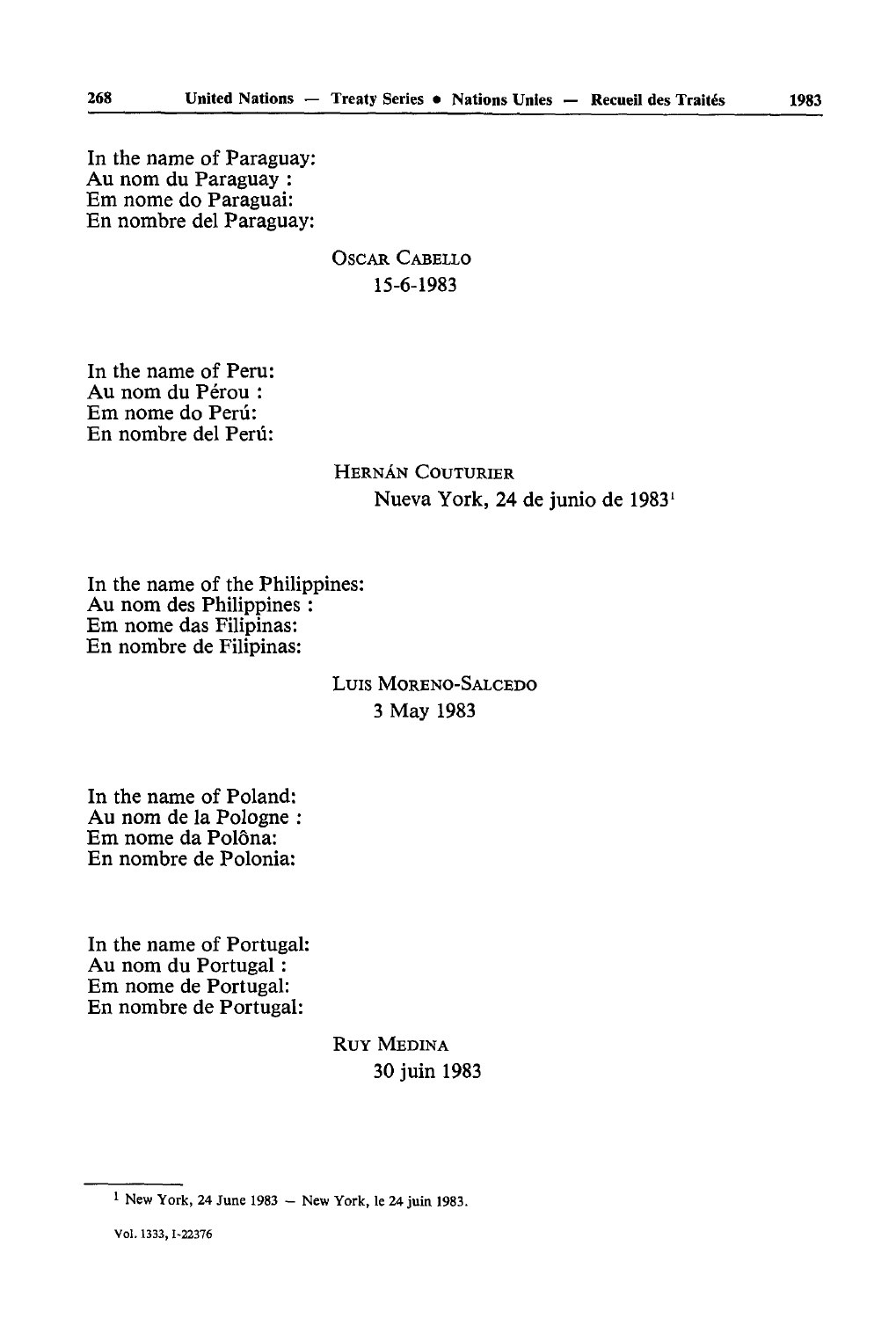In the name of Romania: Au nom de la Roumanie : Em nome da Romênia: En nombre de Rumania:

In the name of Rwanda: Au nom du Rwanda : Em nome da Ruanda: En nombre de Rwanda:

> JEAN-MARIE SIBOMANA 10 mai 1983

In the name of Sierra Leone: Au nom de la Sierra Leone : Em nome de Serra Leoa: En nombre de Sierra Leona:

In the name of Singapore: Au nom de Singapour : Em nome da Cingapura: En nombre de Singapur:

> BARRY DESKER 29 June 1983

In the name of South Africa: Au nom de l'Afrique de Sud : Em nome da Africa do Sul: En nombre de Sudàfrica:

In the name of Spain: Au nom de l'Espagne : Em nome da Espanha: En nombre de España:

> **JAIME DE PINIÉS** Nueva York, 3 de marzo 1983'

 $1$  New York, 3 March 1983 - New York, le 3 mars 1983.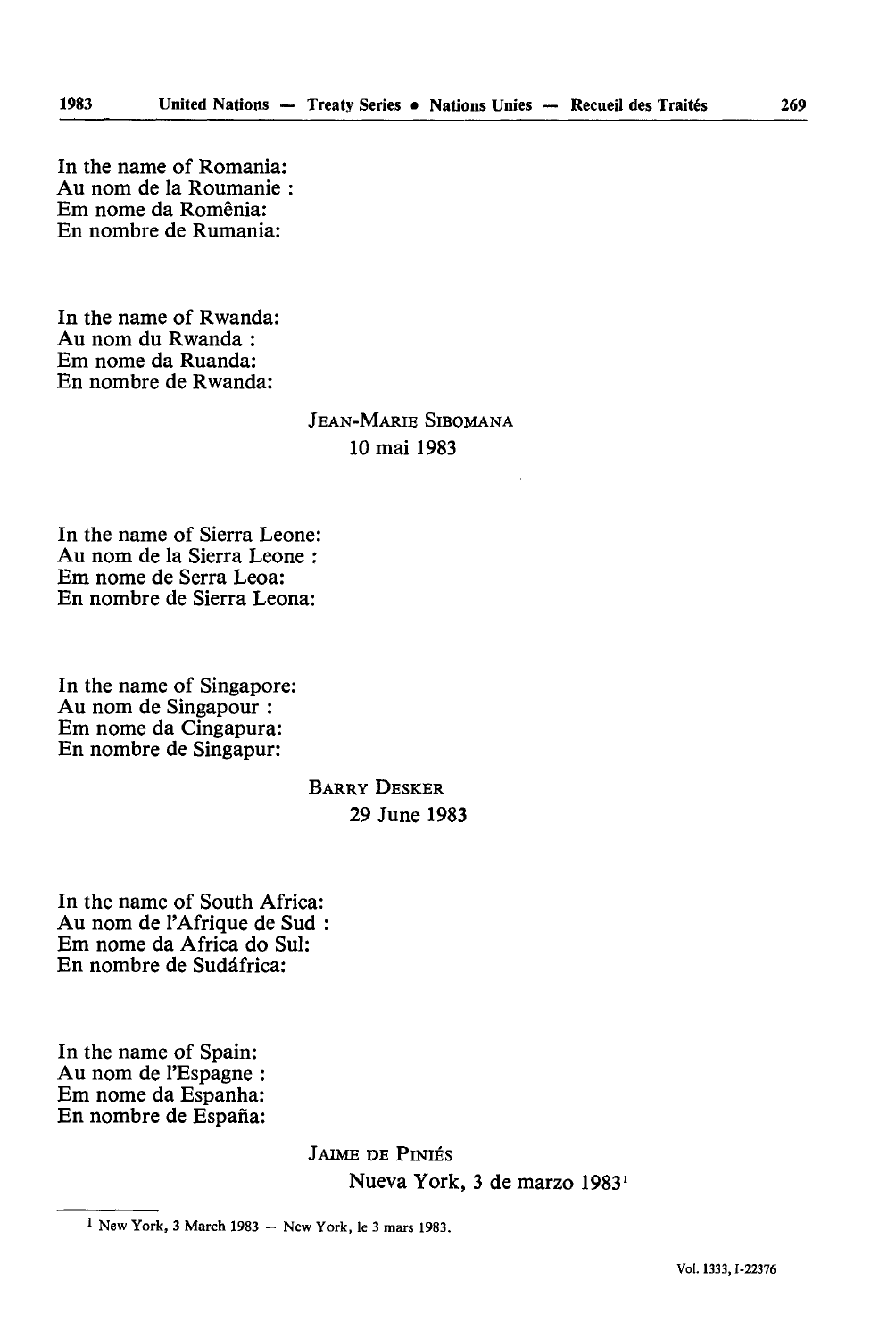In the name of Sri Lanka: Au nom de Sri Lanka : Em nome de Sri Lanka: En nombre de Sri Lanka:

# IGNATIUS BENEDICT FONSEKA 20th June 1983

In the name of Sweden: Au nom de la Suède : Em nome da Suécia: En nombre de Suecia:

# ANDERS FERM 28 March 1983

In the name of Switzerland: Au nom de la Suisse : Em nome da Suiça: En nombre de Suiza:

> FRANCESCA POMETTA' Sous réserve de ratification<sup>2</sup> 29.6.1983

In the name of Thailand: Au nom de la Thaïlande : Em nome da Tailândia: En nombre de Tailândia:

> APINAN PAVANARIT 29 June 1983

<sup>&</sup>lt;sup>1</sup> For the text of the declarations made upon signature, see p. 274 of this volume  $-$  Pour le texte des déclarations faites lors de la signature, voir p. 274 du présent volume.

<sup>2</sup> Subject to ratification.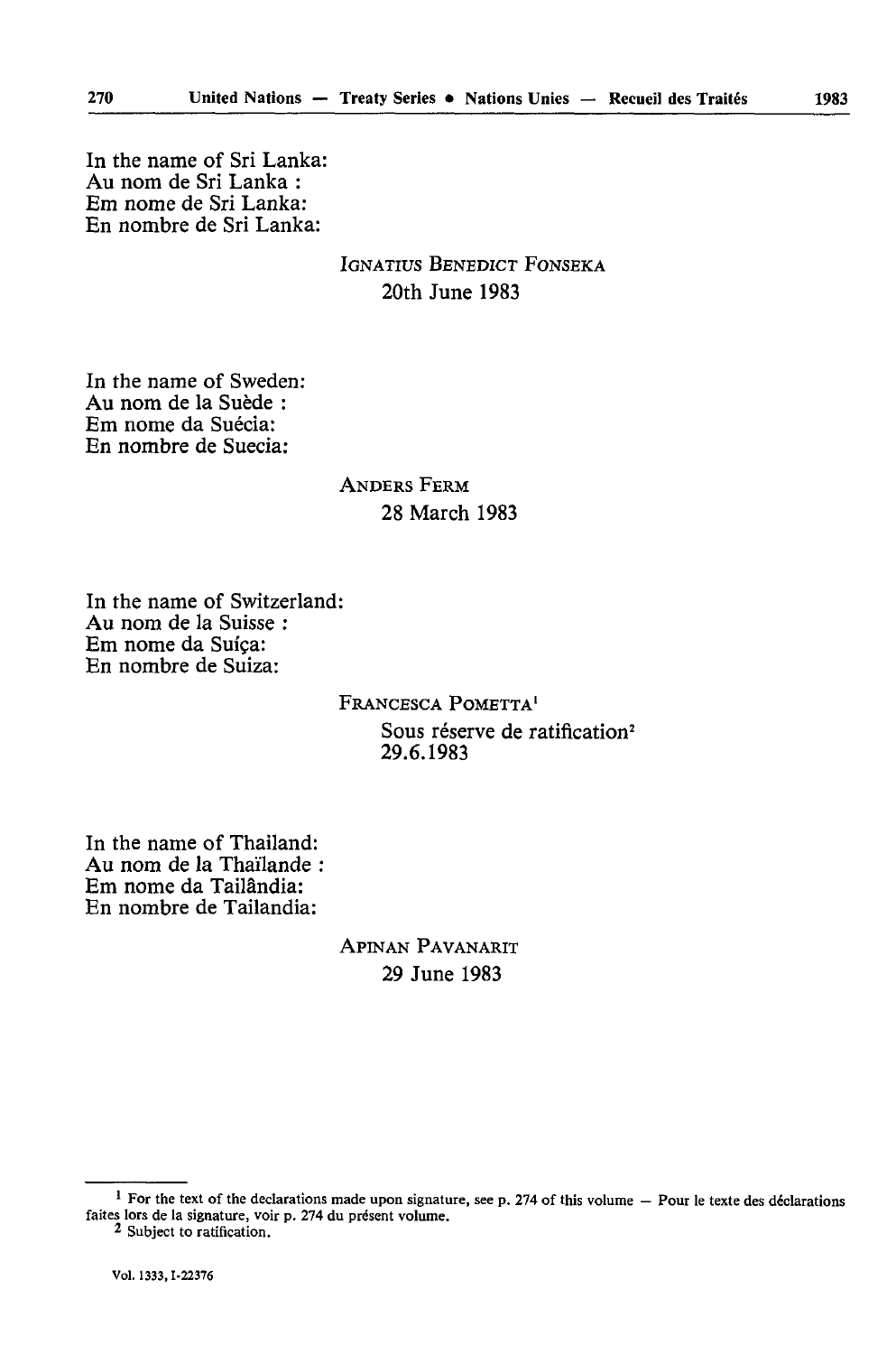In the name of Togo: Au nom du Togo : Em nome do Togo: En nombre del Togo:

> ATSU-KOFFI AMEGA 17 juin 1983

In the name of Trinidad and Tobago: Au nom de la Trinité-et-Tobago : Em nome de Trinidade-e-Tobago: En nombre de Trinidad y Tobago:

> DODDRIDGE ALLEYNE 30 June 1983

In the name of Uganda: Au nom de l'Ouganda : Em nome de Uganda: En nombre de Uganda:

> OLARA OTUNNU April 19, 1983

In the name of the Union of Soviet Socialist Republics: Au nom de l'Union des Républiques socialistes soviétiques : Em nome da Uniâo das Repûblicas Socialistas Soviéticas: En nombre de la Union de Repûblicas Socialistas Soviéticas:

In the name of the United Kingdom of Great Britain and Northern Ireland: Au nom du Royaume-Uni de Grande-Bretagne et d'Irlande du Nord : Em nome do Reino Unido da Grã-Bretanha e Irlanda do Norte: En nombre del Reino Unido de Gran Bretaña e Irlanda de Norte:

> JOHN ADAM THOMSON 15th April 1983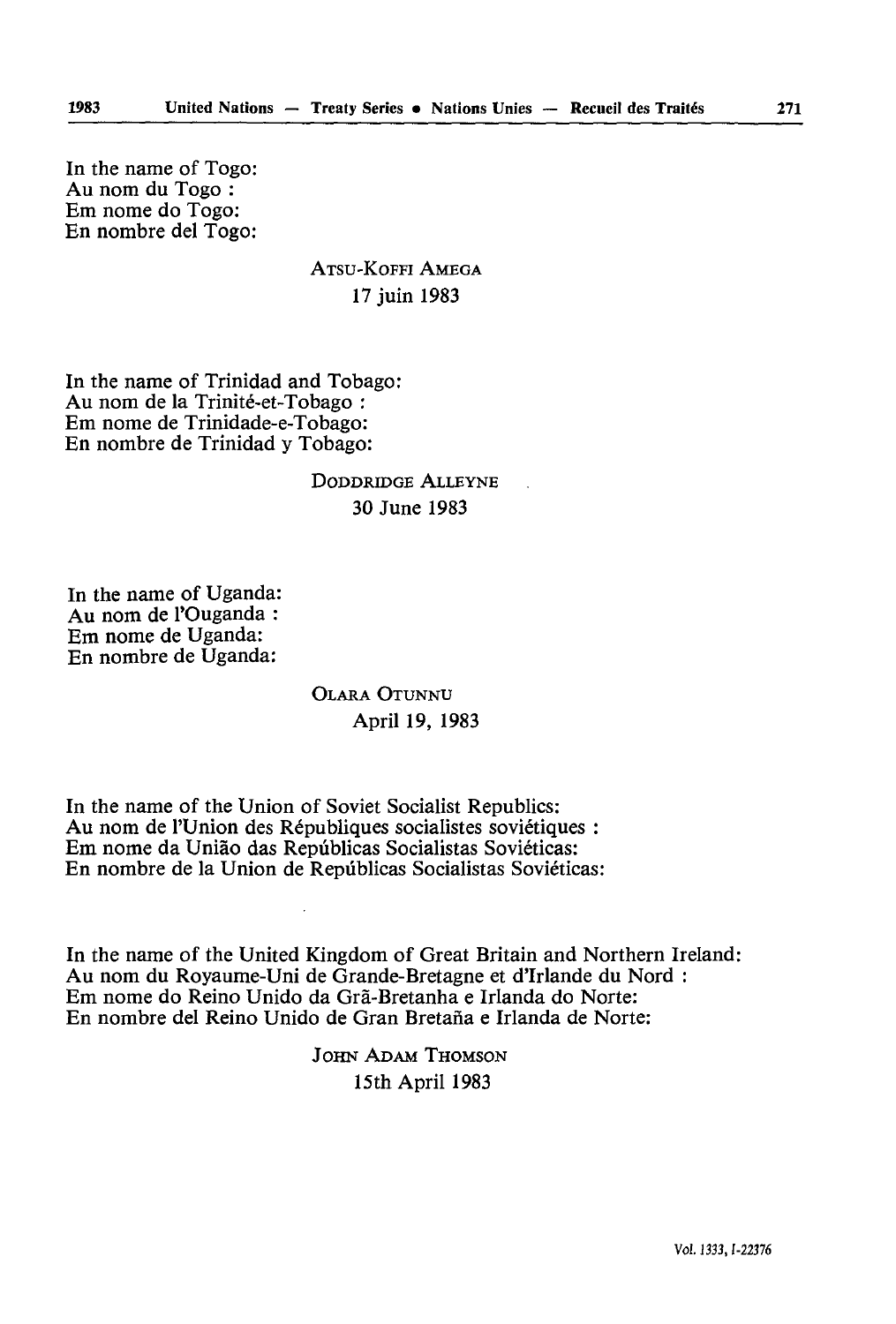In the name of the United Republic of Cameroon: Au nom de la République-Unie du Cameroun : Em nome da Repûblica Unida dos Camarôes: En nombre de la Repûblica Unida del Camerûn:

> SIMONE MAIRIE 13 juin 1983

In the name of the United Republic of Tanzania: Au nom de la République-Unie de Tanzanie : Em nome da Repûblica Unida da Tanzania: En nombre de la Repûblica Unida de Tanzania:

PAUL RUPIA

27th April 1983

In the name of the United States of America: Au nom des Etats-Unis d'Amérique : Em nome dos Estados Unidos da America: En nombre de los Estados Unidos de America:

> WILLIAM C. SHERMAN March 23, 1983

In the name of Venezuela: Au nom du Venezuela : Em nome da Venezuela: En nombre de Venezuela:

In the name of Yugoslavia: Au nom de la Yougoslavie : Em nome da lugoslâvia: En nombre de Yugoslavia: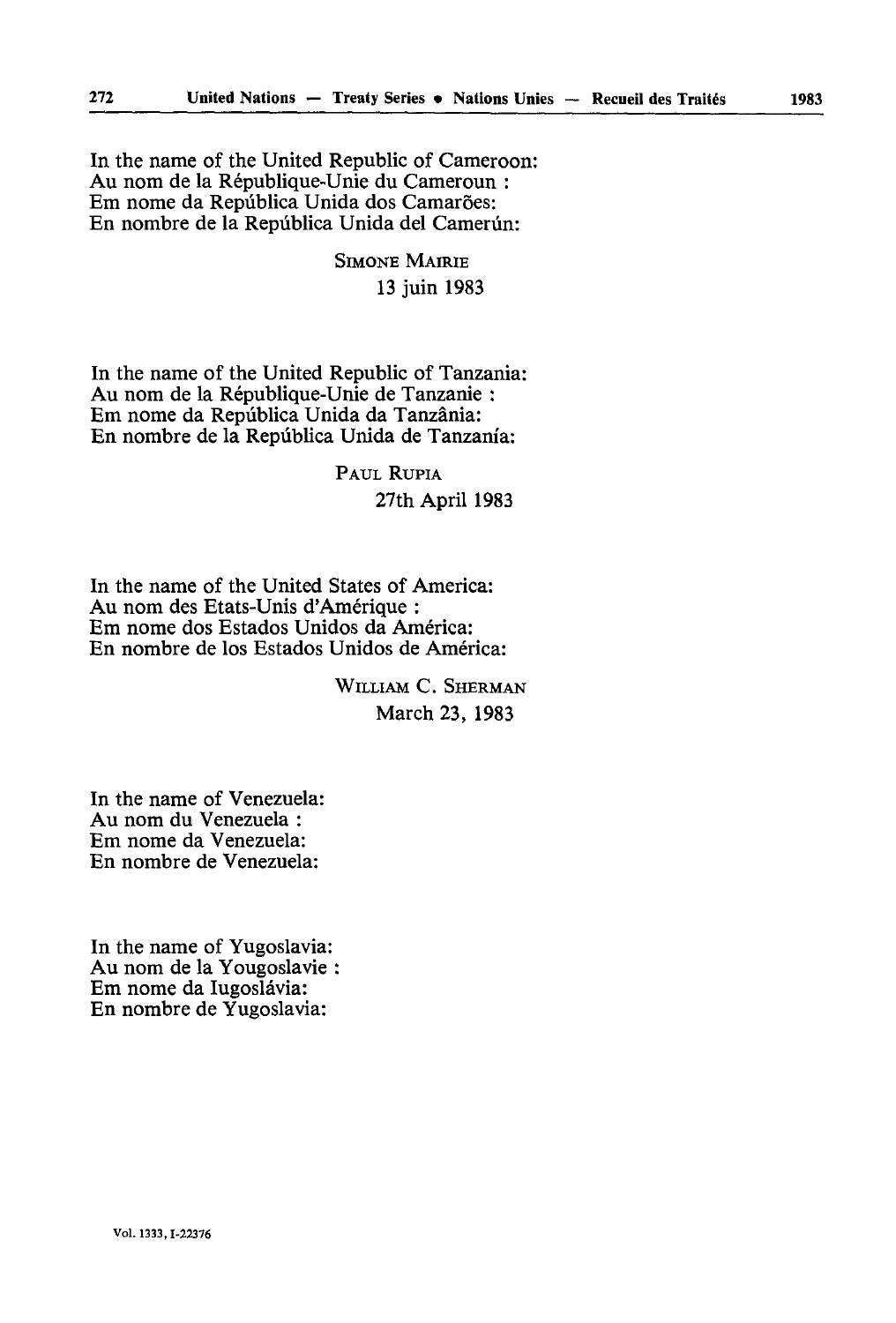In the name of Zaire: Au nom du Zaïre : Em nome do *Zaire:*  En nombre del *Zaire:*

> UMBA DI LUTETE 2 juin 1983

In the name of Zimbabwe: Au nom du Zimbabwe : Em nome do Zimbâbue: En nombre de Zimbabwe:

In the name of the European Economic Community: Au nom de la Communauté économique européenne : Em nome da Comunidade Economica Europeia: En nombre de la Comunidad Econômica Europea:

> MICHAEL HARDY 29 June 1983

 $\overline{\mathcal{O}}(1)$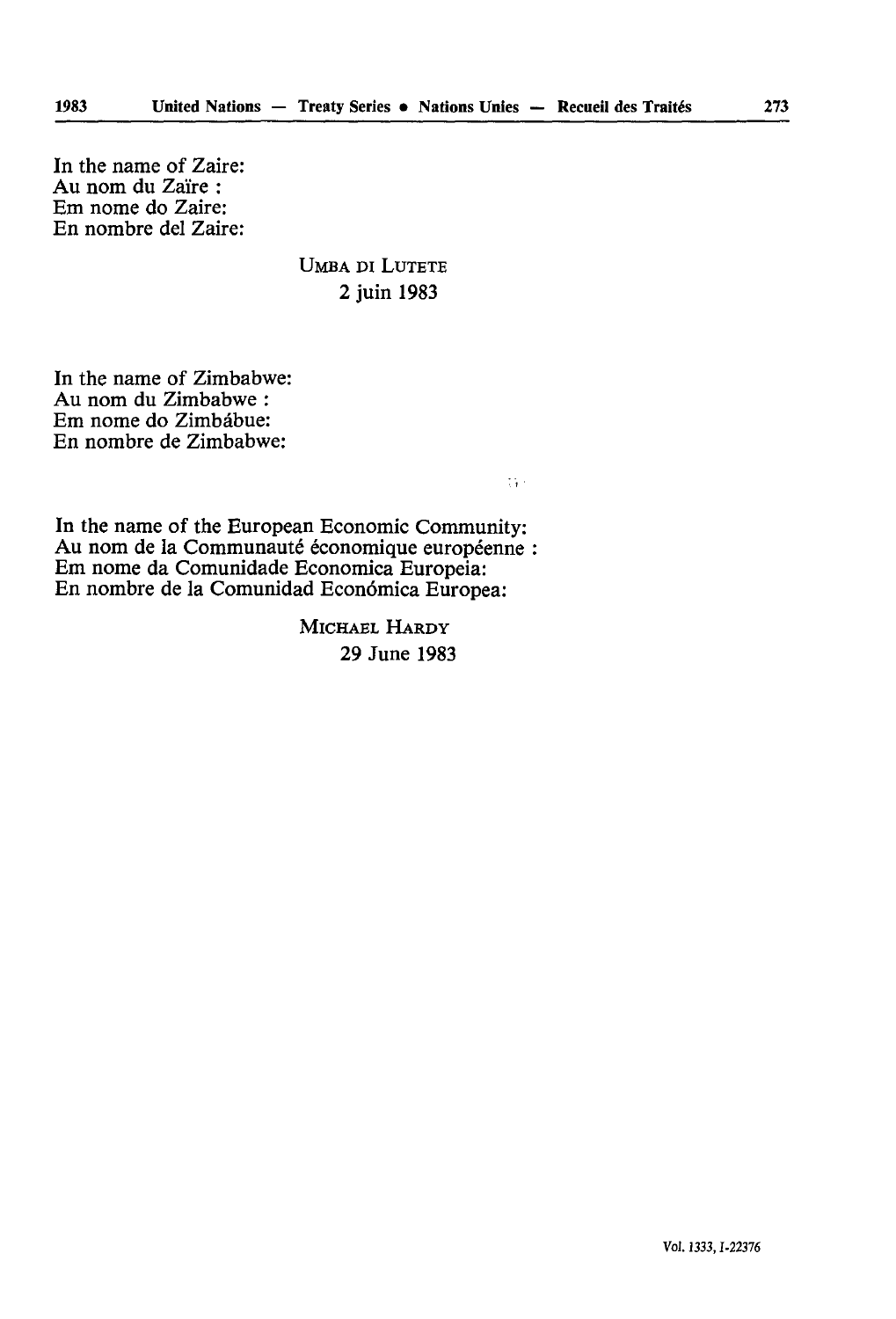#### DECLARATIONS MADE UPON SIGNATURE

# *JAMAICA*

"Jamaica has been a Member of the International Coffee Organization since 1967. Under the previous Agreements and up to September 1982, Jamaica had an annual export quota of up to 40,000 bags as one of the countries producing 100,000 bags and below.

In 1982 when quotas were being nego tiated under the revised 1976 Agreement, Jamaica was given an annual export quota of 17,388 bags which represented Jamaica's projected exports for the 1982/83 year. This reduced export quota has been given to Jamaica under the 1983 International Coffee Agreement.

Jamaica's current development pro grammes for the Blue Mountain area were based on the knowledge that we had an annual export quota of 40,000 bags which had been in force over the many years that Jamaica has been a Member of the International Coffee Organization.

Jamaica would certainly wish to con tinue membership of the International Coffee Organization and is therefore signing the 1983 International Coffee Agreement. However, Jamaica wishes to record its dissatisfaction with its current annual export quota of 17,388 bags of coffee. We further serve notice that we will be requesting the International Coffee Organization to consider increas ing our export quota under the 1983 Agreement."

#### DÉCLARATIONS FAITES LORS DE LA SIGNATURE

#### *JAMAÏQUE*

#### [TRADUCTION — TRANSLATION]

La Jamaïque est membre de l'Organi sation internationale du café depuis 1967. En vertu des accords antérieurs et jusqu'en septembre 1982, la Jamaïque, en tant que pays produisant un maxi mum de 100 000 sacs, avait un contin gent annuel d'exportation de 40 000 sacs.

En 1982, lorsque les contingents ont été ajustés en application de l'Accord révisé de 1976, la Jamaïque s'est vu attri buer un contingent d'exportation annuel de 17 388 sacs, représentant le montant des exportations prévues pour ce pays au cours de l'année caféière 1982-1983. Ce contingent réduit a été attribué à la Jamaïque en application de l'Accord in ternational de 1983 sur le café.

Les programmes actuels de développe ment concernant la région de Blue Mountain avaient été élaborés sur la base du contingent de 40 000 sacs, qui était en vigueur pendant de nombreuses années, depuis que la Jamaïque est membre de l'Organisation internationale du café.

La Jamaïque souhaite demeurer membre de l'Organisation internationale du café et à cet effet signe l'Accord interna tional sur le café de 1983. Elle tient toutefois à exprimer son insatisfaction au sujet de ce contingent annuel d'expor tation de 17 388 sacs. Nous vous avisons donc de notre intention de demander à l'Organisation internationale du café d'envisager de relever notre contingent d'exportation au titre de l'Accord de 1983.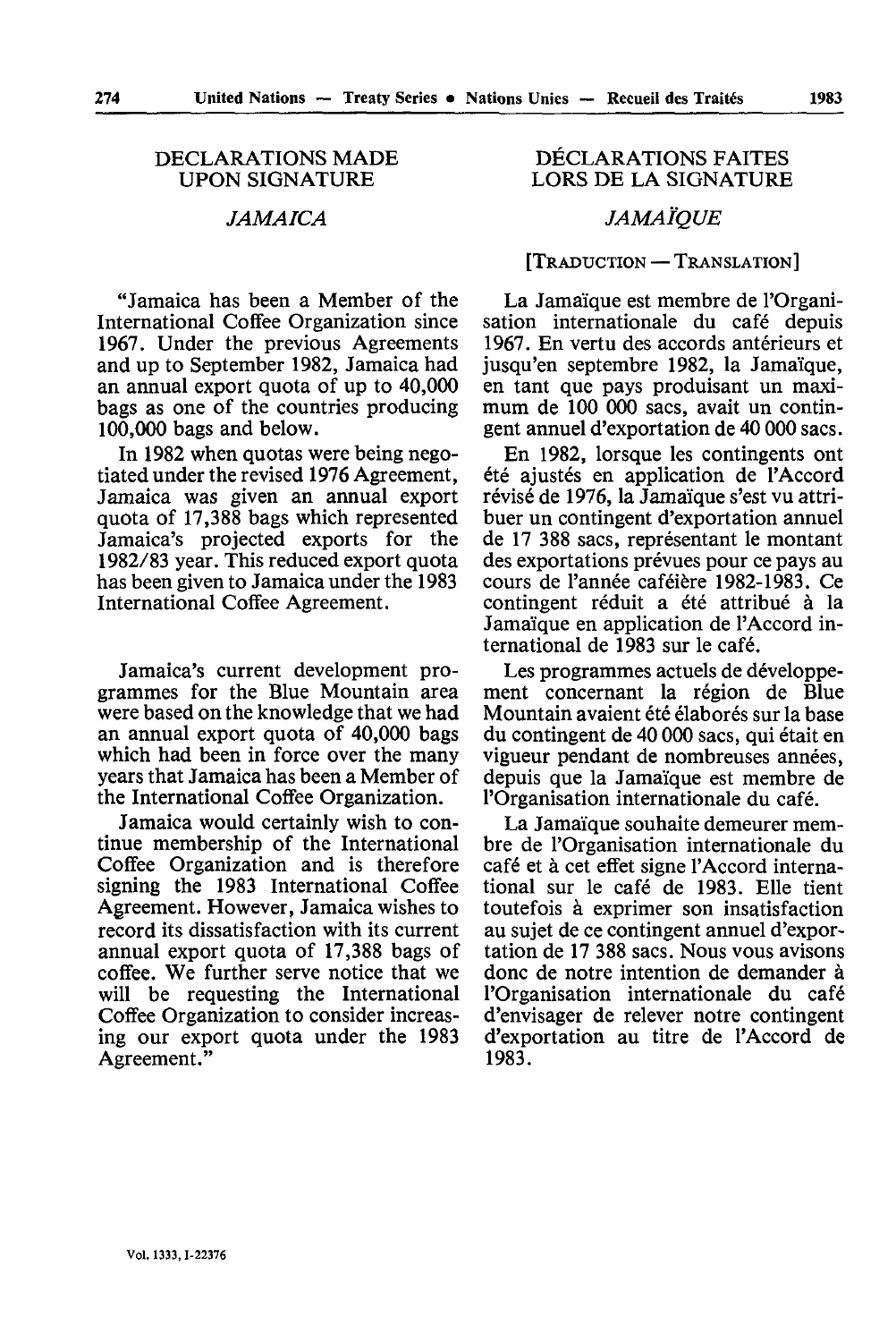*MALAWI*

"The Government of the Republic of Malawi considers that the quota allo cated to Malawi is inadequate for her present and future production of coffee."

#### *SWITZERLAND*

#### [TRANSLATION — TRADUCTION]

In signing the International Coffee Agreement 1983, Switzerland deems it necessary for the sound functioning of the control system provided for by this Agreement that the International Coffee Council should take appropriate meas ures, as it is competent to do, to ensure full compliance with article 2, para graphe 3, of the Agreement.

#### *MALA WI*

#### [TRADUCTION — TRANSLATION]

Le Gouvernement de la République du Malawi considère que le contingent at tribué au Malawi est inadapté à sa pro duction de café actuelle et future.

#### *SUISSE*

"En signant l'Accord international de 1983 sur le café, la Suisse estime nécessaire, pour le bon fonctionnement du système de contrôle de cet Accord, que le Conseil international du café prenne des mesures appropriées, ainsi qu'il en a la compétence, en vue du respect intégral de l'article 2, paragraphe 3, de l'Accord."